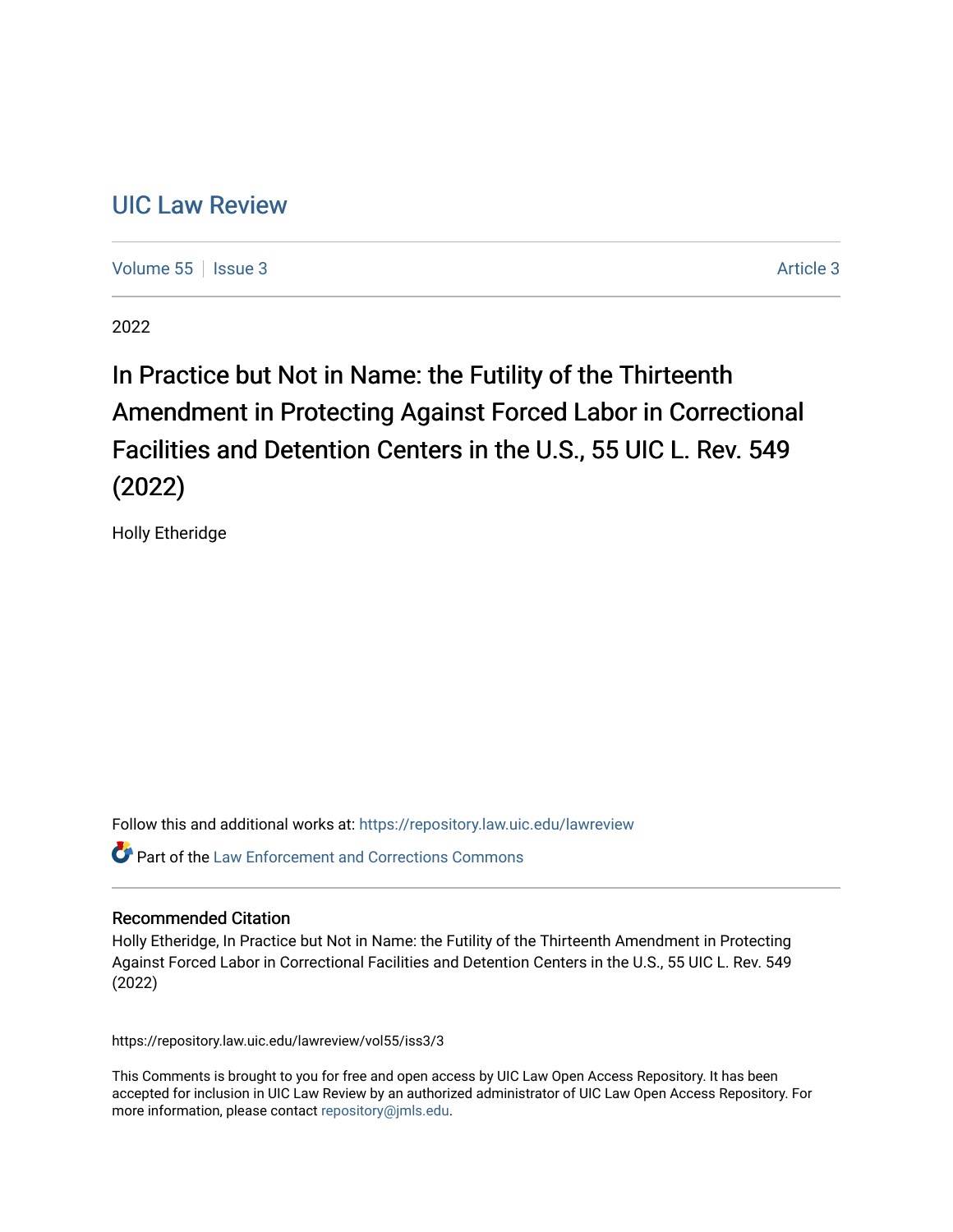# IN PRACTICE BUT NOT IN NAME: THE FUTALITY OF THE THIRTEENTH AMENDMENT IN PROTECTING AGAINST FORCED LABOR IN CORRECTIONAL FACILITIES AND DETENTION CENTERS IN THE U.S.

## HOLLY ETHERIDGE\*

| T.       |                      |                                                         |  |
|----------|----------------------|---------------------------------------------------------|--|
| H.       |                      |                                                         |  |
|          | $A_{\cdot}$          | Ratification of the Thirteenth Amendment and the        |  |
|          |                      |                                                         |  |
|          | В.                   | The History and Progression of Forced Labor in Post-    |  |
|          |                      |                                                         |  |
|          |                      | 1.                                                      |  |
|          |                      | 2.                                                      |  |
|          |                      | 3.                                                      |  |
|          | $C_{\cdot}$          | Forced Labor in the Twentieth and Twenty-First          |  |
|          |                      |                                                         |  |
|          |                      | $\mathbf{1}_{\cdot}$                                    |  |
|          |                      | For-Profit Prisons and Detention Centers 560<br>$2_{-}$ |  |
|          | D.                   |                                                         |  |
| HL.      |                      |                                                         |  |
|          | $A_{\cdot}$          | Ratification of the Thirteenth Amendment and the        |  |
|          |                      |                                                         |  |
|          | $\mathbf{B}$ .       | How the Punishment Clause Perpetuated Forced            |  |
|          |                      | Labor in America Through Vagrancy Laws, Convict         |  |
|          |                      |                                                         |  |
|          |                      | $1_{\cdot}$                                             |  |
|          |                      | 2.                                                      |  |
|          |                      | 3.                                                      |  |
|          | $C_{\cdot}$          | How the Punishment Clause Has Allowed Forced            |  |
|          |                      | Labor to Persist into Modern Day Through the War on     |  |
|          |                      |                                                         |  |
|          | D.                   | Why Race Relations in America Have Not Improved         |  |
|          |                      |                                                         |  |
| $IV_{-}$ |                      |                                                         |  |
|          | $A_{\cdot}$          | Removal of the Thirteenth Amendment's Punishment        |  |
|          |                      |                                                         |  |
|          | $\mathbf{B}_{\cdot}$ | Defunding Police Forces Across the Nation 579           |  |
|          | C.                   | Statutory and Common Law Criminal Justice Reform        |  |
|          |                      |                                                         |  |
| V.       |                      |                                                         |  |
|          |                      |                                                         |  |

## I. INTRODUCTION

<span id="page-1-0"></span>"Slavery did not end in 1865; it just evolved." ~ Bryan  $Stevenson<sup>1</sup>$ 

<sup>\*</sup> Holly Etheridge, Juris Doctor Candidate 2022, UIC School of Law.

<sup>1.</sup> *Best of the Axe Files*: *Bryan Stevenson*, AXE FILES, at 13:28 (June 1, 2020),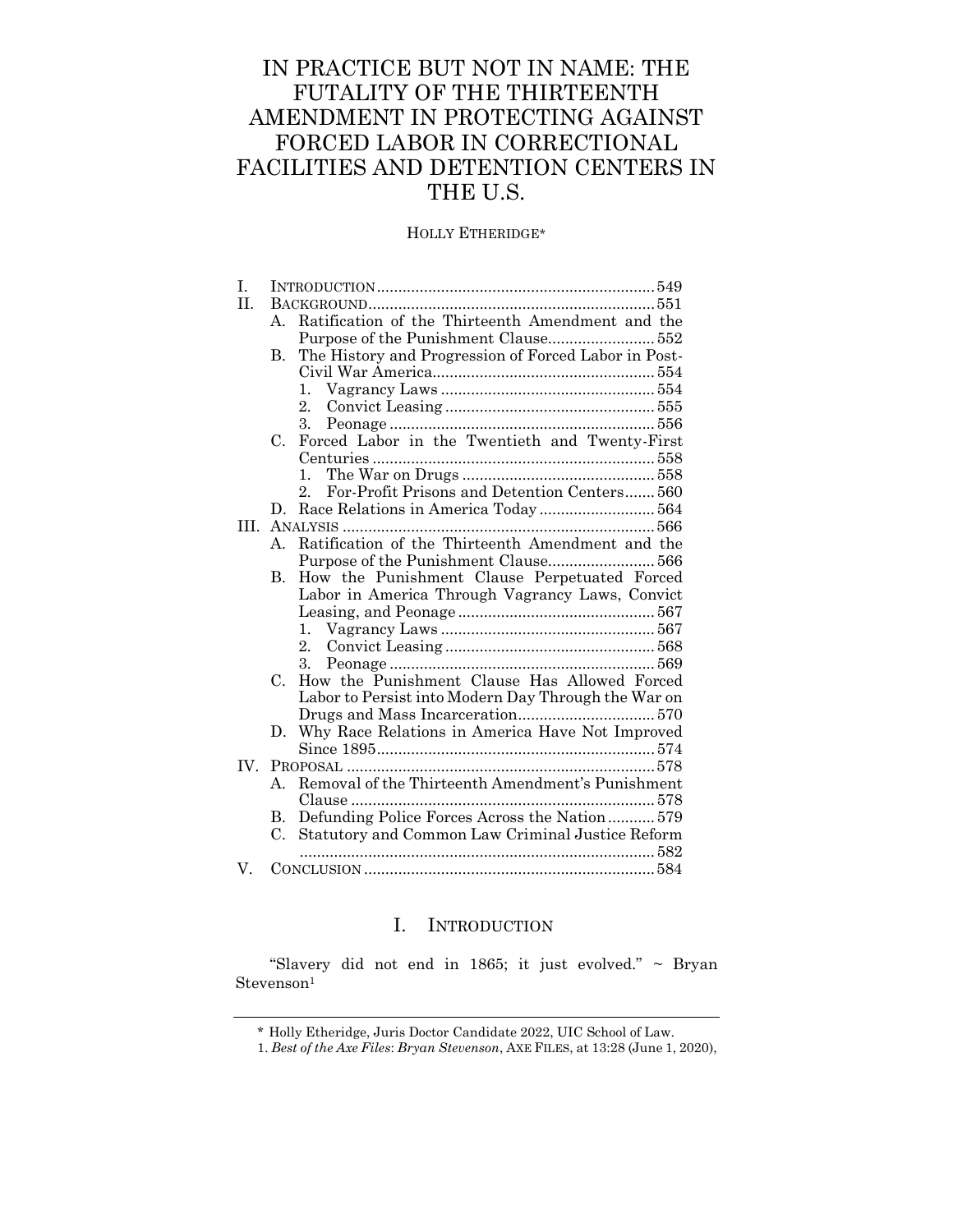Dominique Morgan, a former inmate at an Omaha correctional facility, worked twelve hours a day in prison kitchens for 2.25 dollars per day. <sup>2</sup> After taxes, Morgan would take home fifty-four dollars a month at this job.<sup>3</sup> Most of the money earned would go towards necessities such as phone calls which could cost upwards of five dollars a call.<sup>4</sup> Morgan shared that they would spend a whole day's worth of work on one stick of deodorant.<sup>5</sup>

While the initial decision to become employed was voluntary, the working conditions were "grueling", and the correctional facility cared little about their wellbeing.<sup>6</sup> Morgan was diagnosed with HIV, and there were days where they physically could not handle the stress of spending twelve hours on their feet, yet if Morgan refused to work, they could face repercussions such as solitary confinement.<sup>7</sup>

Such treatment is not confined to correctional facilities. It is also seen in immigration detention centers around America. <sup>8</sup> At an Immigration and Customs Enforcement ("ICE") detention facility in Aurora, Colorado, detainees described being forced to work. <sup>9</sup> For up to eight hours a day, five days a week, detainees clean bathrooms, windows, patient rooms and staff offices, wax floors, and prepare and serve meals -- all for little to no pay.<sup>10</sup> ICE claims the work is voluntary and never required, but detainees share that such work is forced.<sup>11</sup> If they refuse to work, they are threatened with solitary confinement.<sup>12</sup>

These anecdotes are examples of the treatment inmates receive around the country. When those who are imprisoned refuse to work, they are threatened with punishment to coerce said work. <sup>13</sup> Such

www.omny.fm/shows/the-axe-files-with-david-axelrod/best-of-the-axe-files-

bryan-stevenson [perma.cc/RLG8-4GTV]. Morgan's pronouns are they/them. *Id.* 2. Darius Rafieyan & Cardiff Garcia, *The Uncounted Workforce*, NPR, at 2:45 (June 29, 2020), www.npr.org/2020/06/29/884989263/the-uncountedworkforce [perma.cc/4N5Z-ARBP].

<sup>3.</sup> *Id.* at 3:00.

<sup>4.</sup> *Id.* at 3:02.

<sup>5.</sup> *Id.* at 3:15.

<sup>6.</sup> *Id.* at 3:35.

<sup>7.</sup> *Id.*

<sup>8.</sup> Jonathon Booth, *Ending Forced Labor in ICE Detention Centers: A New Approach*, 34 GEO. IMMIGR. L.J. 573, 584 (2020).

<sup>9.</sup> Kristine Phillips, *Thousands of ICE Detainees Claim They Were Forced Into Labor, a Violation of Anti-Slavery Laws*, WASH. POST (Mar. 5, 2017), www.washingtonpost.com/news/post-nation/wp/2017/03/05/thousands-of-icedetainees-claim-they-were-forced-into-labor-a-violation-of-anti-slavery-laws/ [perma.cc/K28R-LMXN].

<sup>10.</sup> *Id*.

<sup>11.</sup> *Id*.

<sup>12.</sup> *Id*.

<sup>13.</sup> Judith Resnik et al., *Punishment in Prison: Constituting the "Normal" and the "Atypical" in Solitary and Other Forms of Confinement*, 115 NW. U.L.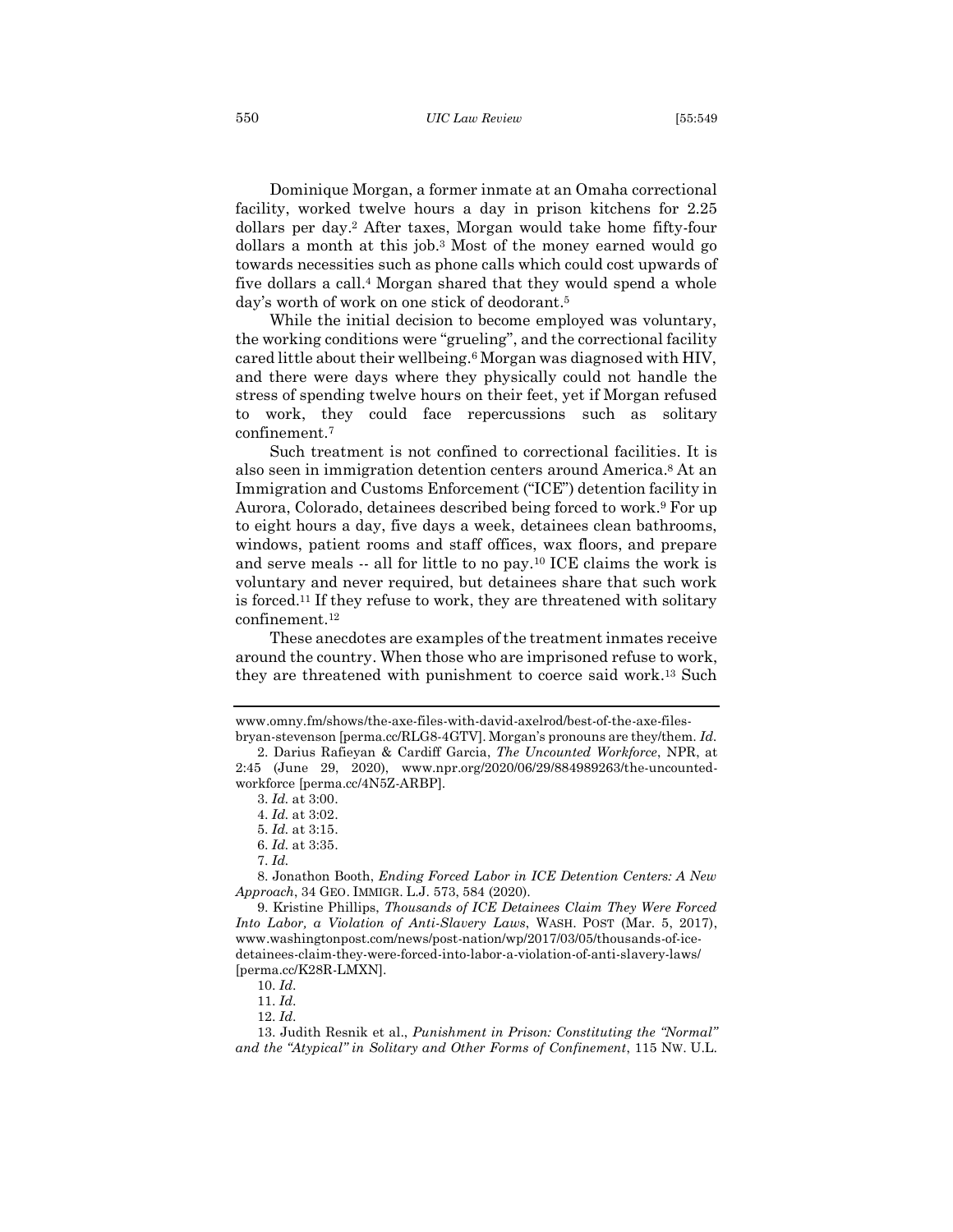experiences are modern forms of forced labor – something that ought to have been illegal but has persisted in our society to this day. The Punishment Clause of the Thirteenth Amendment has allowed for such practices to legally occur in our country, and they have taken on different shapes when challenged either by the courts, statutorily, or per public outcry.

This Comment discusses the Thirteenth Amendment's failure to end forced labor in America and put whites and nonwhites on an equal social playing field. Part II discusses the purpose and passage of the Thirteenth Amendment and its Punishment Clause and tracks through history the practices of indentured servitude. Part III argues that the Punishment Clause has allowed for forced labor to persist in our society. As new forms of slavery and indentured servitude meet challenges, oppressors find new ways to morph and disguise these social ills, thus continuing the pervasive oppression of Black individuals and other people of color. Part IV of this Comment proposes amending the Thirteenth Amendment to eliminate the Punishment Clause, thus criminalizing the practice of slavery and indentured servitude in its entirety. However, this singular effort would likely not be enough the combat the modern forms this has taken. To solidify concrete change, defunding of major police forces in our country and other common law and statutory reform is necessary.

## II. BACKGROUND

<span id="page-3-0"></span>Section II discusses the history of the Thirteenth Amendment's ratification, focusing primarily on the Punishment Clause.<sup>14</sup> This section also traces the forms of forced labor or the tactics that were used to perpetuate this social ill throughout our country's history. These include wide-spread vagrancy laws that ensued immediately post ratification of the Thirteenth Amendment,<sup>15</sup> convict leasing

REV. 45, 50-1 (2020).

<sup>14.</sup> *See* Anne Wooster, *Application of Section 1 of 13th Amendment to United States Constitution, U.S. Const. Amend. XIII, § 1, Prohibiting Slavery and Involuntary Servitude -- Labor Required by Law or Force Not as Punishment for Crime*, 88 A.L.R.6th 203 (2013) (discussing the ratification of the Thirteenth Amendment, specifically with regard to the Punishment Clause).

<sup>15.</sup> *See* Shirley Lung, *Criminalizing Work and Non-Work: The Disciplining of Immigrant and African American Workers*, 14 U. MASS. L. REV. 290, 324 (2019) (stating that "newly freed Black people have to be stringently controlled" and a way this was done was through vagrancy laws).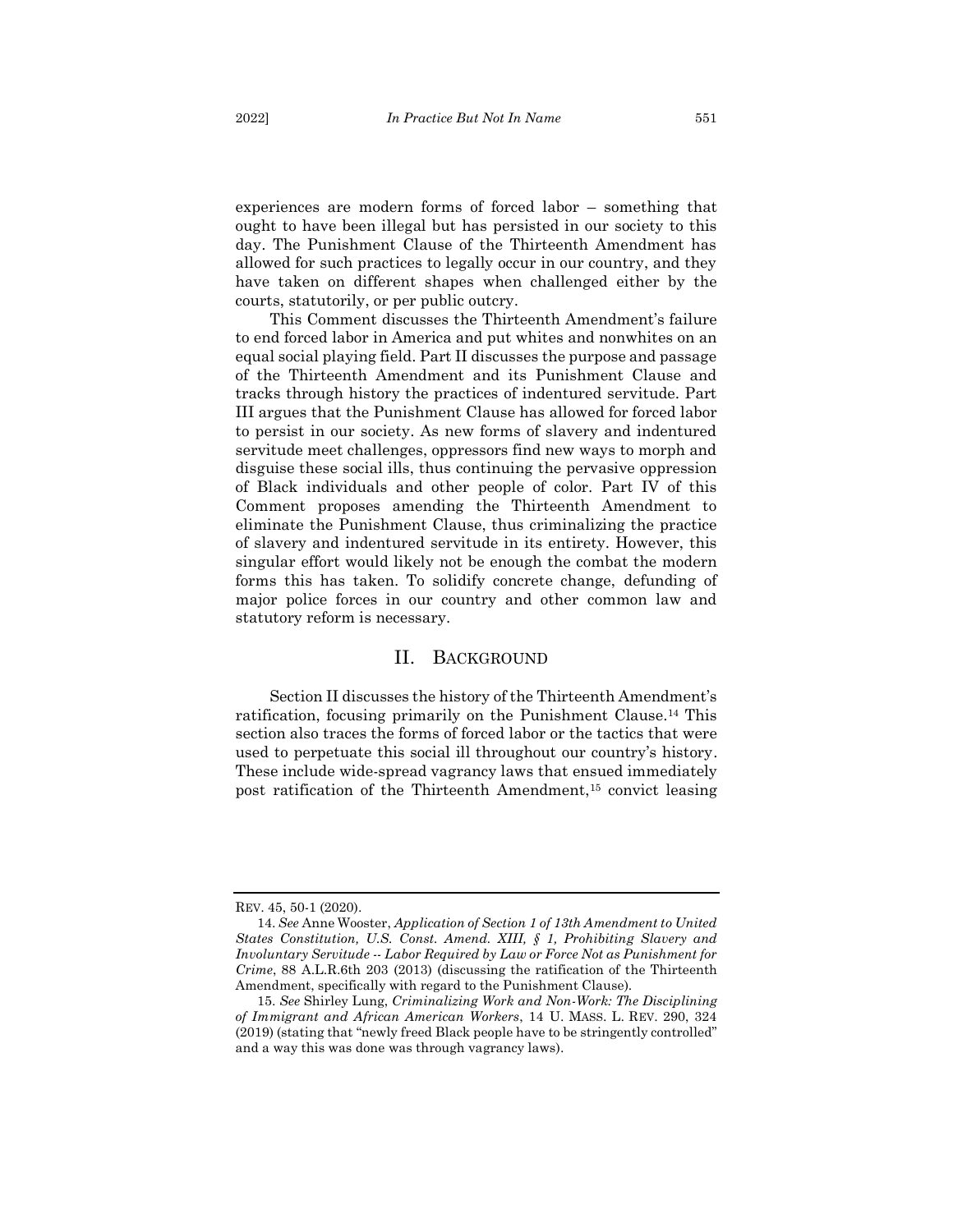#### 552 *UIC Law Review* [55:549

and debt peonage, <sup>16</sup> and the War on Drugs.<sup>17</sup> It further discusses the counter arguments of menial labor not being comparable to slave labor and improved race relations in the twenty-first century.

# <span id="page-4-0"></span>*A. Ratification of the Thirteenth Amendment and the Purpose of the Punishment Clause*

The Thirteenth Amendment states that "neither slavery nor involuntary servitude, except as a punishment for crime whereof the party shall have been duly convicted, shall exist within the United States, or any place subject to their jurisdiction."<sup>18</sup> The Supreme Court held in the *Civil Rights Cases* that this post-war amendment does not merely nullify the states in establishing or upholding slavery and indentured servitude, but it has a "reflex character" too, "decreeing universal civil and political freedom throughout the United States."19 This reflex character affirms the amendment applies not just to a specific class of people, but to all.<sup>20</sup> The Thirteenth Amendment prohibits holding any individuals as slaves and indentured servants, regardless of the manner in which that status was brought about.<sup>21</sup>

When debating the Punishment Clause, the political parties held differing views.<sup>22</sup> When the amendment was being drafted, Democrats saw this exception as moot.<sup>23</sup> They saw the amendment's prohibition as so fundamentally inconsistent with the Constitution that it would permanently alter this sacred document.<sup>24</sup> Because

<sup>16.</sup> *See* Cecil J. Hunt II, *Feeding the Machine: The Commodification of Black Bodies from Slavery to Mass Incarceration*, 49 U. BALT. L. REV. 313, 327 (2020) (stating that convict leasing was used to help aid the labor shortage in the South); *see* Michele Goodwin, *The Thirteenth Amendment: Modern Slavery, Capitalism, and Mass Incarceration*, 104 CORNELL L. REV. 899, 935 (2019) ("The Thirteenth Amendment provided the means for acquiring more slave labor in the postbellum slave economy.").

<sup>17.</sup> *See* 13TH (Netflix 2016) (Explains how the War on Drugs was a modern way of keeping Black people incarcerated through associating certain drugs with Black communities and heavily criminalizing them).

<sup>18.</sup> U.S. CONST. amend XIII.

<sup>19.</sup> The Civil Rights Cases, 109 U.S. 3, 20 (1883).

<sup>20.</sup> Wooster, *supra* note 14, at 205.

<sup>21.</sup> *Id.*

<sup>22.</sup> The political parties have switched ideologies since this time. *See* Eric Rauchway, *When and (to an extent) why did the parties switch places?*, CHRONICAL OF HIGHER EDUC., (May 20, 2010), www.chronicle.com/blognetwork/edgeofthewest/when-and-to-an-extent-whydid-the-parties-switch-places [perma.cc/LL5X-698E] (explaining how and when the Democratic party began to stand for more federal government and the Republican party began to disfavor a strong, central government when they had previously stood for the opposite).

<sup>23.</sup> James G. Pope, *Mass Incarceration, Convict Leasing, and the Thirteenth Amendment: A Revisionist Account*, 94 N.Y.U.L. REV. 1465, 1470 (2019). 24. *Id.*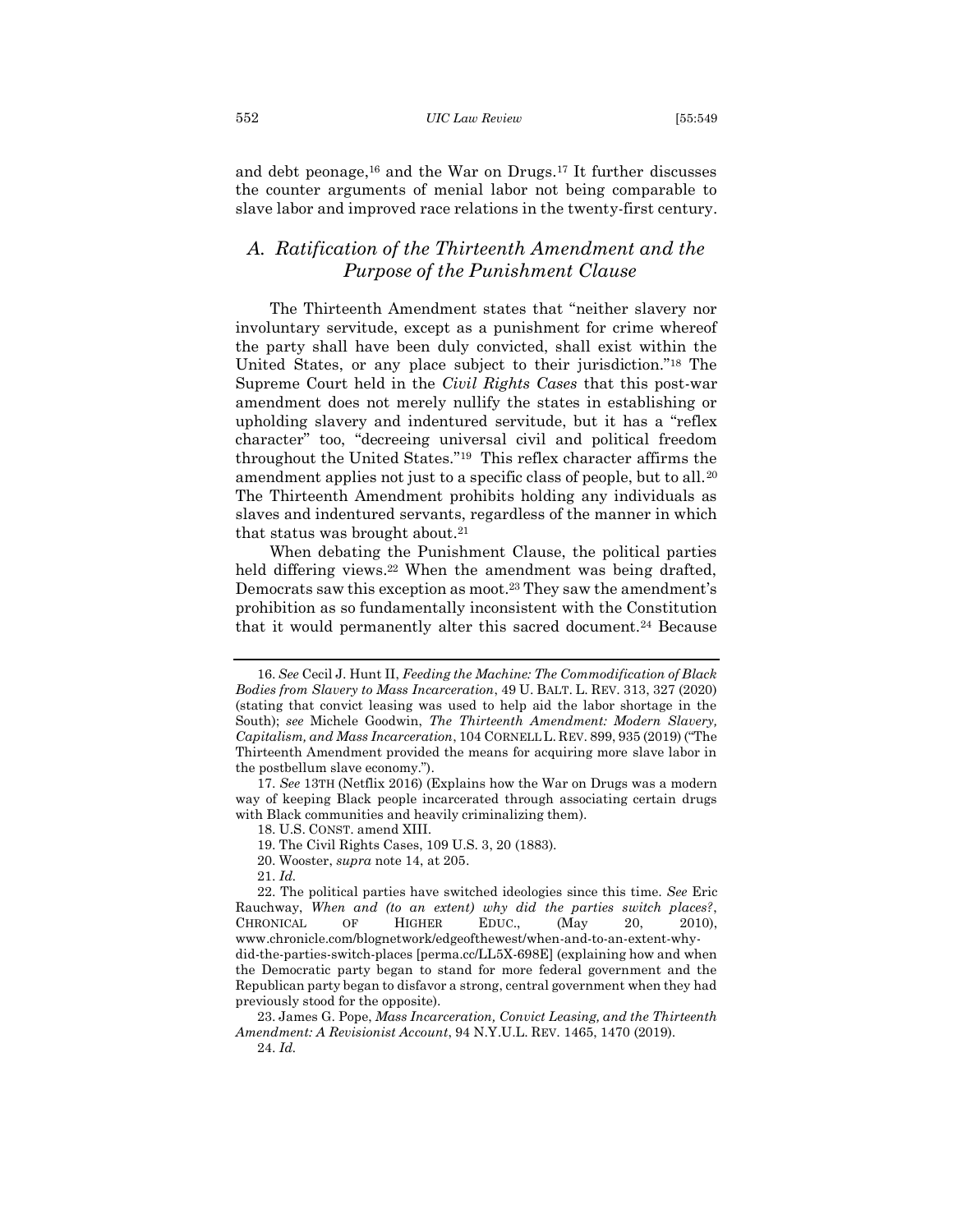their main concern was the prohibition, they were less concerned with the exception. Thus, Democrats read the prohibition narrowly and the exception broadly.<sup>25</sup> They interpreted the amendment as a right to locomotion, as obviously one who is enslaved or indentured has no right of locomotion.<sup>26</sup>

On the other hand, Republicans believed the Thirteenth Amendment would fundamentally alter the Constitution but in a way that would restore it to its true meaning instead of ruining it.<sup>27</sup> Republicans ran on a platform "assert[ing] that freedom was the normal state of United States' territory." <sup>28</sup> They held that the true way to interpret this amendment was for it to be used to eliminate all oppressive aspects of the current system and elevate nonwhites to the same social level as whites.<sup>29</sup> The Thirteenth Amendment, according to Republicans, not only freed slaves but gave them the right to make fundamental choices about their jobs and families.<sup>30</sup>

Since Republicans wanted to abolish all sentiments of slavery and sought the Thirteenth Amendment to do this, it is odd that they would accept such a clause. However, at the amendment's ratification, its supporters focused mainly on its proposal and ratification and likely failed to foresee how the Punishment Clause could be abused.<sup>31</sup> Work as punishment was also seen as a more moral alternative than what was offered at the time as punishments including death and other bodily harm for even minor offenses.<sup>32</sup> Additionally, prison populations were small, so when ratified, it seemed as though the exception would not be an issue for many. 33

<sup>25.</sup> *Id.*at 1470-71.

<sup>26.</sup> *Id.*

<sup>27.</sup> *Id.*

<sup>28.</sup> Alexander Tsesis, *Furthering American Freedom: Civil Rights & the Thirteenth Amendment*, 45 B.C. L. REV. 307, 316 (2004).

<sup>29.</sup> Pope, *supra* note 23, at 1472 ("This included more than slavery and forced servitude but also rights to contract and property as well as enjoying access to the courts.").

<sup>30.</sup> *Id.*

<sup>31.</sup> *Id.* at 1477-748.

<sup>32.</sup> *Id.*

<sup>33.</sup> *Id.*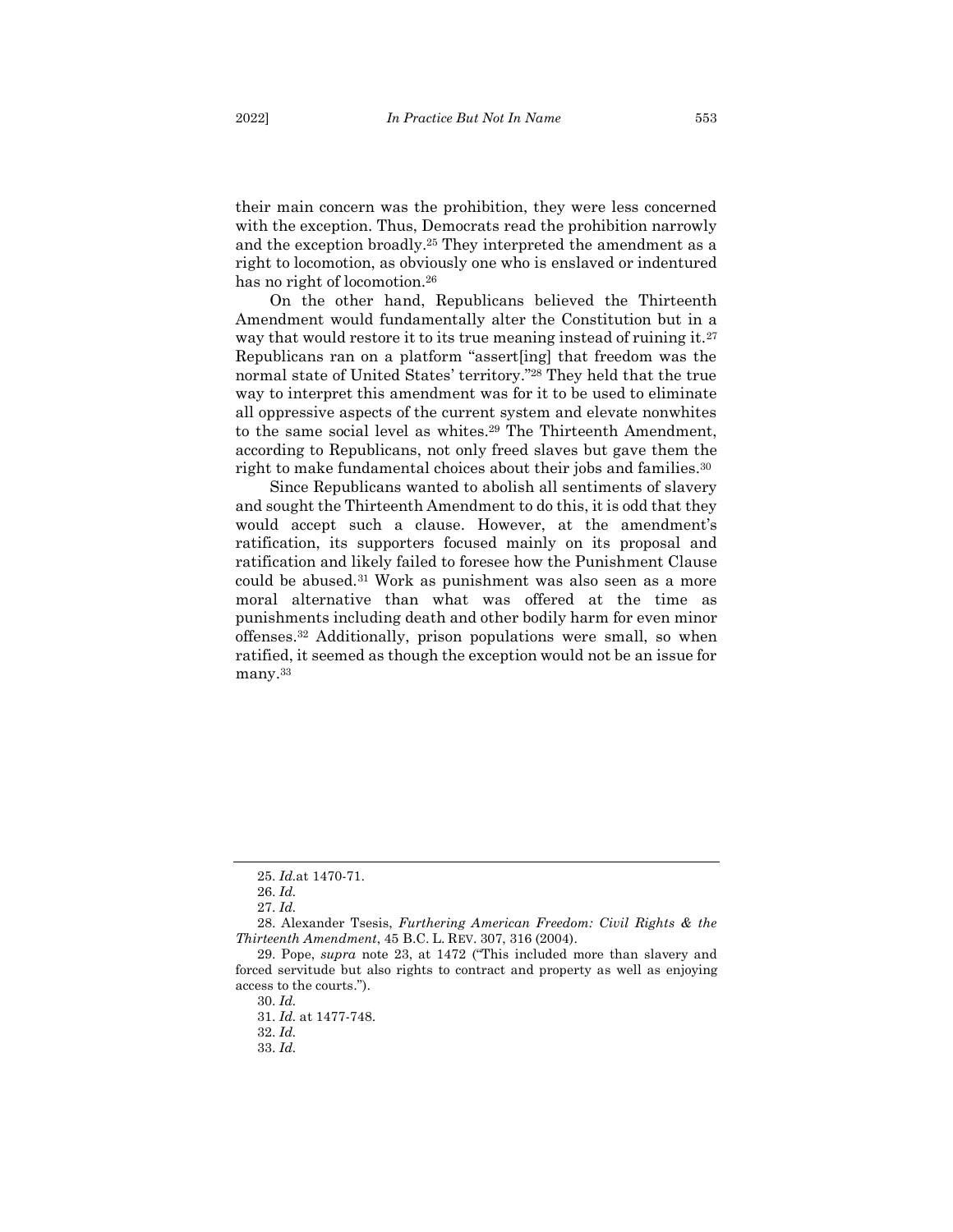#### 554 *UIC Law Review* [55:549

# <span id="page-6-0"></span>*B. The History and Progression of Forced Labor in Post-Civil War America*

## <span id="page-6-1"></span>*1. Vagrancy Laws*

The prison population did not stay small for long. <sup>34</sup> With the passage of the Thirteenth Amendment, there were suddenly four million freed individuals in the South without employment. 35 Widespread vagrancy laws ensued, making it unlawful for an individual to be unemployed.<sup>36</sup> These laws effectively incarcerated many of those newly freed because it empowered police forces to arrest *en masse* Black individuals who were without employment contracts.<sup>37</sup> If those who were incarcerated could not pay their bail or other fees, they could then be lent out to work for whoever would pay such fees.<sup>38</sup>

These laws defined vagrancy broadly, describing one who at first glance had "no visible means of support" to be a vagrant.<sup>39</sup> These laws also enacted a "head" tax that if one could not pay was a sign of vagrancy.<sup>40</sup> Additionally, if one went in search of higher

36. Lung, *supra* note 15, at 325.

37. *Id.*

38. *Black Code*, ENCYCLOPEDIA BRITANNICA, www.britannica.com/topic/black-code [perma.cc/TP4M-NDU4] (last visited Mar. 28, 2022).

39. Lung, *supra* note 15, at 436.

40. Tamar R. Birckhead, *The New Peonage*, 72 WASH. & LEE L. REV. 1595, 1612 (2015) (citing DANIEL A. NOVAK, THE WHEEL OF SERVITUDE: BLACK FORCED LABOR AFTER SLAVERY 2-3 (1978)). The Mississippi law

"[B]arred blacks from renting land and farming on their own outside city limits; required every freedman to enter into a labor contract or face vagrancy charges; mandated arrest for breach of contract 'without good cause,' prevented blacks from leaving one employ for another by imposing civil and criminal penalties for attempts to "entice" a laborer from his master; imposed criminal penalties for such malleable offenses as running away, displaying lewd behavior, and being an idle or disorderly person; allowed convicted blacks to be hired out at auctions in order to pay their fines and costs; and authorized a 'head' tax on all blacks between the ages of eighteen and sixty, for which failure to pay was evidence of vagrancy, triggering further penalties."

Birckhead, *supra*, at 1612.

<sup>34. 13</sup>TH (Netflix 2016), at 03:31 ("After the Civil War, African Americans were arrested *en masse*. It was our nation's first prison boom.").

<sup>35.</sup> *Thirteenth Amendment Ends Slavery but Makes Way for a Different Kind*, N.J. STATE BAR ASS'N (Oct. 28, 2019), www.njsbf.org/2019/10/28/thirteenth-amendment-ends-slavery-but-makesway-for-a-different-kind/ [perma.cc/2EDS-N8MH].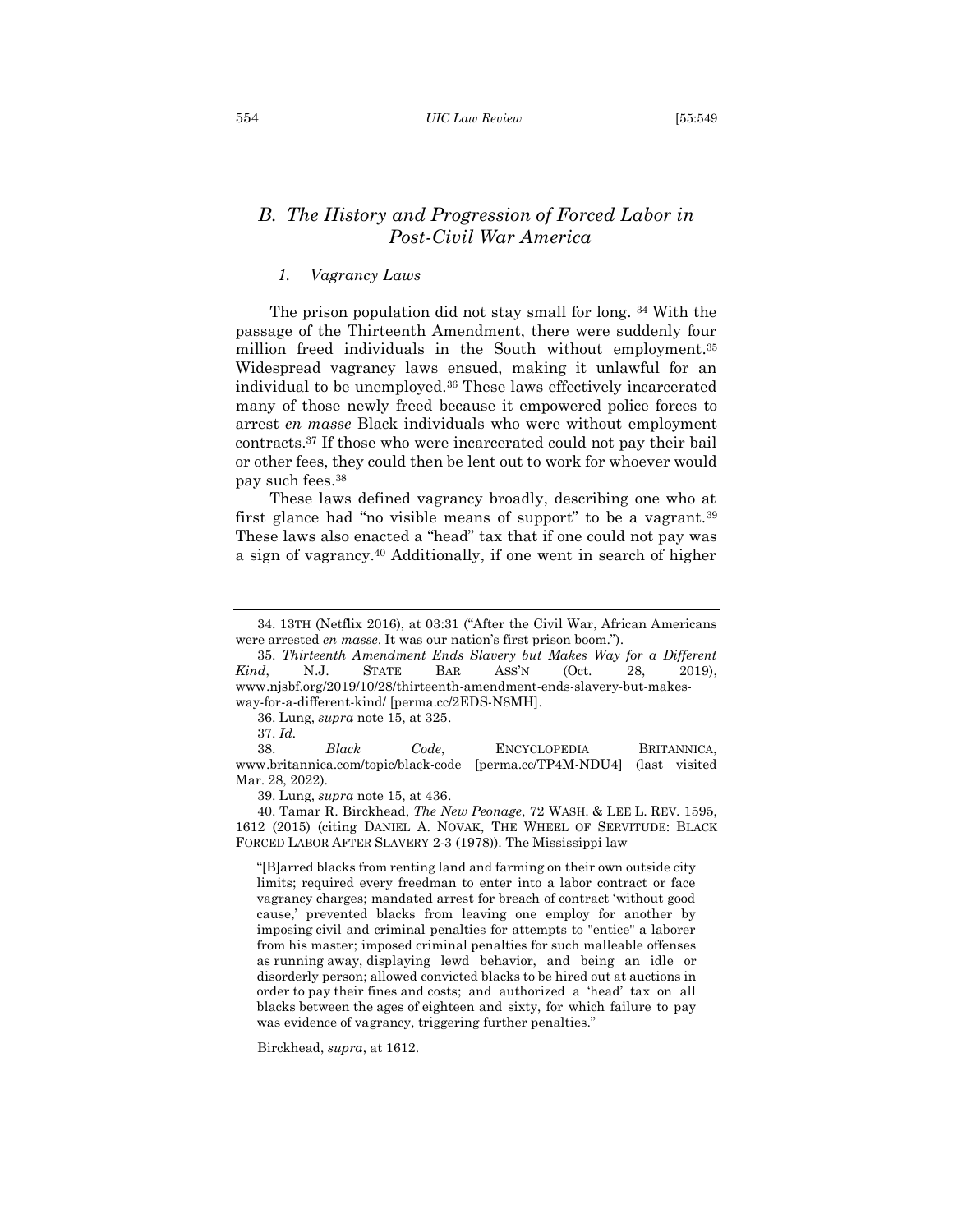paying work, they were also subject to violating such laws.<sup>41</sup>

## <span id="page-7-0"></span>*2. Convict Leasing*

The practice of leasing out prisoners for labor was known as the practice of convict leasing.<sup>42</sup> Convict leasing was a practice where a middleman would pay the fees of an incarcerated individual, sublease these individuals out to entities that would pay for these workers, and finally keep the profits earned from paying the convict's court fees and the price paid by the corporation or individual for their labor.<sup>43</sup> The vagrancy laws gave plantation owners and other large corporations a supply of individuals to lease out.<sup>44</sup> These companies and individuals who leased out these convicts did so at such little cost, they were essentially provided free labor.<sup>45</sup> With the Southern economy in shambles after relying for over a century on slave labor, this practice helped to keep costs low. 46

The work leased convicts performed was dangerous, including work in coal mines, railroad camps, and more.<sup>47</sup> The conditions were also hazardous.<sup>48</sup> For example, these workers had to stand all day waist deep in the swamp water.<sup>49</sup> To keep costs low, lessors would perpetuate these hazardous conditions by providing little to no clothing, undrinkable water, and rancid food in small rations, or sometimes no food at all.<sup>50</sup> Such cost cutting measures created deadly environments for leased convicts, and the average life span of a leased convict was five years.<sup>51</sup> Alabama's convict leasing system resulted in the deaths of forty-one percent of leased prisoners in 1870.<sup>52</sup> When these practices were brought before the Supreme Court of Virginia, the court held that prisoners, while incarcerated, were "slave[s] of the state," and if inmates were then

<sup>41.</sup> Lung, *supra* note 15, at 327.

<sup>42.</sup> *Slavery By Another Name* (PBS 2012), at 16:33.

<sup>43.</sup> Hunt, *supra* note 16, at 325.

<sup>44.</sup> Pope, *supra* note 23, at 1480.

<sup>45.</sup> Hunt, *supra* note 16, at 329.

<sup>46.</sup> *Slavery By Another Name* (PBS 2012), at 26:11 ("Convict miners cost fifty to eighty percent less than free miners and could be worked six days a week." Additionally, "their presence allowed companies to depress wages and resist unions. When one could obtain Black labor, at almost no cost, profits for that business were enormous.")

<sup>47.</sup> Hunt, *supra* note 16, at 329.

<sup>48.</sup> *Id.*

<sup>49</sup>*. Id.*

<sup>50.</sup> *Id.*

<sup>51.</sup> Wendy I. Peloso, *Les Miserables: Chain Gangs and the Cruel and Unusual Punishments Clause,* 70 S. CAL. L. REV. 1459, 1463 (1997).

<sup>52</sup>*. Id*. at 1464.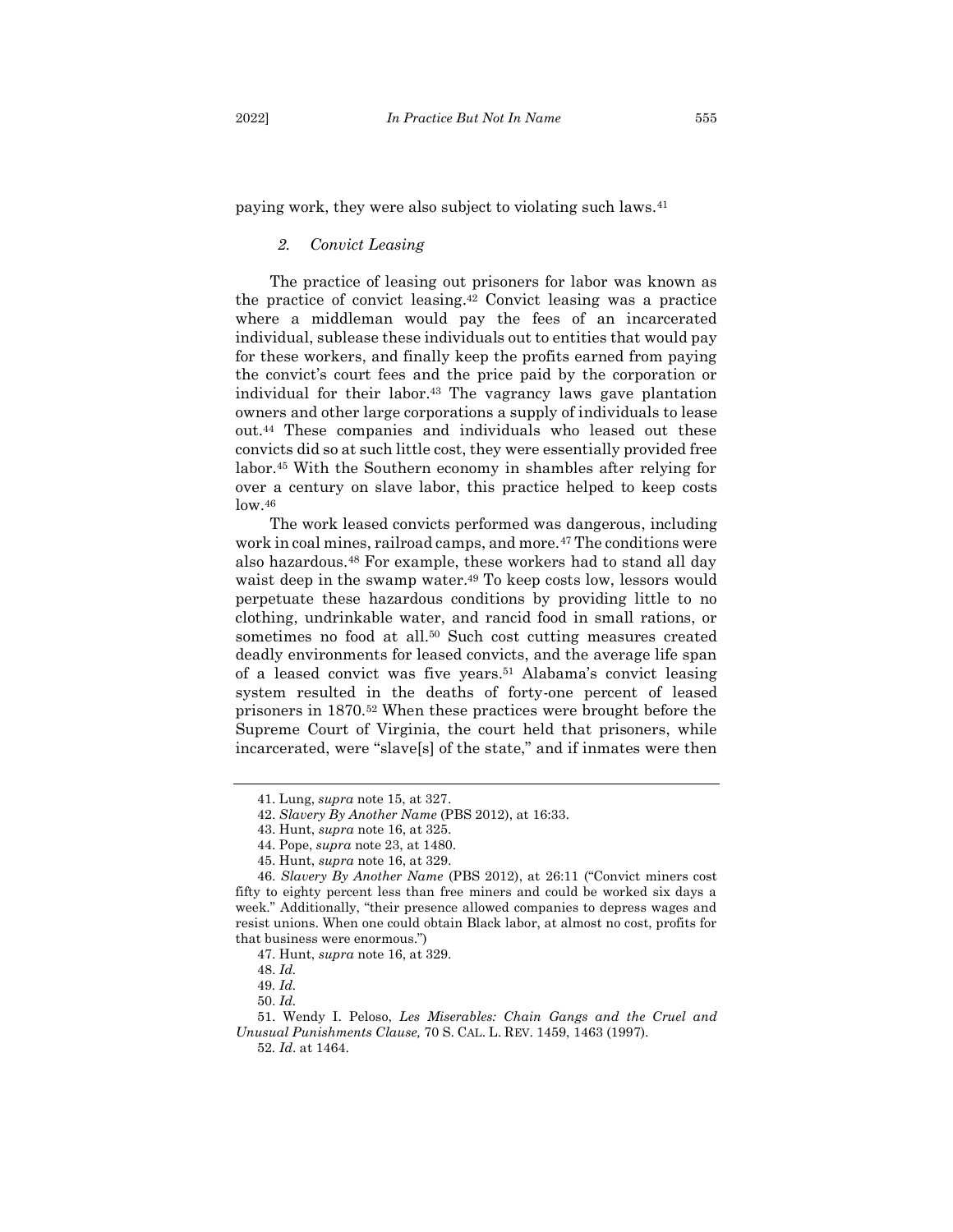<span id="page-8-0"></span>leased out, this did not create any per se constitutional violations.<sup>53</sup>

## *3. Peonage*

Public outcry ensued regarding convict leasing after 128 leased convicts were killed in a mine explosion and newspaper reporting brought other atrocities to light.<sup>54</sup> The Civil Rights Act of 1866 also made it illegal to provide harsher punishment to one because of their race. <sup>55</sup> However, even with the public outcry and this legislation, the practice of debt peonage occurred alongside convict leasing, perpetuating this vicious cycle of forced labor for Black people.

Peonage involved capturing and incarcerating Black people who owed debts.<sup>56</sup> This typically began when a Black individual broke the law and could not pay fines and fees, resulting in someone else paying and then striking a coercive deal with the Black person to work off the debt.<sup>57</sup> Sometimes, even the debtor's wife and children were forced to join, thus throwing the entire family into indentured servitude.<sup>58</sup>

Debt peonage outlived convict leasing because courts in the South did not believe peonage was a human rights violation, holding that a peon was not coerced, but instead "a freeman, with political as well as civil rights," and that one "entered into the relation from choice, for a definite period, as the result of mutual contract."<sup>59</sup> Courts also held that having status as a peon was not confined to any race.<sup>60</sup> This view was largely upheld in many local courts

and makes it the duty of the governor in executing this act, to provide for the safe keeping and return to the penitentiary of convicts hired or employed under its provisions. *Id.* at 769.

54. Peloso, *supra* note 51, at 1464.

<sup>53.</sup> Ruffin v. Commonwealth, 62 Va. 790, 796 (1871). This case discussed an act of the General Assembly in 1870, which provided

<sup>&</sup>quot;[T]hat it shall be lawful for the governor of the Commonwealth to hire out, as in his judgment may be proper, such able-bodied convicts in the penitentiary, whose terms of service at the time of hiring do not exceed ten years, as can be spared from the workshops therein, to responsible persons, to work in stone quarries, or upon any railroad or canal in this State, or for any other suitable labor;"

<sup>55.</sup> Pope, *supra* note 23, at 1484 ("The statute made it a crime for any person to subject, under color of law or custom, any inhabitant of the United States 'to different punishment, pains, or penalties . . . by reason of his color or race, than is prescribed of white persons.'"). This law attempted to put white people and Black people on equal footing in order to combat the racial disparities in criminal punishment observed at the time. *Id.*

<sup>56.</sup> Goodwin, *supra* note 16, at 947-48.

<sup>57.</sup> Birckhead, *supra* note 40, at 1616.

<sup>58.</sup> Goodwin, *supra* note 16, at 947-48.

<sup>59.</sup> The Peonage Cases, 123 F. 671, 673 (M.D. Ala. 1903).

<sup>60.</sup> *Id.*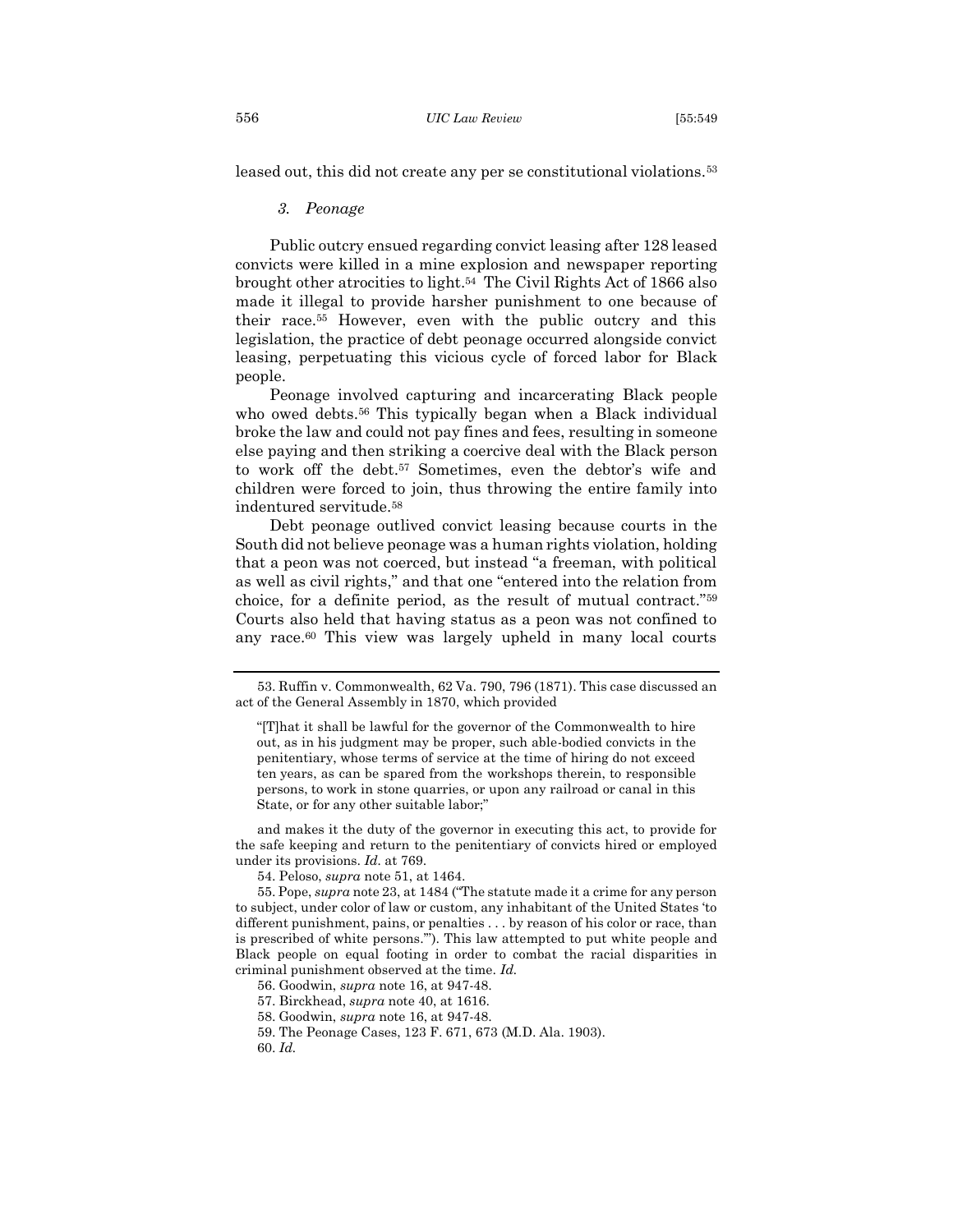throughout the South.<sup>61</sup>

Legislative acts such as the Anti-Peonage Act of 1867 attempted to abolish the practice of peonage in New Mexico.<sup>62</sup> However, such statutory acts were largely a futile effort considering they were rarely invoked.<sup>63</sup>

The Supreme Court attempted to make headway into banning this practice in *Clyatt v. United States*. <sup>64</sup> Here, the Supreme Court held that "peonage, however created, is compulsory service, involuntary servitude."<sup>65</sup> The Court stated that the Thirteenth Amendment "denounces a status or condition, irrespective of the manner or authority by which it is created."<sup>66</sup> While peons could release themselves from their servitude by paying, the Court recognized this practice was forced and coerced, and the Court held this was an unconstitutional violation of the Thirteenth Amendment.<sup>67</sup>

The premise that work is forced even if one can pay their debts illuminates the issue in *United States v. Reynolds*, where a Black man kept incurring debts frivolously added by his masters, making repayment nearly impossible and ensuring life-long indentured servitude.<sup>68</sup> The Court in this case ruled debt peonage

63. Birckhead, *supra* note 40, at 1618.

64. Clyatt v. United States, 197 U.S. 207, 215 (1905).

65. *Id*.

66. *Id*. at 216.

67. *Id.* at 215, 218.

68. United States v. Reynolds, 235 U.S. 133, 139-40 (1914). Ed Rivers was convicted in an Alabama court of petit larceny, fined fifteen dollars, and made to pay costs of \$43.75. Reynolds appeared as surety for Rivers. *Id.* at 139. Rivers entered into a written contract with Reynolds to work on his farm for nine months and twenty-four days for six dollars per month to pay his debt. *Id.*  Roughly a month into his contract, Rivers refused to work any longer for Reynolds. *Id.* at 140. Reynolds then had Rivers arrested on the charge of violating the contract of service. *Id.* He was convicted, fined the sum of one cent for violating this contract, and made to pay additional costs in the amount of \$87.05. *Id.* G. W. Broughton acted as Rivers' surety and entered into a similar contract with Broughton to work for him as a farmhand at the same rate for

<sup>61.</sup> Birckhead, *supra* note 40, at 1618.

<sup>62.</sup> 42 U.S.C. § 1994 (2022) (originally enacted as the Peonage Abolition Act of March 2, 1867, ch. 187, § 1, 14 Stat. 546) (Stating that

The holding of any person to service or labor under the system known as peonage is abolished and forever prohibited in any Territory or State of the United States; and all acts, laws, resolutions, orders, regulations, or usages of any Territory or State, which have heretofore established, maintained, or enforced, or by virtue of which any attempt shall hereafter be made to establish, maintain, or enforce, directly or indirectly, the voluntary or involuntary service or labor of any persons as peons, in liquidation of any debt or obligation, or otherwise, are declared null and void.).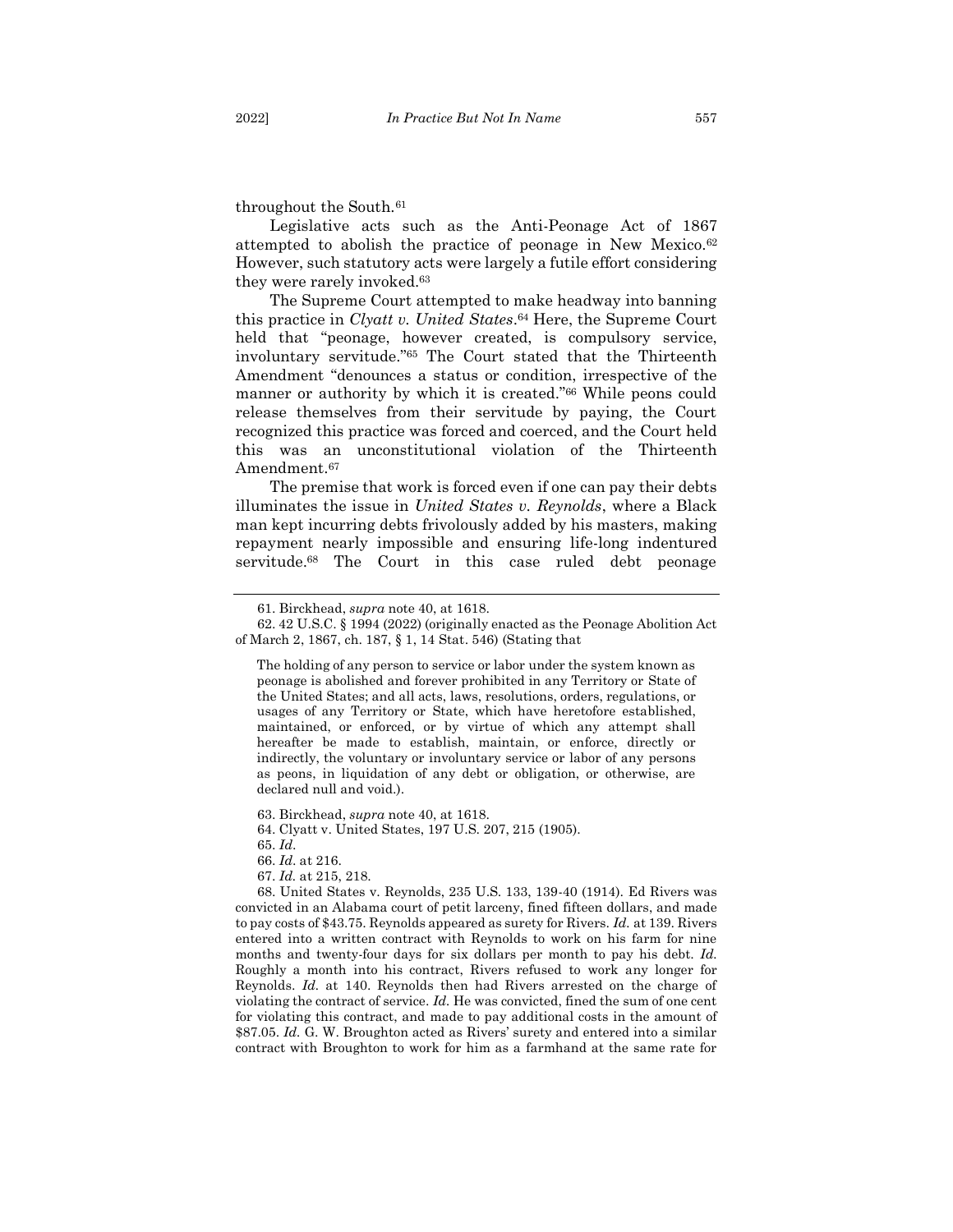unconstitutional as well, for he was "kept chained to an ever turning wheel of servitude to discharge the obligation which he has incurred to his surety."<sup>69</sup>

Despite the Anti-Peonage Act and the landmark Supreme Court decision in *Clyatt* and *Reynolds*, peonage persisted in the South.<sup>70</sup> Southerners did not perceive debt peonage to be morally or ethically wrong because the practice had been accepted by the community for decades.<sup>71</sup> Judges and legislators were fearful of sparking white anger, so the practice persisted despite legal challenges. <sup>72</sup> Public support for debt peonage had effectively spilled over into the legislatures and courts, ensuring these issues were not taken seriously.<sup>73</sup> This made criminal investigations and convictions of peonage a rarity.<sup>74</sup>

# <span id="page-10-0"></span>*C. Forced Labor in the Twentieth and Twenty-First Centuries*

## *1. The War on Drugs*

<span id="page-10-1"></span>In recent decades, the United States has seen alarming spikes in the prison population, which sits today at around 2 million.<sup>75</sup> This number is contrasted with over 357,000 in 1970.76 Black individuals compose forty-seven percent of those incarcerated despite making up only sixteen percent of the U.S. population.<sup>77</sup>

When Richard Nixon was elected in 1969, he declared a "War on Drugs" and called for law and order throughout America's

69. *Id.* at 146-47, 150.

70. Birckhead, *supra* note 40, at 1623.

71. *Id.* at 1623.

75. Wendy Sawyer & Peter Wagner, *Mass Incarceration: The Whole Pie 2022*, PRISON POL'Y INITIATIVE (Mar. 14, 2022).

76. 13th (Netflix 2016), at 15:10.

fourteen months and fifteen days. *Id.* In the second case this case deals with, *Broughton*, E. W. Fields was convicted in an Alabama state court in 1910 for selling mortgaged property. *Id.* He was fined fifty dollars and costs in the amount of \$69.70. *Id.* Thereupon Broughton, as surety for Fields, paid the sum. Id. Fields contracted to work for Broughton as a farm and logging hand for nineteen months and twenty-four days for six dollars per month to pay the fine and costs. *Id.* After roughly two months of working for Broughton, Fields refused to work any longer. Broughton had Fields arrested for violating his contract. *Id.*

<sup>72.</sup> Douglas A. Blackmon, *America's Twentieth-Century Slavery*, WASH. MONTHLY (Dec. 27, 2012), www.washingtonmonthly.com/magazine/janfeb-2013/americas-twentieth-century-slavery/ [perma.cc/A9TN-FFJK].

<sup>73.</sup> *Id.*

<sup>74.</sup> *Id.*

<sup>77.</sup> Kenneth B. Nunn*, Race, Crime and the Pool of Surplus Criminality: Or Why the "War on Drugs" was a "War on Blacks,"* 6 J. GENDER RACE & JUST. 381, 392 (2002).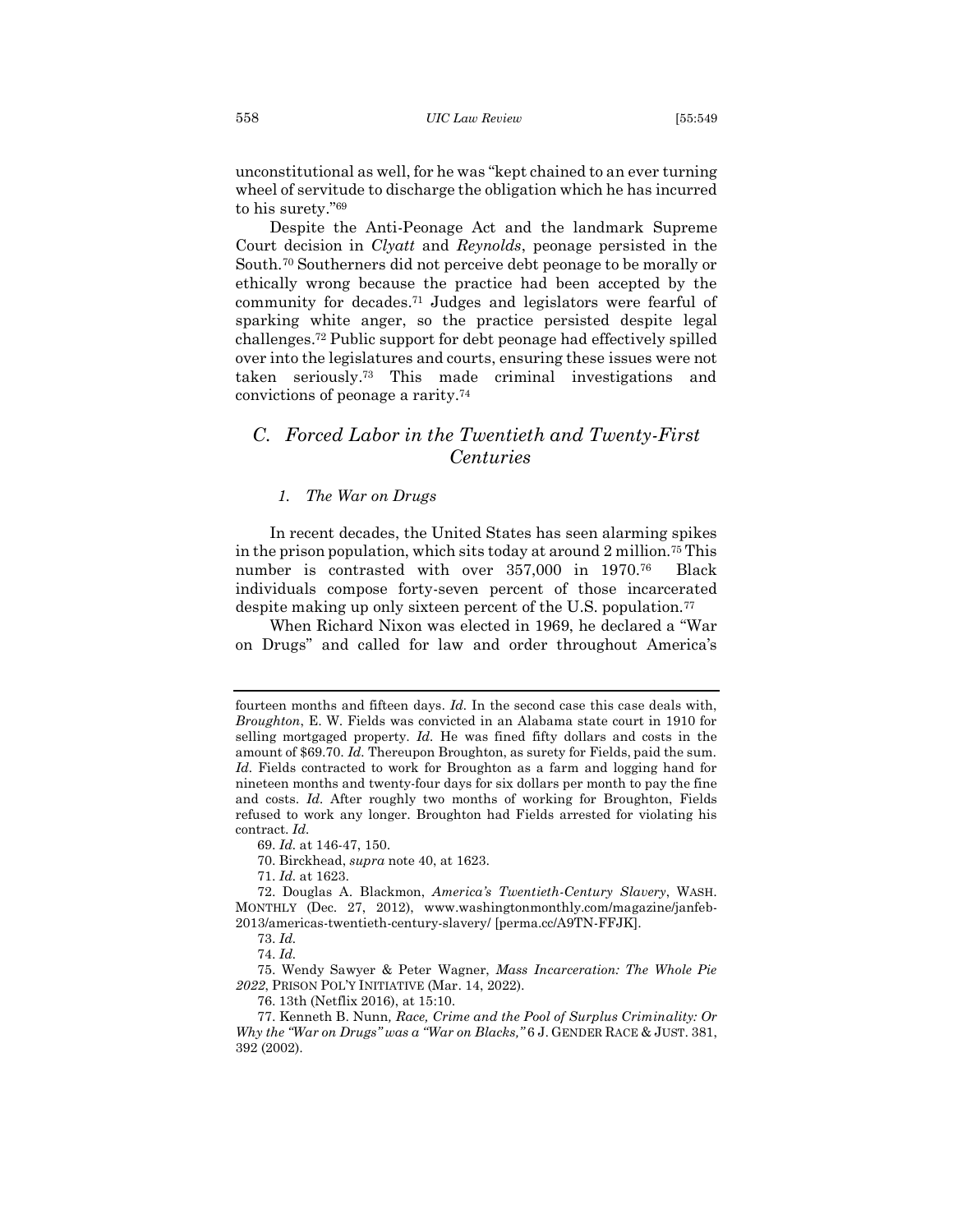cities.<sup>78</sup> As every war needs an enemy, Nixon's advisor, John Ehrlicman said that the White House had two major enemies – "the antiwar left and Black people," and since they could not outrightly criminalize either, they "associate[d] Blacks with heroin, and criminalize[d] [it] heavily" in order to "disrupt [that] commun[ity]."<sup>79</sup>

In October 1982, President Ronald Reagan formally declared this War on Drugs outright. <sup>80</sup> During this War, the Reagan administration began a campaign to change public perception about drugs and drug users with the goal to "demonize" and "ostracize" such illicit substances and individuals.<sup>81</sup> At this time, however, drug use was declining among many different groups in the U.S.<sup>82</sup>

As part of the War on Drugs, the Reagan administration established sentencing for cocaine and crack offenses and distinguished between the two drugs even though there are no physiological differences between the two substances.<sup>83</sup> The sentencing disparities between these two crimes were stark, as one who was charged with intent to distribute crack cocaine received a sentence similar to one who was charged with only possessing cocaine in its powder form but with quantities in excess of one hundred times more than the crack cocaine.<sup>84</sup>

Additionally, Black individuals at this time were overly represented on the news as criminals.<sup>85</sup> This painted a picture of

respondents [eighteen] to [twenty-five] years of age reporting marijuana use during the preceding year dropped by approximately [fifteen] percent between 1979 and 1982, and continued to decline sharply throughout the decade of the [eighties]. Reported use of cocaine by the same age group also dropped by approximately [fifteen] percent between 1979 and 1982, and continued to decline throughout the decade. Finally, [eighteen] to [twenty-five]-year-olds who reported using alcohol during the preceding year rose only slightly from 1979 to 1982, but also declined sharply following a peak in 1985.).

85. Azi Paybarah, *Media Matters: New York TV news over-reports on crimes with black suspects*, POLITICO (Mar. 23, 2015), www.politico.com/states/newyork/city-hall/story/2015/03/media-matters-new-york-tv-news-over-reports-oncrimes-with-black-suspects-020674 [perma.cc/TGU2-XWVA]. Black Americans

<sup>78.</sup> 13TH (Netflix 2016), at 17:14.

<sup>79.</sup> *Drug War Confessional*, VERA, www.vera.org/reimagining-prisonwebumentary/the-past-is-never-dead/drug-war-confessional [perma.cc/RGM5- 5HWH] (last visited Apr. 27, 2022).

<sup>80.</sup> Nunn, *supra* note 77, at 386.

<sup>81.</sup> *Id.* at 387 (citing EVA BERTRAM ET AL., DRUG WAR POLITICS: THE PRICE OF DENIAL 112 (1996)).

<sup>82.</sup> Nunn, *supra* note 77, at 390 (In a survey by the National Institute on Drug Abuse,

<sup>83.</sup> *Id.* at 396.

<sup>84.</sup> *Id.* at 396-97.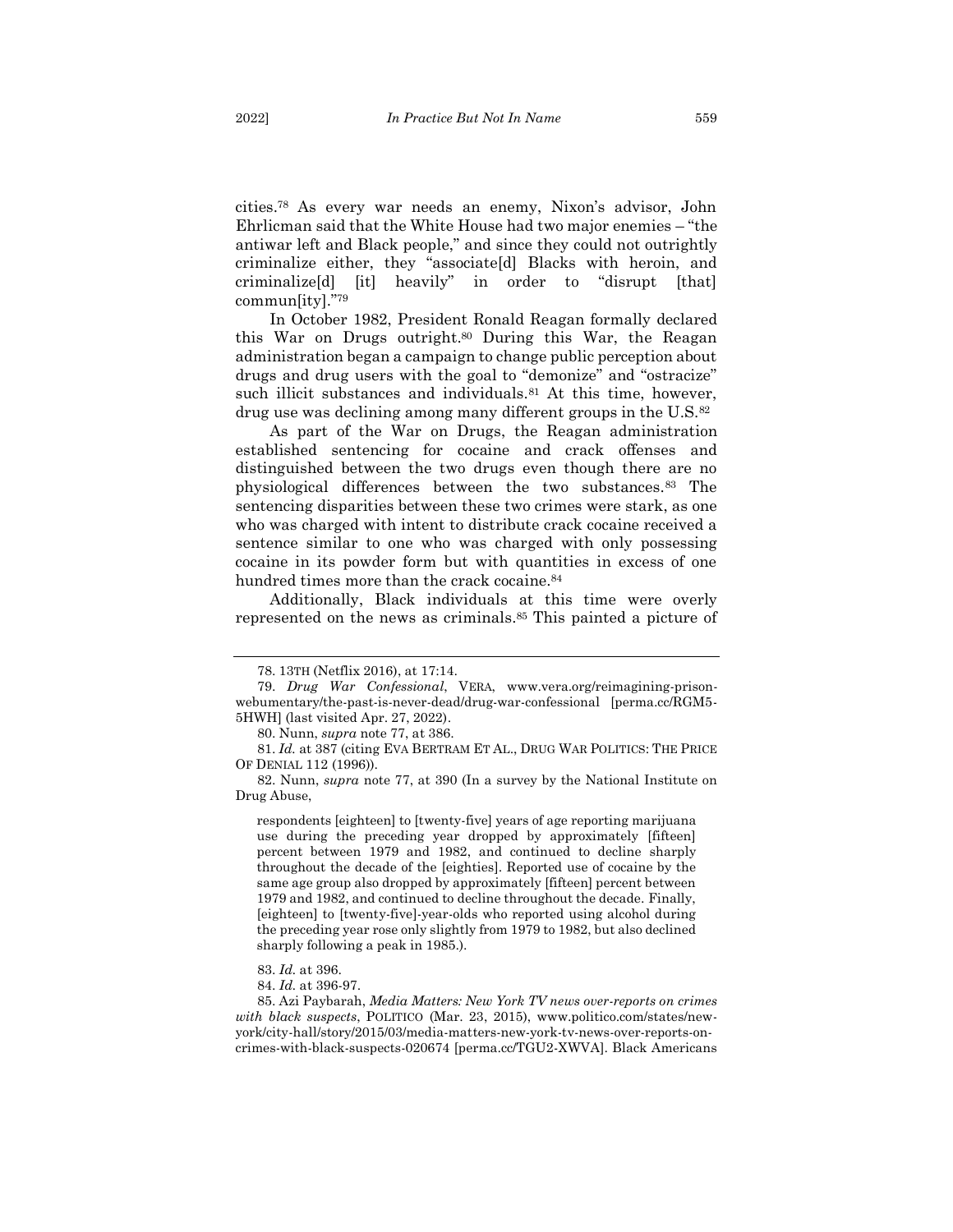the Black man as what was known as a "super predator."<sup>86</sup>

The War on Drugs escalated into a war on all crime during the Clinton administration. In 1994, President Clinton passed a True Crime Bill that allocated \$10.8 billion for state and local law enforcement with \$8.8 billion going towards hiring new police officers; \$2.6 billion for federal law enforcement; \$9.7 billion for prison construction; and \$7.1 billion for crime prevention.<sup>87</sup> This bill allowed for over one hundred thousand law enforcement officers to police the streets and led to the militarization of police forces around the country.<sup>88</sup> With the passage of this bill, the United States saw an increase in the incarcerated population, nearly doubling in size from 1990 to 2000.<sup>89</sup> In 2001, nearly half of the prison population was Black.<sup>90</sup>

At this time, the public was rattled by the cocaine crisis, for "prominent criminologists were warning of an impending 'blood bath' brought on by young super predators if something were not done soon."<sup>91</sup> In 1992, the U.S. Public Health Service Substance Abuse and Mental Health Services Administration reported that seventy-six percent of drug users in the United States were white, fourteen percent were African American, and eight percent were Hispanic.<sup>92</sup>

#### <span id="page-12-0"></span>*2. For-Profit Prisons and Detention Centers*

With the 1994 True Crime Bill paving the way for a more expansive prison system, for profit prisons gained prominence. Corrections Corporation of America ("CCA") began as a small company in 1983.<sup>93</sup> In order to grow, they soon began making contracts with states to build prisons.<sup>94</sup> To ensure a return on these investments, these contracts required the states to keep these prisons filled regardless if crimes were being committed.<sup>95</sup> These

in 2014 were arrested in fifty-four percent of murder cases, fifty-five percent of theft cases, and forty-nine percent of assaults. *Id.* However, they were shown on TV news stories for as suspects in sixty-eight percent of murder stories, eighty percent of stories about thefts, and seventy-two percent of stories about assaults. *Id.*

<sup>86.</sup> 13th (Netflix 2016), at 28:47.

<sup>87.</sup> Richard Rosenfeld, *The 1994 Crime Bill: Legacy and Lessons -- Overview and Reflections*, 32 FED. SENTENCING R. 147 (2020).

<sup>88.</sup> 13TH (Netflix 2016), at 40:10.

<sup>89.</sup> *Id.* at 40:55.

<sup>90.</sup> *Id.* 43:23.

<sup>91.</sup> Rosenfeld, *supra* note 87.

<sup>92.</sup> Nunn¸ *supra* note 77, at 395 (citing *1995 Report to the Congress: Cocaine and Federal Sentencing Policy,* U.S. SENTENCING COMM'N 34 (1995)).

<sup>93.</sup> Nunn, *supra* note 77, at 395.

<sup>95.</sup> *Id*; 13TH (Netflix 2016) at 58:00.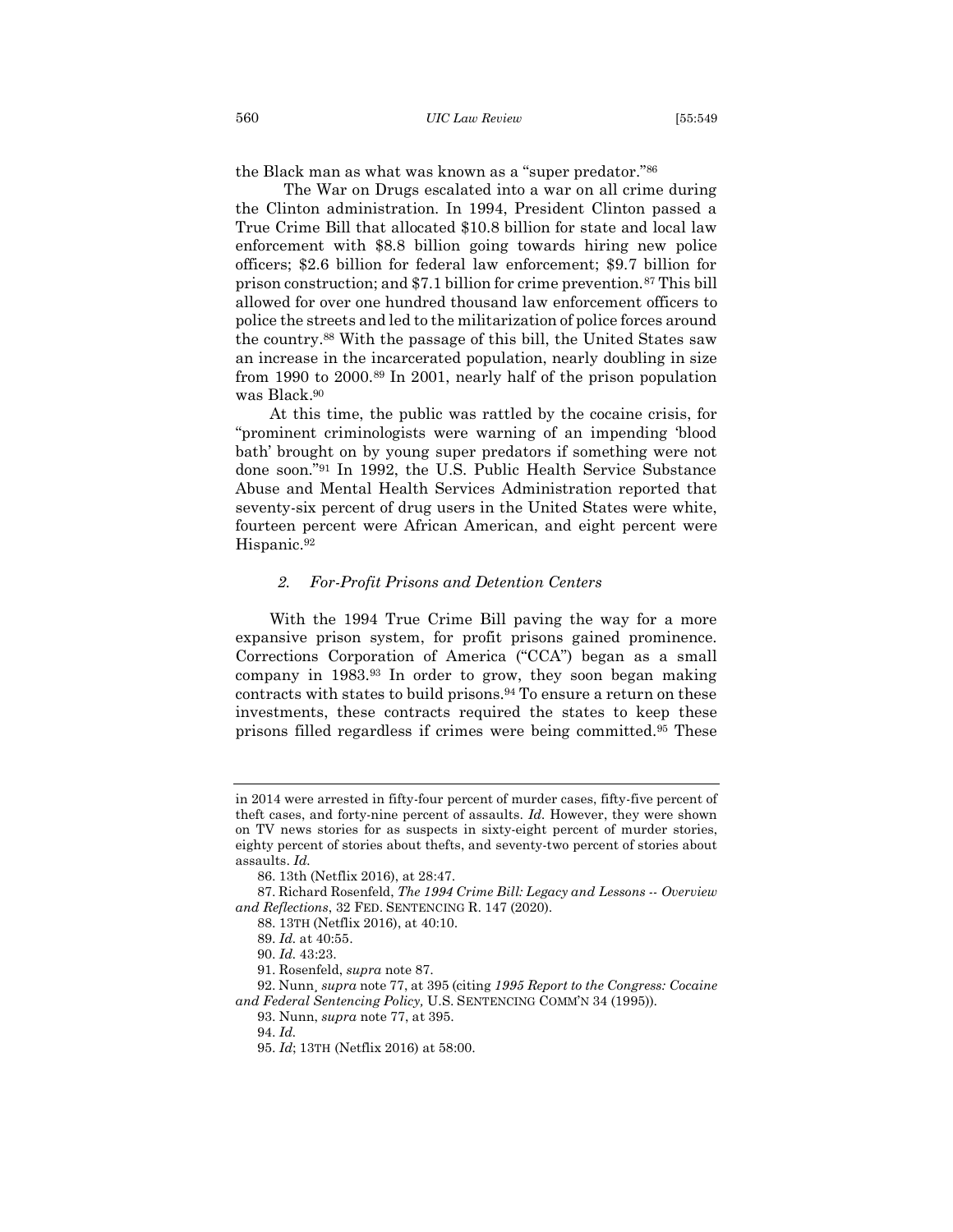prisons get paid per inmate.<sup>96</sup> These for-profit prison corporations began to work with hegemonic lobbying agencies, such as the American Legislative Exchange Council ("ALEC"), pushing for stricter crime laws.<sup>97</sup>

Nineteen percent of all prisoners in the country are held in forprofit prisons.<sup>98</sup> In these facilities, there is grave mistreatment of inmates due to a lack of adequate staffing.<sup>99</sup> The prison officers in facilities have falsified hours to make it look like more officers are working at any given time.<sup>100</sup> Additionally, the ratio of inmates to guards is inadequate.<sup>101</sup> These officers are taught to ask fighting inmates to stop, and if the inmates refuse the order, the officer must back away.<sup>102</sup>

Not only are these for-profit correctional facilities inadequately staffed, but they are marked by negligent care, for "[a]n ACLU investigation found that these prisoners were underfed, housed in filthy conditions, and held in rat-infested cells lacking working toilets or lights."<sup>103</sup> The work at such facilities "allows offenders who are gainfully employed to pay a significant portion of their cost of incarceration while serving their sentence in a community facility."<sup>104</sup> This allows companies to make more profit. When one of the major corporations running for-profit prisons began their inmate work program, a county saved sixty-thousand dollars on labor fees.<sup>105</sup>

<sup>96.</sup> Erik Larson, *Customer Service, Quality Control, Employee Morale -- Business is a Whole Different Ball Game When You're Running a Prison for Profit*, INC. MAG. (June 1, 1988), www.inc.com/magazine/19880601/803.html [perma.cc/KMC6-RV5J] ("Under the Bay County contract, as under all CCA's contracts, the company is paid a per diem rate for each inmate. For the first 310 inmates, Bay County pays CCA \$31.01 each per day. The rate drops roughly [ten dollars] for the next [twenty], then plummets to only \$7.88 a day for every inmate over 330.").

<sup>97.</sup> 13TH (Netflix 2016) at 59:15 ("Through ALEC, CCA had a hand in shaping crime policy across the country, including not just prison privatization but also the rapid increase in criminalization.").

<sup>98.</sup> Laura I. Appleman, *The Treatment-Industrial Complex: Alternative Corrections, Private Prison Companies, and Criminal Justice Debt*, 55 HARV. C.R.C.L. L. REV. 1, 46 (2020) [hereinafter Appleman I].

<sup>99.</sup> Laura I. Appleman, *Cashing in on Convicts: Privatization, Punishment, and the People*, 2018 UTAH L. REV. 579, 586 (2018) [hereinafter Appleman II]. 100. *Id.*

<sup>101.</sup> *Id.* at 587. At mealtimes, there can be a few as two guards to manage 800 prisoners. *Id.* Additionally, in general population, there can be one guard for every 176 inmates. *Id.*

<sup>103.</sup> *Id.* at 588 (citing Complaint at 2-4, Dockery v. Epps, No. 3:13-cv-326, 2013 WL 2361045 (S.D. Miss. May 30, 2013)).

<sup>104.</sup> Appleman II, *supra* note 99, at 588.

<sup>105.</sup> Larson, *supra* note 96.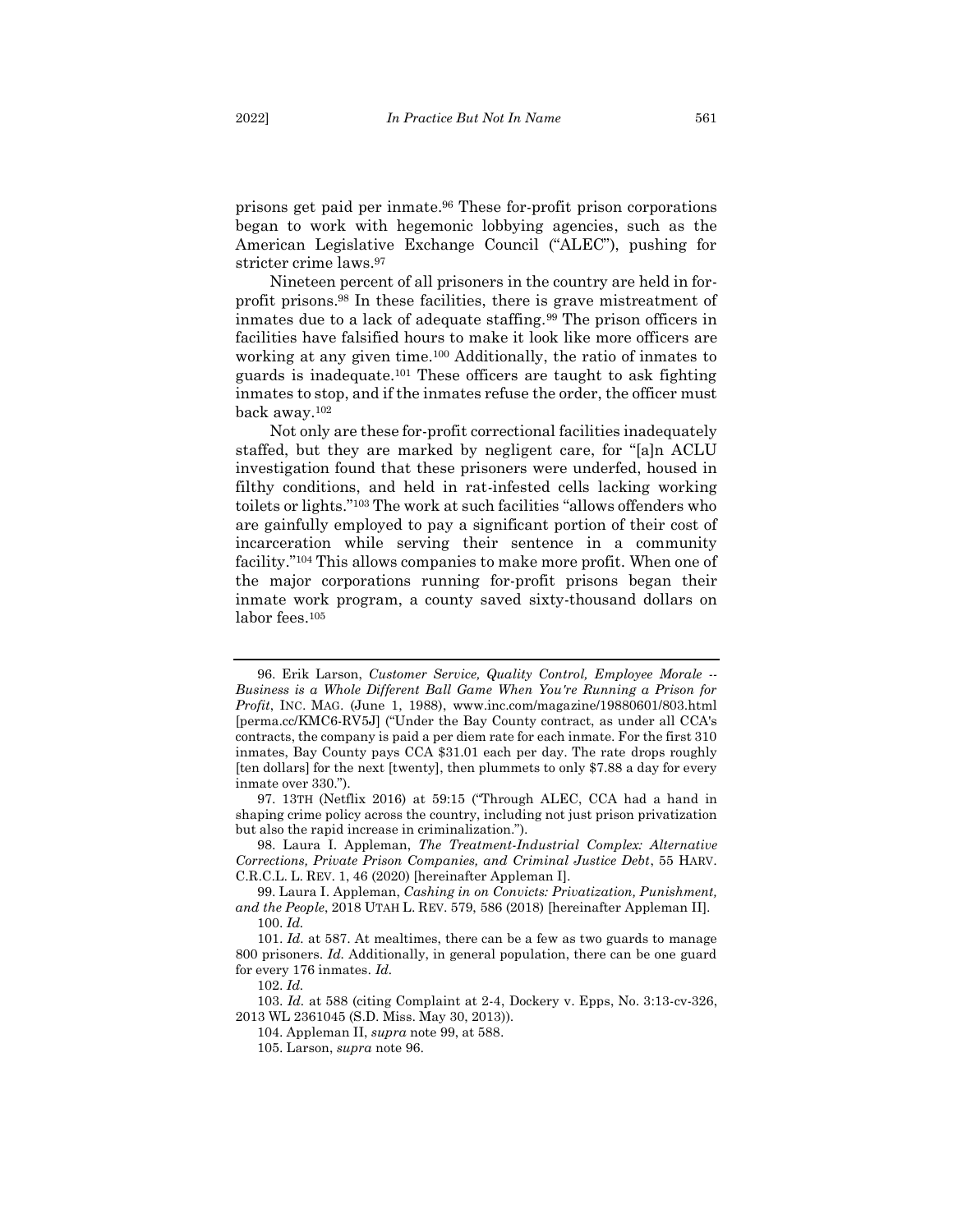#### 562 *UIC Law Review* [55:549

For-profit facilities also include ICE detainment camps. CoreCivic (formerly CCA) and GEO Group, two of the nation's largest for-profit prison corporations, own seventy percent of the ICE detention centers.<sup>106</sup> From 2008 to 2016, these two companies made roughly two billion dollars in revenue solely from ICE contracts.<sup>107</sup> To cut costs, these detention facilities employ very few people, and as a result, the detainees are forced against their will to perform labor that should be performed by employees.<sup>108</sup> Such work includes cleaning and cooking for little to no pay.<sup>109</sup> If the detainees refuse, they are threatened with solitary confinement.<sup>110</sup>

Similar to the for-profit prisons, these companies make money by keeping beds filled. In 2010, Congress passed a law that ICE detention facilities have no fewer than thirty-four thousand beds.<sup>111</sup> The more beds they fill, the less they have to employ facility maintenance and other individuals to help run these detention centers.<sup>112</sup>

Prisons today operate such work programs in their facilities under the rhetoric of rehabilitating prisoners.<sup>113</sup> They attempt to make prisoners "productive members of society" upon release and reduce recidivism rates within the legal system.<sup>114</sup> However, prisoners have exposed that this work is not truly voluntary or rehabilitative. <sup>115</sup> When prisoners do refuse to work, they are thrown into solitary confinement or face other punishment. 116

To combat this mass incarceration and police brutality of

108. *Id.*

113. Amanda Dick, *The Immature State of the Union: Lack of Legal Entitlement to Prison Programming in the United States as Compared to European Countries*, 35 ARIZ. J. INT'L & COMP. L. 287, 295 (2018).

114. *Id.* 

115. *See* Rafieyan & Garcia, *supra* note 2 (explaining the story of Dominique and how they were forced to work through painful HIV symptoms or face solitary confinement); *see also* Alon Harish & Alexis Shaw, *Man Forced to Work in Prison Sues Under Anti-Slavery Amendment*, ABC NEW (Aug. 9, 2012), www.abcnews.go.com/US/man-alleging-prison-labor-violated-anti-slavery-

amendment/story?id=16970464 [perma.cc/Y98D-6BFT] (stating that a man who was incarcerated was forced to work doing the prison's laundry, and if he did not work, he was threatened with solitary confinement); *see also* Kevin Rashid Johnson, *Prison Labor is Modern Slavery. I've Been Sent to Solitary For Speaking Out*, GUARDIAN (Aug. 23, 2018), www.theguardian.com/commentisfree/2018/aug/23/prisoner-speak-out-

american-slave-labor-strike [perma.cc/4YYS-P57T] (detailing that prisoners were forced to work in fields at gun point by the prison guards who traipsed the fields on horseback, and if they refused to work, they were not merely threatened with solitary but actually sent there).

<sup>106.</sup> Appleman I, *supra* note 98, at 46.

<sup>107.</sup> Booth, *supra* note 8, at 584.

<sup>109.</sup> Phillips, *supra* note 9.

<sup>110.</sup> *Id.*

<sup>111.</sup> Booth, *supra* note 8, at 584.

<sup>112.</sup> *Id.* at 584.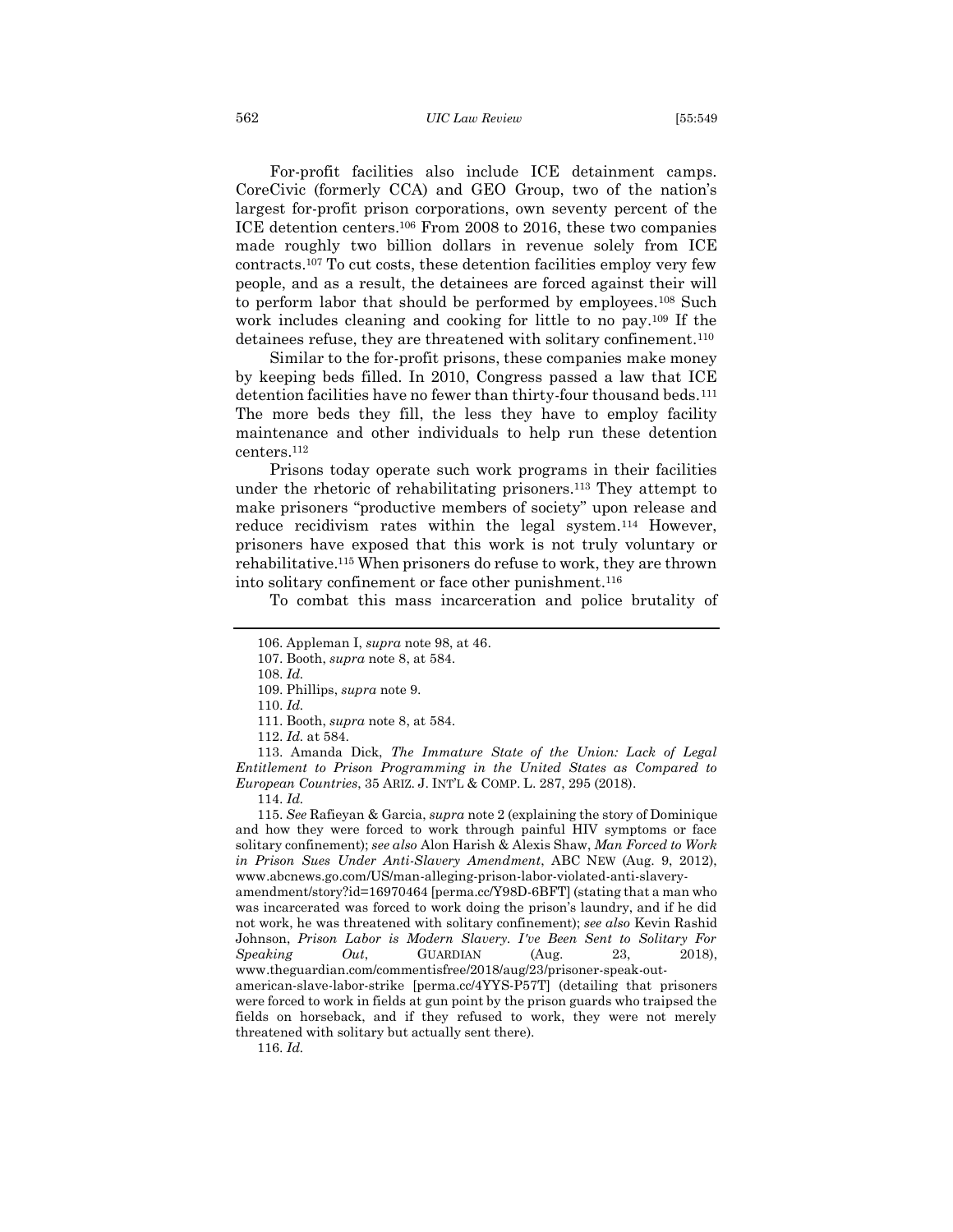people of color, there has been a call to action to defund major police forces throughout our nation. <sup>117</sup> In the fiscal year of 2020, the ten largest cities in the United States spent between \$330-671 million per capita on police forces.<sup>118</sup> The "divest to invest model" takes a portion of these funds and allocates it to other aspects of communities such as education, combating homelessness, and other root causes of systemic policing of poor communities of color.<sup>119</sup> This idea even reached Congress, where a bill was introduced in the House in June 2020 named the Justice in Policing Act.<sup>120</sup> Part of this act sought to restrict funding from the Byrne Memorial Justice Assistance and Community Oriented Policing Services grant programs.<sup>121</sup> These two programs have helped expand police funding by over two hundred percent since 1980.<sup>122</sup>

Unfortunately, this movement has lessened in popularity from 2020 to today in 2022. In his State of the Union Address on March 1, 2022, President Biden stated that "we should all agree the answer is not to defund the police."<sup>123</sup> However, this statement was qualified with "[we must] fund them with resources and training . . . needed to protect our cities."<sup>124</sup> Since 2020, many jurisdictions have increased their budgets.<sup>125</sup> Examples are Chicago Mayor Lori Lightfoot requesting \$80 million and California Governor Gavin Newsom seeking \$300 million to combat crime.<sup>126</sup>

119. Rushin & Michalski, *supra* note 117, at 282-83.

<sup>117.</sup> Stephen Rushin & Rodger Michalski, *Police Funding*, 72 FLA. L. REV. 277, 282 (2020).

<sup>118.</sup> Diedre McPhillips, *How Much America's 10 Largest Cities Spend on Police*, U.S. NEWS (June 11, 2020), www.usnews.com/news/cities/articles/2020- 06-11/how-much-the-10-largest-us-cities-spend-on-police. New York City spends the most amount on their police budget, sitting at \$671 million*. Id.* The other cities are Chicago at \$660 million, Philadelphia at \$488 million, San Jose at \$455 million, Los Angeles at \$436 million, Phoenix at \$429 million, Houston at \$403 million, Dallas at \$385 million, San Diego at \$384 million, and San Antonio at \$330 million. *Id.*

<sup>120.</sup> Stacy M. Allen*, Law Enforcement: "Daddy Changed the World": How the Death of George Floyd May Impact the Law*, 58 HOUSTON LAWYER 18 (2020). 121. *Id.*

<sup>122.</sup> *Id.*

<sup>123.</sup> Aaron Blake, *Biden tries to nix 'defund the police,' once and for all*, WASH. POST (Mar. 2, 2022), www.washingtonpost.com/politics/2022/03/02/ biden-nix-defund-police/ [perma.cc/QM4J-9VWF].

<sup>124.</sup> *Id.*

<sup>125.</sup> T.W. Starr, *Has 'defund the police' turned into 'refund the police' in 2022?*, KTBS 3 (Mar. 17, 2022), www.ktbs.com/news/has-defund-the-policeturned-into-refund-the-police-in-2022/article\_20d1a6f2-a3c9-11ec-9841- 73dc9c197c16.html [perma.cc/75FK-8ZG5].

<sup>126.</sup> *Id.*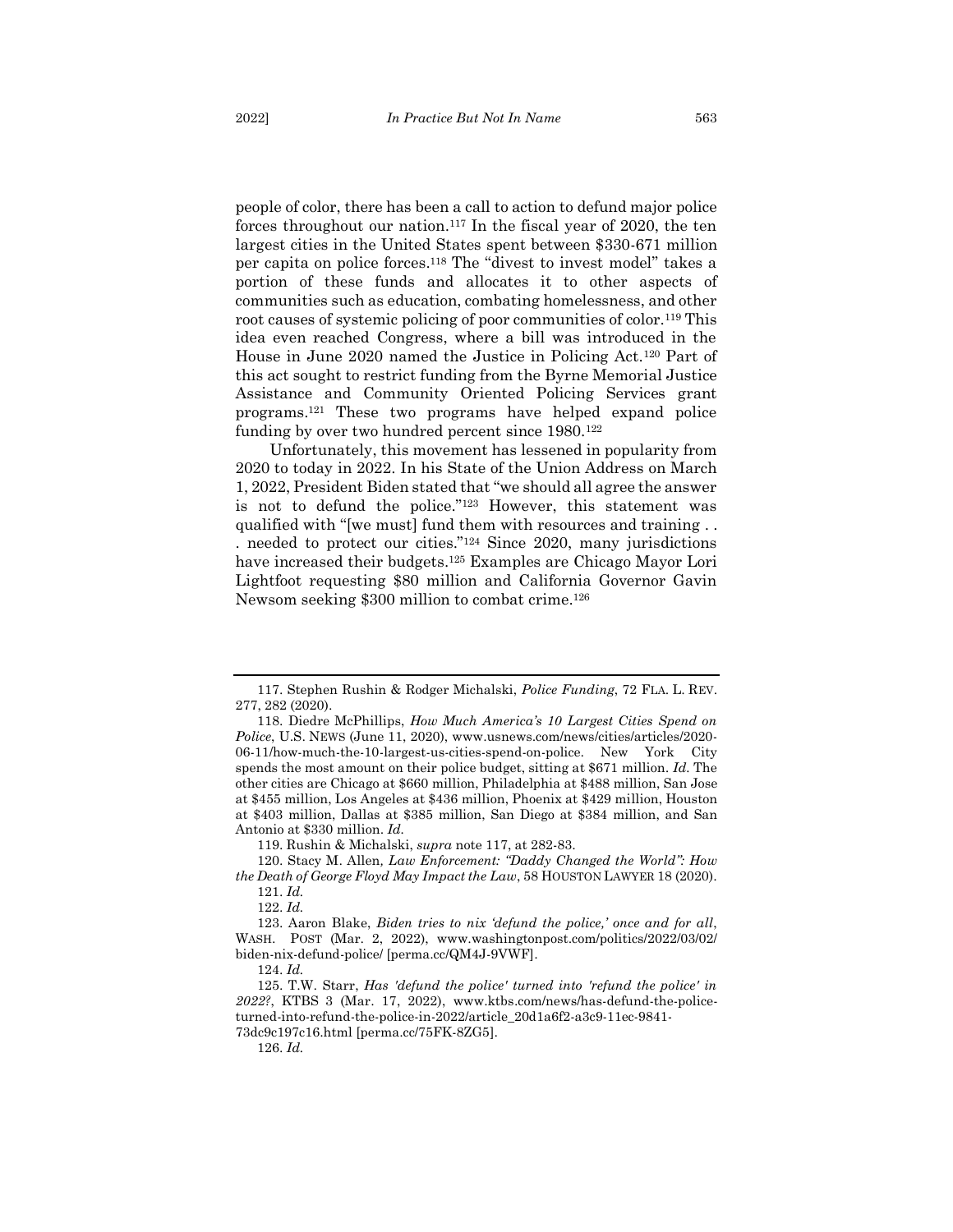#### 564 *UIC Law Review* [55:549

## <span id="page-16-0"></span>*D. Race Relations in America Today*

A common rhetoric today is that race relations are better than they were during slavery.<sup>127</sup> The idea is that since race relations have improved, the Thirteenth Amendment achieved its goals of not just ending forced labor but also elevating Black people to the same social status as whites. This argument is facially plausible, for Black citizens now get their day in court as opposed to the courthouse doors being shut to people of color centuries ago. However, incredibly high burdens were enacted by the Supreme Court in *McClesky v. Kemp* when they held evidence of intentional discrimination was needed to prove discrimination in statutes.<sup>128</sup>

Additionally, laws akin to those seen at the beginning of Reconstruction such as the vagrancy laws nearly criminalizing Blackness are no longer seen. However, police forces around the country have found ways around this through "stop and frisk" techniques which have the same practical effects of locking up *en masse* Black Americans. The Supreme Court held in *Terry v. Ohio* that if a police officer reasonably believes that an individual has a weapon, the officer can detain and search them.<sup>129</sup> In 2012, the New

<sup>127.</sup> *Race Relations*, GALLUP NEWS, www.news.gallup.com/poll/1687/Race-Relations.aspx [perma.cc/2GW8-QT8P] (last accessed Mar. 30, 2022). In 2021, thirty-five percent of adults in America are "satisfied" or "somewhat satisfied" with the position of Black people in America. *Id.* 

<sup>128.</sup> McClesky v. Kemp, 481 U.S. 279, 298 (1987). In this case, a Black man shot and killed a police officer in the commission of a robbery in Georgia. *Id.* at 283. He was convicted of this murder and sentenced to death. *Id.* at 285. McClesky's lawyer filed a Fourteenth Amendment claim, arguing that the Georgia capital sentencing process is discriminatorily administered. *Id.* at 286. Counsel relied on a study showing that "found that prosecutors sought the death penalty in [seventy percent] of the cases involving [B]lack defendants and white victims; [thirty-two percent] of the cases involving white defendants and white victims; [fifteen percent] of the cases involving [B]lack defendants and [B]lack victims; and [nineteen percent] of the cases involving white defendants and [B]lack victims." *Id.* at 287. In order to succeed on a Fourteenth Amendment claim, however, one must prove purposeful discrimination. *Id*. at 293. Because McClesky's lawyer failed to provide evidence of discriminatory intent in McClesky's specific case, the Court held this claim failed. *Id*. at 294.

<sup>129.</sup> Terry v. Ohio, 392 U.S. 1, 10 (1968). In this case, three young Black men were walking along a street nearly a dozen times. *Id.* at 6. After more odd behavior, a police officer approached the three men. *Id.* at 6-7. When the officer presented himself as an officer and asked for their names, they quietly mumbled to him. *Id*. at 7. The officer proceeded to grab Terry, spin him around, and pat him down. *Id*. He found an illegal weapon on Terry's person when he did this. *Id.* On a motion to suppress, Terry argued this search was in violation of his Fourth Amendment rights. *Id.* at 8-9. The Court held that "the police should be allowed to 'stop' a person and detain him briefly for questioning upon suspicion that he may be connected with criminal activity. Upon suspicion that the person may be armed, the police should have the power to "frisk" him for weapons." *Id.*  at 10. They held that this is what occurred in the situation with Terry, and therefore the search was lawful. *Id*. at 31.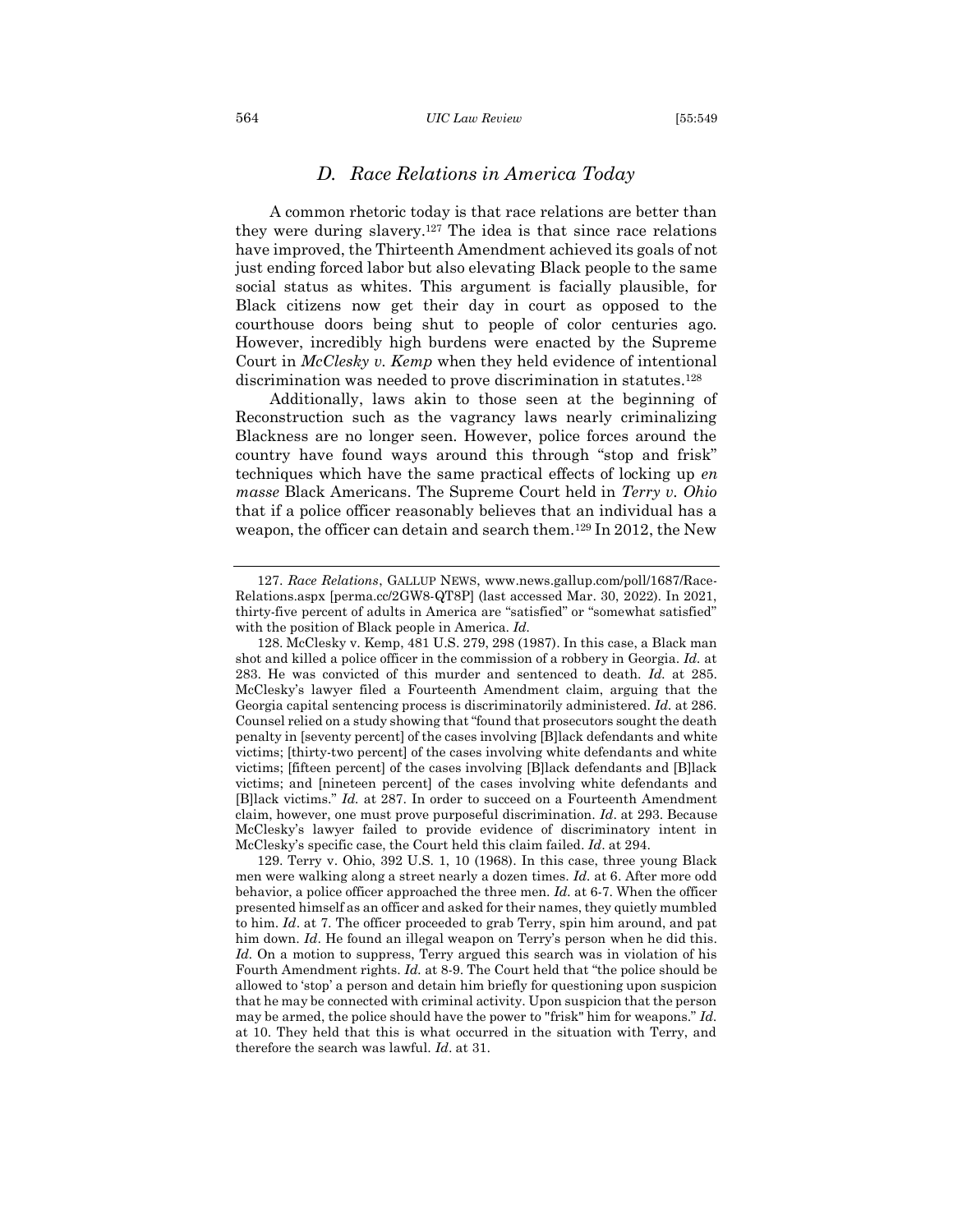York Police Department conducted over 530,000 *Terry*-style stops, and ninety percent of these were conducted on Black and Latino individuals.<sup>130</sup> Police officers contend that *Terry* stops are not conducted solely based on one's skin.<sup>131</sup> However, social science shows implicit racial bias is prevalent in deciding criminality.<sup>132</sup> A sociological study was done where individuals were read stories about a crime and no physical descriptions were given of the perpetrator, yet seventy percent of participants believed the perpetrator was Black.<sup>133</sup>

Additionally, Black children can receive the same education as white children. However, the school-to-prison pipeline and disproportionate levels of out of school punishment for Black children set them up for a future behind bars. Black students make up sixteen percent of the student population in our country, yet they are subject to thirty-four percent of the expulsions and forty-two percent of the out of school suspensions.<sup>134</sup> White students are subject to the same rates of punishment even though they compose a much higher percentage of the school population. <sup>135</sup> Black students are more likely to see punishment for subjective behavior such as disrespect, excessive noise, threatening behavior, and loitering.<sup>136</sup> This is contrasted with objective behaviors white individuals are punished for such as smoking, vandalism, and leaving without permission.<sup>137</sup> Discipline rates are disproportionate even in preschool; young Black children are being suspended at double the rates of white children while they comprise only eighteen percent of the preschool population.<sup>138</sup> This missed school has a direct correlation to incarceration rates, for educational attainment accounts for a twenty-three percent gap in incarceration rates

<sup>130.</sup> *Analysis Finds Racial Disparities, Ineffectiveness in NYPD Stop-and-Frisk Programs; Links Tactic To Soaring Marijuana Arrest Rate,* NYCLU (May 23, 2013), www.nyclu.org/en/press-releases/analysis-finds-racial-disparitiesineffectiveness-nypd-stop-and-frisk-program-links [perma.cc/FZR8-9NGY].

<sup>131.</sup> Steve Pomper, *Stop & Frisk Keeps Cops and Communities Safe*, NAT'L POLICE ASS'N, www.nationalpolice.org/stop-frisk-keeps-cops-and-communitiessafe/ [perma.cc/6UM2-8Z6Y] (last visited Mar. 30, 2022).

<sup>132.</sup> MICHELLE ALEXANDER, THE NEW JIM CROW 133 (10th Anniversary ed., 2020) (citing Franklin D. Gilliam & Shanto Iyengar, *Prime Suspects: The Influence of Local Television News of the Viewing Public*, 44 AM. J. POL. SCI. 560-73 (2000)).

<sup>133.</sup> ALEXANDER, *supra* note 132, at 133.

<sup>134.</sup> Sarah E. Redfield & Jason P. Nance, *The American Bar Association Joint Task Force on Reversing the School-to-Prison Pipeline Preliminary Report*, 47 U. MEM. L. REV. 1, 48 (2016).

<sup>135.</sup> *Id.* They compose fifty-one percent of the school age population. *Id.* 136. *Id.* at 27.

<sup>137.</sup> *Id.*

<sup>138.</sup> *Id.* at 17-8.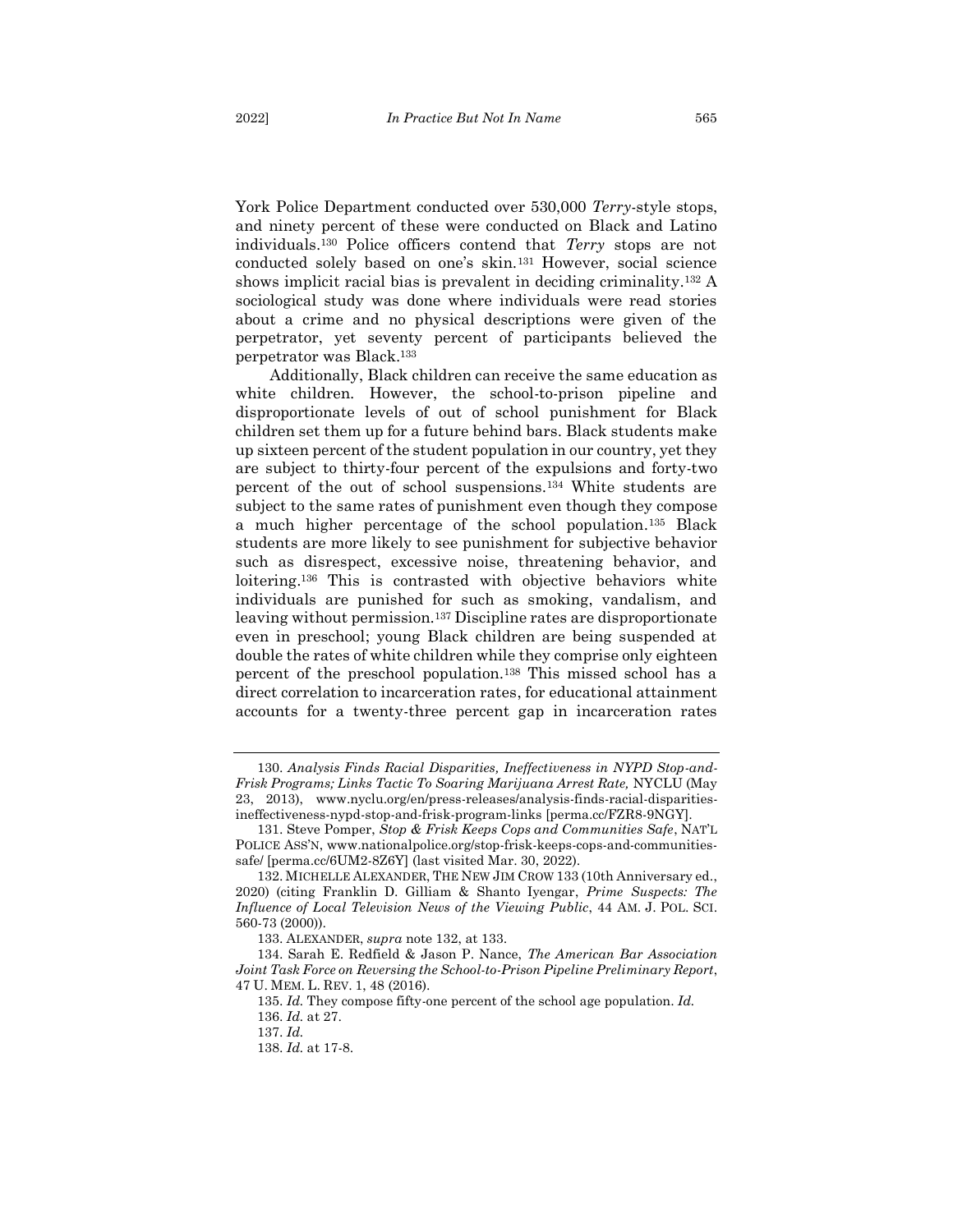between white and Black individuals.<sup>139</sup> To illuminate this point, in 1999, 992 Black students graduated from Illinois state universities; also in 1999, over seven thousand young Black men were introduced to the Illinois criminal justice system.<sup>140</sup>

Lastly, Black individuals have the right to vote today – a right they did not have as enslaved people. However, there are laws today that ban citizens with felony records from voting.<sup>141</sup> With all these practices in place today to ensure the incarceration of millions of Black citizens, these laws have intentionally targeted the Black vote with the purpose of disenfranchising people of color.<sup>142</sup>

## <span id="page-18-0"></span>III. ANALYSIS

# <span id="page-18-1"></span>*A. Ratification of the Thirteenth Amendment and the Purpose of the Punishment Clause*

The Thirteenth Amendment has proved to be futile in its goal of combating slavery and indentured servitude. The purpose of the Thirteenth Amendment was to abolish said practices throughout the United States.<sup>143</sup> This is evidenced by the original intent of the Republicans in their feverish advocacy for the amendment's ratification to bring in a new era of racial cohesion and place Black people and white people on the same social plane.<sup>144</sup> The grave attitude set forth by Democrats in 1865 further cemented the purpose of the Thirteenth Amendment, for they understood it as an attempt to abolish slavery and indentured servitude in its entirety and a beginning of equity for all races.<sup>145</sup> This is proven further by their expansive view of the Punishment Clause, for it was their only way to cling to the inhumane practices of the past.<sup>146</sup> Since the Thirteenth Amendment's ratification, these practices have continued to cyclically pervade our society in new, more contemporary forms as a result of the Punishment Clause, rendering the Amendment's true purpose moot. 147

<sup>139.</sup> *Id.* at 58.

<sup>140.</sup> ALEXANDER, *supra* note 132, at 236.

<sup>141.</sup> *Id.* at 197.

<sup>142.</sup> *Id.*at 198-200.

<sup>143.</sup> Pope, *supra* note 23, at 1471-73.

<sup>144.</sup> *Id.*

<sup>145.</sup> *Id.* 

<sup>147.</sup> Goodwin, *supra* note 16, at 911.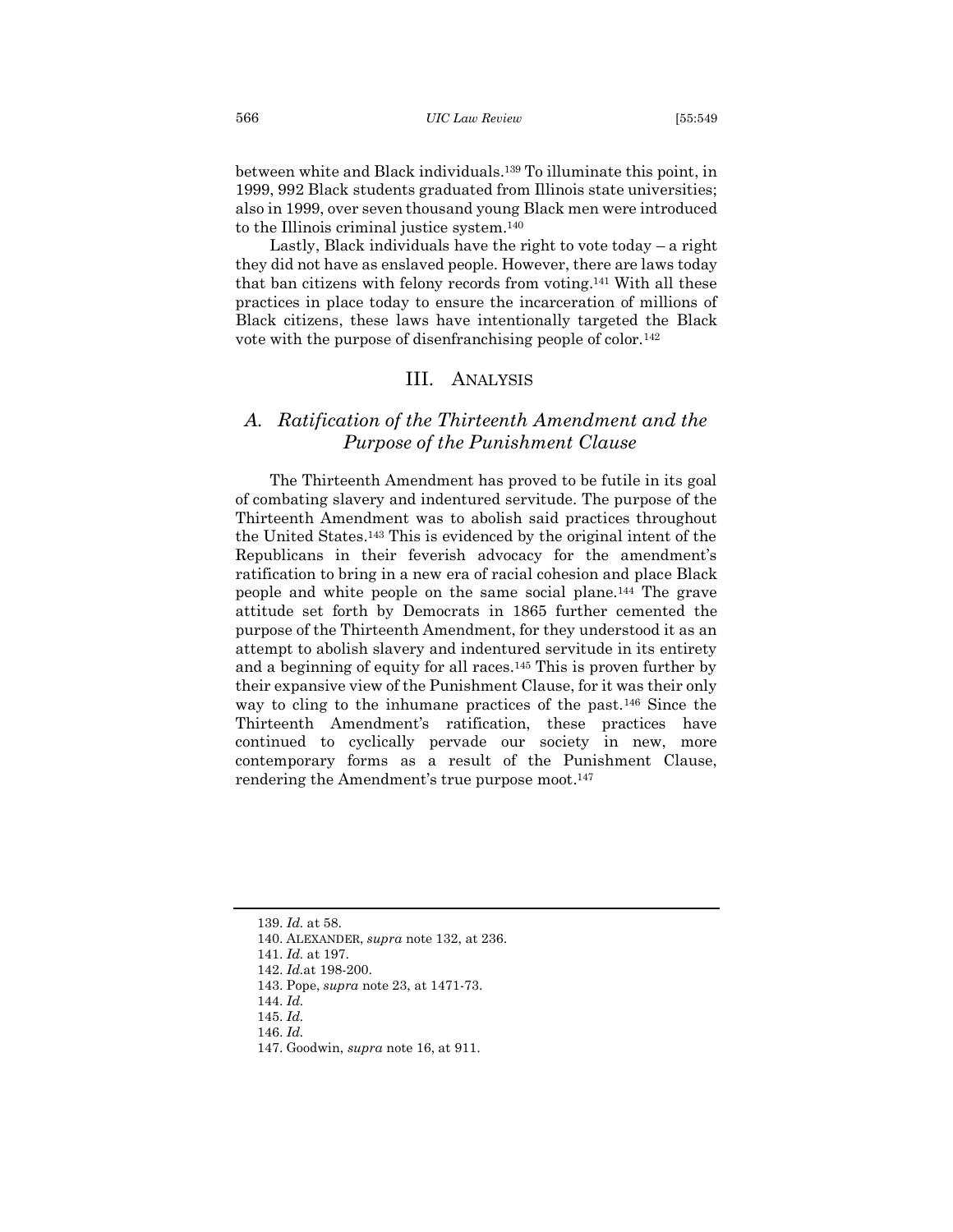# <span id="page-19-0"></span>*B. How the Punishment Clause Perpetuated Forced Labor in America Through Vagrancy Laws, Convict Leasing, and Peonage*

## *1. Vagrancy Laws*

<span id="page-19-1"></span>The vagrancy laws that plagued the South immediately after the ratification of the Thirteen Amendment became the first way to perpetuate forced labor in America.<sup>148</sup> These laws were passed not for public protection or deterrence, but instead for labor control.<sup>149</sup> They were designed so that the white plantation owners still had an influx of cheap or free labor.<sup>150</sup> By making employment compulsory in an agrarian economy with a large amount of the work supplied by plantation owners and large corporations, the South was effectively coercing Black people back into the same atrocities they were just freed from.<sup>151</sup> This was the intentional consequence of the vagrancy laws – jailing Black people *en masse* and forcing them back to work to repair the broken Southern economy.<sup>152</sup>

The methods for rounding up these individuals were also effective and ensured that the goal of exploiting Black labor was met.<sup>153</sup> The "head tax" that was enacted, charged upon Black individuals ages eighteen to sixty, allowed for many freed individuals to be charged for merely existing in a public space.<sup>154</sup> This effectively incarcerated many newly freedmen, employed or not, for if they had no money to pay the tax, it was considered vagrancy and grounds for imprisonment. <sup>155</sup> These laws limited mobility as well, for if a Black individual went out in search for a new, higher-paying job, they faced the consequence of violating vagrancy laws.<sup>156</sup> At this time,

<sup>148.</sup> *Id.* at 949. The Southern legislature wasted no time implementing these laws, for they were contributing to the freedmen's reentry into forced labor as soon as 1888 – less than three full years after the Thirteenth Amendment was ratified in 1865. *Id.*

<sup>149.</sup> Pope, *supra* note 23, at 1491.

<sup>150.</sup> Lung, *supra* note 15, at 326.

<sup>151.</sup> *Id.* at 325.

<sup>152.</sup> *Id.*

<sup>153.</sup> *Id.* 

<sup>154.</sup> Birckhead, *supra* note 40, at 1612.

<sup>155.</sup> Hunt, *supra* note 16, at 326.

<sup>156.</sup> Lung, *supra* note 15, at 327. (Stating that

By criminalizing non-work, unemployment, or the refusal to work for a particular employer, the vagrancy acts directly attacked the right of black workers to move freely and mobility was crucial to asserting one's freedom and control. Laws restricting mobility arose because freed black men and women were moving to better their wages and job conditions,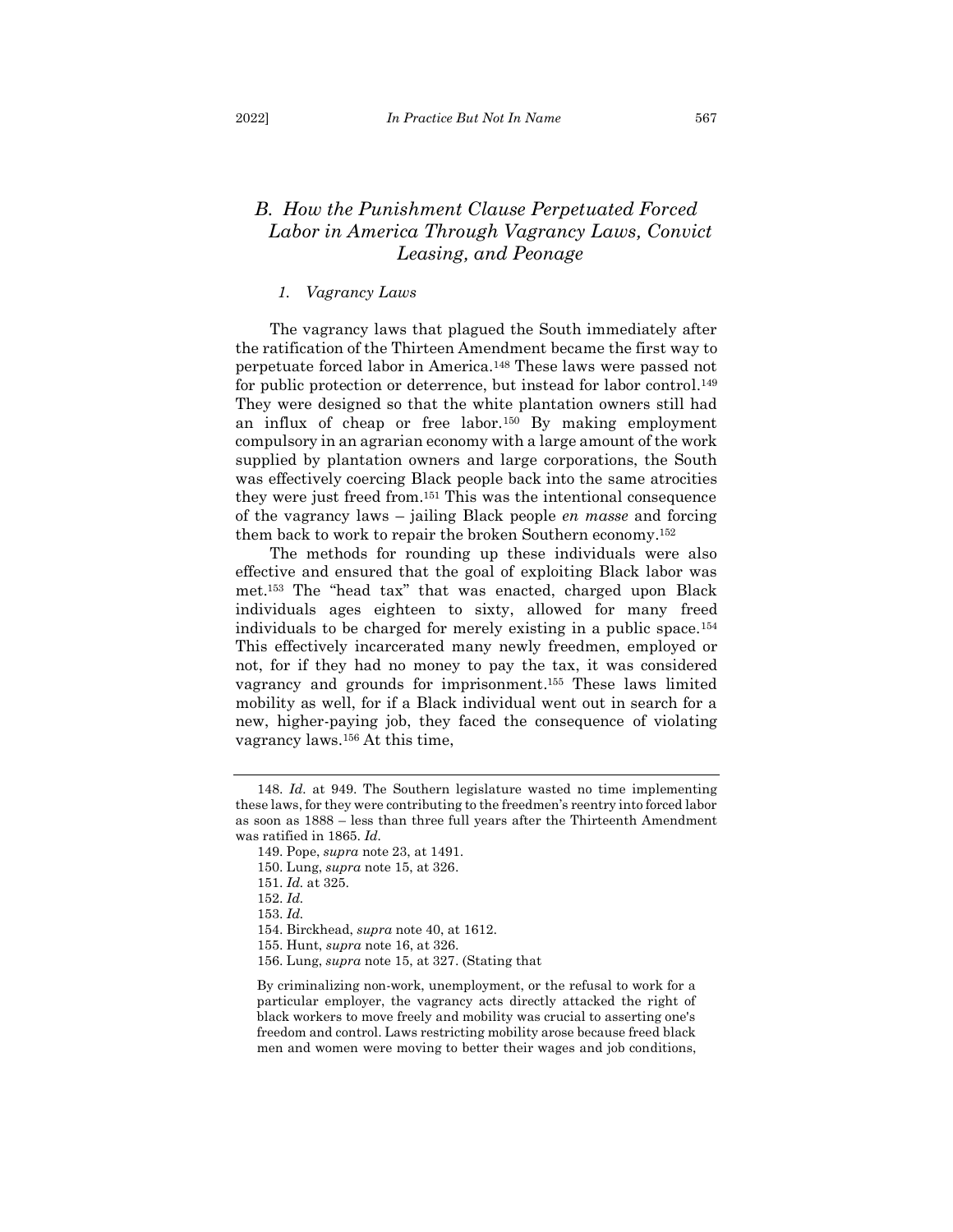it was literally a crime for a black man to be found in public without proof of having a job working for a white man. It was also criminal for a black person to be alone in public, walk down a road, or walk across a field. Having been freed from slavery but with generally no place to go, many freedmen 'found themselves designated [as] 'trespassers,' 'disturbers of the peace,' 'vagrants,' or 'loiterers.'<sup>157</sup>

Because these vagrancy laws were created to exploit Black labor in the South and coerce Black individuals back into the same environment they suffered before the Thirteenth Amendment's passage, they effectively continued the scheme of forced labor. This rendered the Thirteenth Amendment futile in protecting against such inhumane practices. The Thirteenth Amendment's Punishment Clause created this loophole and encouraged the passing of vagrancy laws which forced four million freed people into employment contracts.

## *2. Convict Leasing*

<span id="page-20-0"></span>As a result of vagrancy laws, Southern correctional facilities were able to lease out hundreds of thousands of prisoners, effectively "reinst[ating] 'slavery in all but its name.'" <sup>158</sup> The Thirteenth Amendment's Punishment Clause legally allowed for prisons to sell those who were arrested *en masse* into labor through a middleman to large corporations, plantation owners, and individuals or entities looking for cheap labor.<sup>159</sup> There was an influx of Black prisoners in the South due to sweeping vagrancy laws and other statutory measures targeting Black individuals.<sup>160</sup> With this surplus of incarcerated individuals, many in the South saw the opportunity for profit. This allowed for and encouraged these entities to maintain the status quo of the commodification of Black labor.

moving from one local employer--or planter--to another, moving back and forth between types of work, moving to reunite their families, and moving to find better opportunities for their children.).

157. Hunt, *supra* note 16, at 326.

158. *Vagrancy Act of 1866*, ENCYCLOPEDIA VA., www.encyclopediavirginia.org/entries/vagrancy-act-of-1866/ [perma.cc/WTW2- FAJP] (last visited Mar. 30, 2022).

159. Hunt, *supra* note 16, at 325.

160. *Id.* at 326 (citing KHALIL GIBRAN MUHAMMAD, THE CONDEMNATION OF BLACKNESS: RACE, CRIME, AND THE MAKING OF MODERN URBAN AMERICA, xiv (2019)). The Black Codes were aimed with "almost surgical precision" at Black freedmen and essentially criminalized the status of just being Black in public, or as one scholar described it, "living while black." Hunt, *supra* note 16, at 326.

Temporary unemployment for any amount of time was grounds to be subject to these laws, therefore making it even more difficult to quite a current job in hopes of seeking a higher paying job, for if you were not caught for the specific reason of leaving your previous job, one would likely get caught without an employment contract while out and about as result of the "head tax." *Id.*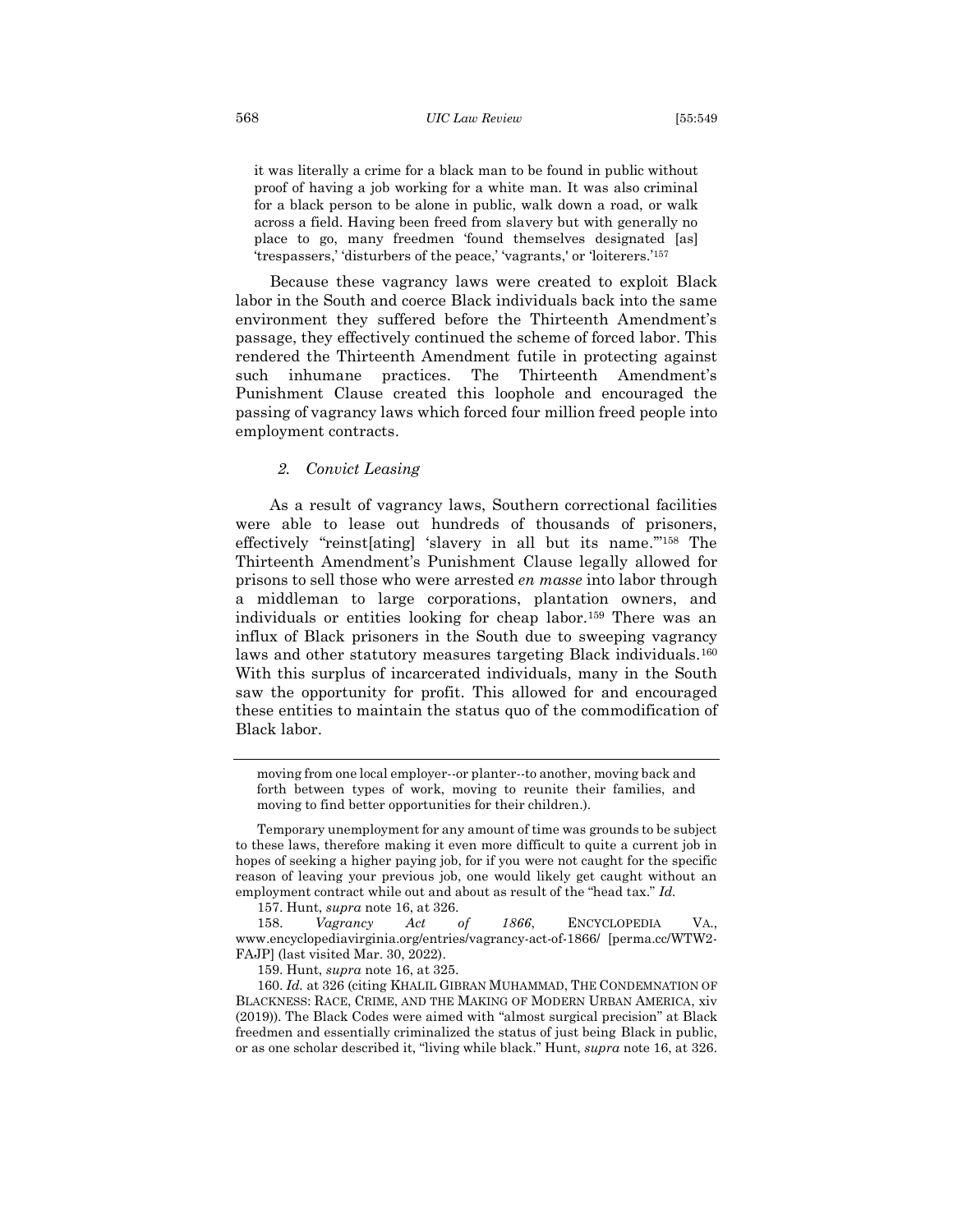This practice continues to prove the Thirteenth Amendment did not accomplish the purposes it was meant to, for convict leasing perpetuated forced labor in America. The Thirteenth Amendment's Punishment Clause actually empowered those in the South to lease out convicts. Therefore, the Thirteenth Amendment not only failed to achieve its goals, but it served as the driving force to allow for convict leasing to occur.

#### <span id="page-21-0"></span>*3. Peonage*

For many years, courts in the South believed peonage was voluntary and mutual between a freedman with rights and one willing to purchase his labor.<sup>161</sup> However, this sentiment fails to capture the practice's true atrocities.

This practice follows the story of a Black individual being arrested or fined for breaking a law, not being able to pay, and a third party paying off the debt.<sup>162</sup> This individual was forced to work for this third party or face going to jail.<sup>163</sup> If an individual whose labor had been bought attempted to leave or failed to complete their work, they would add another case to their record, perpetuating forced servitude.<sup>164</sup> In some instances, a Black individual's entire family would be forced to join in the labor.<sup>165</sup>

This practice proves that the vicious cycle of forced labor in our country did not end even after convict leasing. The labor was continually forced upon peons, for if they did not work until their debt was paid off, they were sent back to prison, and thus the cycle repeats.<sup>166</sup> They did not enter into these contracts willingly as courts in the South liked to believe. <sup>167</sup> This coercive system continued to oppress Black people and force them into indentured servitude even after the official practice was deemed illegal.<sup>168</sup> Peonage is more proof that the Thirteenth Amendment was futile in protecting Black people against forced labor.

<sup>161.</sup> *The Peonage Cases*, 123 F. at 673.

<sup>162.</sup> Goodwin, *supra* note 16, at 947-48.

<sup>163.</sup> Birckhead, *supra* note 40, at 1616 ("Courts asserted that the peonage system was not the equivalent of involuntary servitude because although the employer could not force the worker to stay, the worker could be punished for leaving."). This included seeking other forms of employment, leaving for personal reasons, and others. *Id.*

<sup>164.</sup> Birckhead, *supra* note 40, at 1616.

<sup>165.</sup> Goodwin, *supra* note 16, at 947-48.

<sup>166.</sup> Birckhead, *supra* note 40, at 1616.

<sup>167.</sup> Goodwin, *supra* note 16, at 247-48.

<sup>168.</sup> *Clyatt*, 197 U.S. at 215, 218.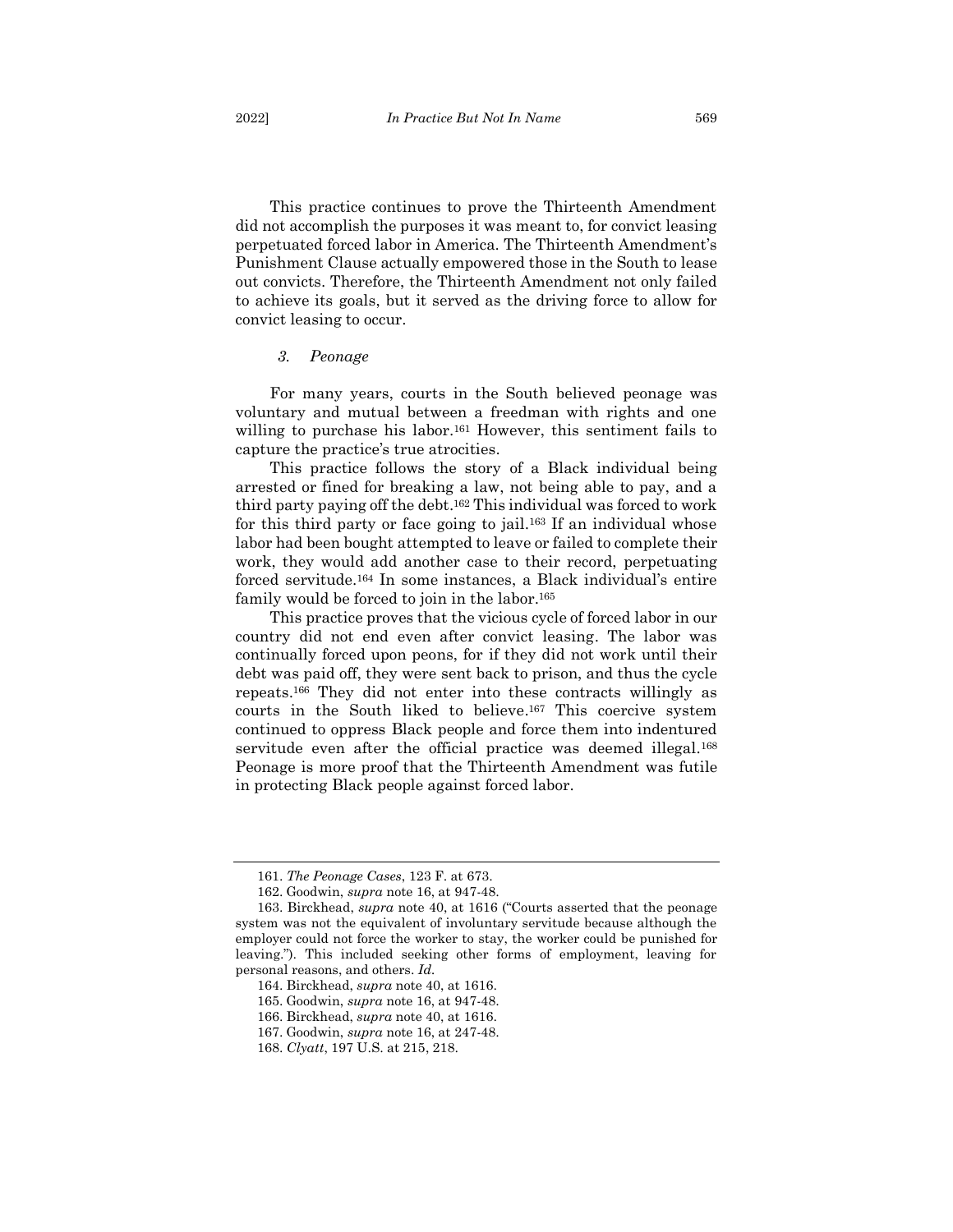#### 570 *UIC Law Review* [55:549

# <span id="page-22-0"></span>*C. How the Punishment Clause Has Allowed Forced Labor to Persist into Modern Day Through the War on Drugs and Mass Incarceration*

At its inception, Nixon's War on Drugs seemed to concerned citizens as a campaign to protect America.<sup>169</sup> However, the underlying motives paint a darker picture, aimed at the incarceration of Black people. 170

Nixon's advisor, John Elrichman, stated that

You want to know what this [war on drugs] was really all about? The Nixon campaign in 1968, and the Nixon White House after that, had two enemies: the antiwar left and black people. You understand what I'm saying? We knew we couldn't make it illegal to be either against the war or black, but by getting the public to associate the hippies with marijuana and blacks with heroin, and then criminalizing both heavily, we could disrupt those communities. We could arrest their leaders, raid their homes, break up their meetings, and vilify them night after night on the evening news. Did we know we were lying about the drugs? Of course we did.<sup>171</sup>

This statement proves the government was targeting Black individuals. By creating associations between certain drugs and Black people and heavily criminalizing the use of those drugs over others, they intentionally incarcerated *en masse* Black individuals.<sup>172</sup> This practice was continued by the Reagan administration when they heavily criminalized the use and

#### 170. *Id.* (Stating that

To understand the war on crime, however, one must go beneath the sensational and well-covered surface of crimes of violence suffered by innocent citizens at the hands of murderers, rapists, robbers, kidnappers, and other assorted miscreants. There, in the murky depths of criminal law in action, one finds the everyday business of the war on crime: the quiet and efficient disposal of millions of dangerous undesirables for offenses with no human victim whatsoever.).

171. *Drug War Confessional*, *supra* note 79.

172. 13TH (Netflix 2016), at 18:19.

<sup>169.</sup> Markus D. Dubber, *Policing Possession: The War On Crime And The End Of Criminal Law*, 91 J. CRIM. L. & CRIMINOLOGY 829, 832-33 (2001) (stating that

As a war on violent criminals, the crime war has attracted a great deal of attention. Over decades, the media have eagerly recorded its campaigns and initiatives, kicked off with great fanfare by generations of legislators (and would-be legislators) anxious to incorporate the toughon-crime plank into their political platform. The crime war's failures have made for particularly and persistently good news, as criminal violence continued even in the face of an all-out campaign to eradicate it. These failures led not to calls for the abandonment of the campaign, but for its expansion and more rigorous prosecution.).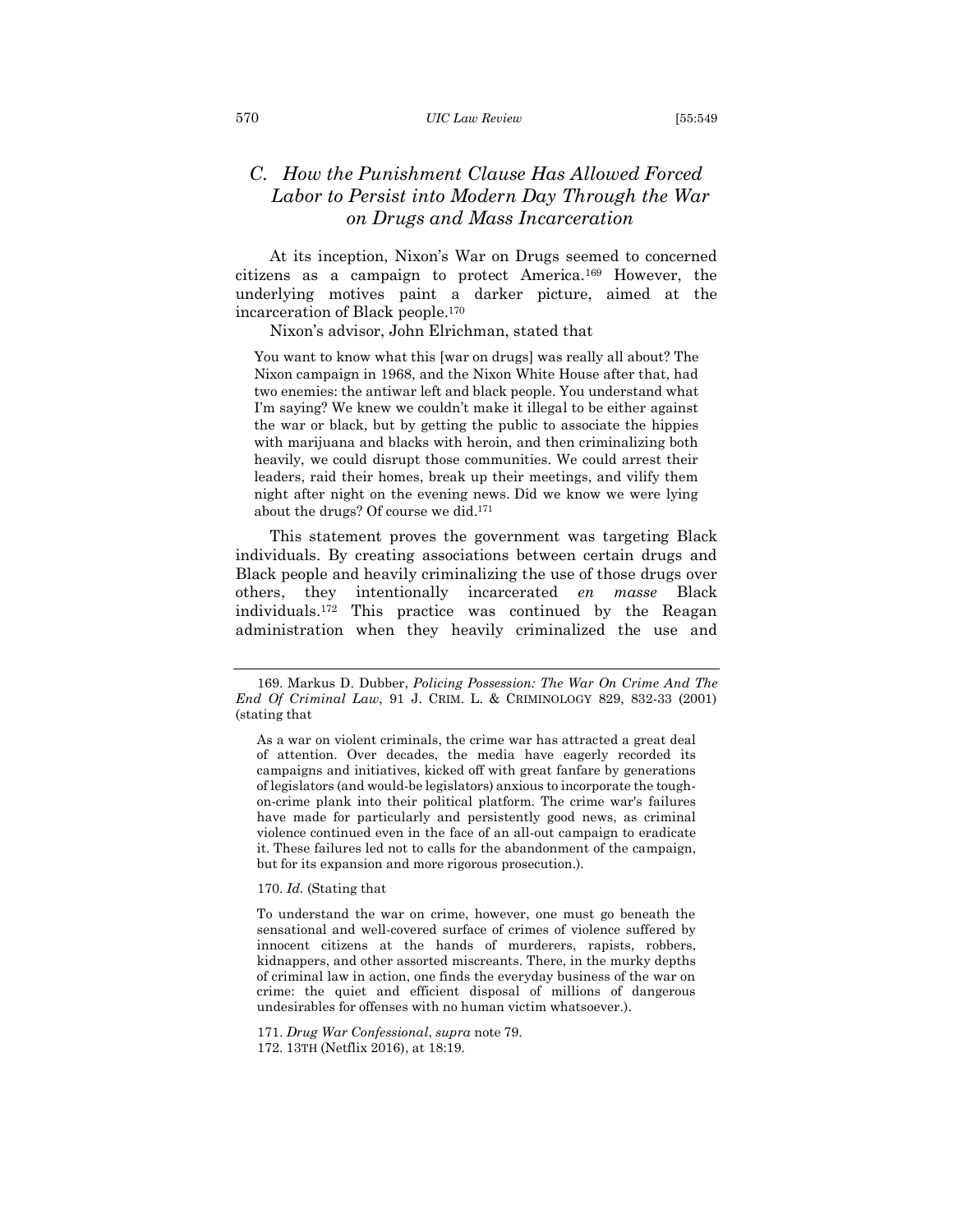distribution of crack cocaine over similar drugs. 173

The media also helped change the public perception of the Black male. True crime television and the news painted the Black man as a "super predator" – America's most dangerous individual, in the words of then-First Lady Hillary Clinton. <sup>174</sup> By showing Black males as criminals at disproportionate rates, a devastating view of Black men was created. <sup>175</sup> This led to the further incarceration of Black people, for public pressure caused the passage of legislative measures and judicial outcomes of criminal cases at the time.<sup>176</sup> This public pressure helped the passage of the 1994 True Crime Bill.<sup>177</sup> This crime bill gave police forces all over the nation the resources to begin acting out in furtherance of said biases and round up Black people *en masse*, similarly to the effect of Southern vagrancy laws.

Once the War on Drugs imprisoned millions of Black people, they could be put to work in prison as a result of the Punishment Clause. Prisons have voluntary work and vocational training programs, <sup>178</sup> and while these programs begin as voluntary, they

<sup>173.</sup> Nunn, *supra* note 77, at 396-97.

<sup>174.</sup> 13TH (Netflix 2016), at 28:47.

<sup>175.</sup> *See Id.* at 28:47-34:30 (Explaining that this caused the image of the Black man to be synonymous with criminality, and this caused fear of Black people in all of America – even in Black communities).

<sup>176.</sup> *Id.* The Central Park Five were incarcerated for years before DNA evidence found them innocent of the brutal rape they were convicted of. *Id.* at 29:47. Further, the True Crime Bill enacted mandatory minimum sentencing, forcing the judiciary into a corner when it came to sentencing criminal defendants, for Judges were unable to dispense justice as they saw fit and instead had to sentence based off of statutes. *Id.* at 37:35. at This was also observed in regard to the Three Strikes Law encompassed in this bill that gave a mandatory life sentence for any criminal defendant convicted of their third felony regardless of what those felony charges were. *Id*. 37:00. If judges were able to dispense justice case by case, the judge would be able to avoid such harsh consequences. The argument against case-by-case sentencing is it causes disparities within the criminal justice system. Paul Larkin & Evan Bernick, *Reconsidering Mandatory Minimum Sentences: The Arguments for and Against Potential Reforms*, HERITAGE FOUND. (Feb. 10, 2014), www.heritage.org/crimeand-justice/report/reconsidering-mandatory-minimum-sentences-the-

arguments-and-against [perma.cc/5SJD-5R9G]. However, equality and equity are two different ideas, and when dispensing justice, equity is of more importance than equality. To aid this pass incarceration epidemic, we must take a more human approach to dispensing justice, and to do this, it helps to look at each individual and their unique circumstances. ALEXANDER, *supra* note 132, at 322.

<sup>177.</sup> 13TH (Netflix 2016), at. 41:50. ("Back then, there was an outcry over the rising crime rate. People from all communities were asking that action be taken.")

<sup>178.</sup> Dick, *supra* note 113, at 295.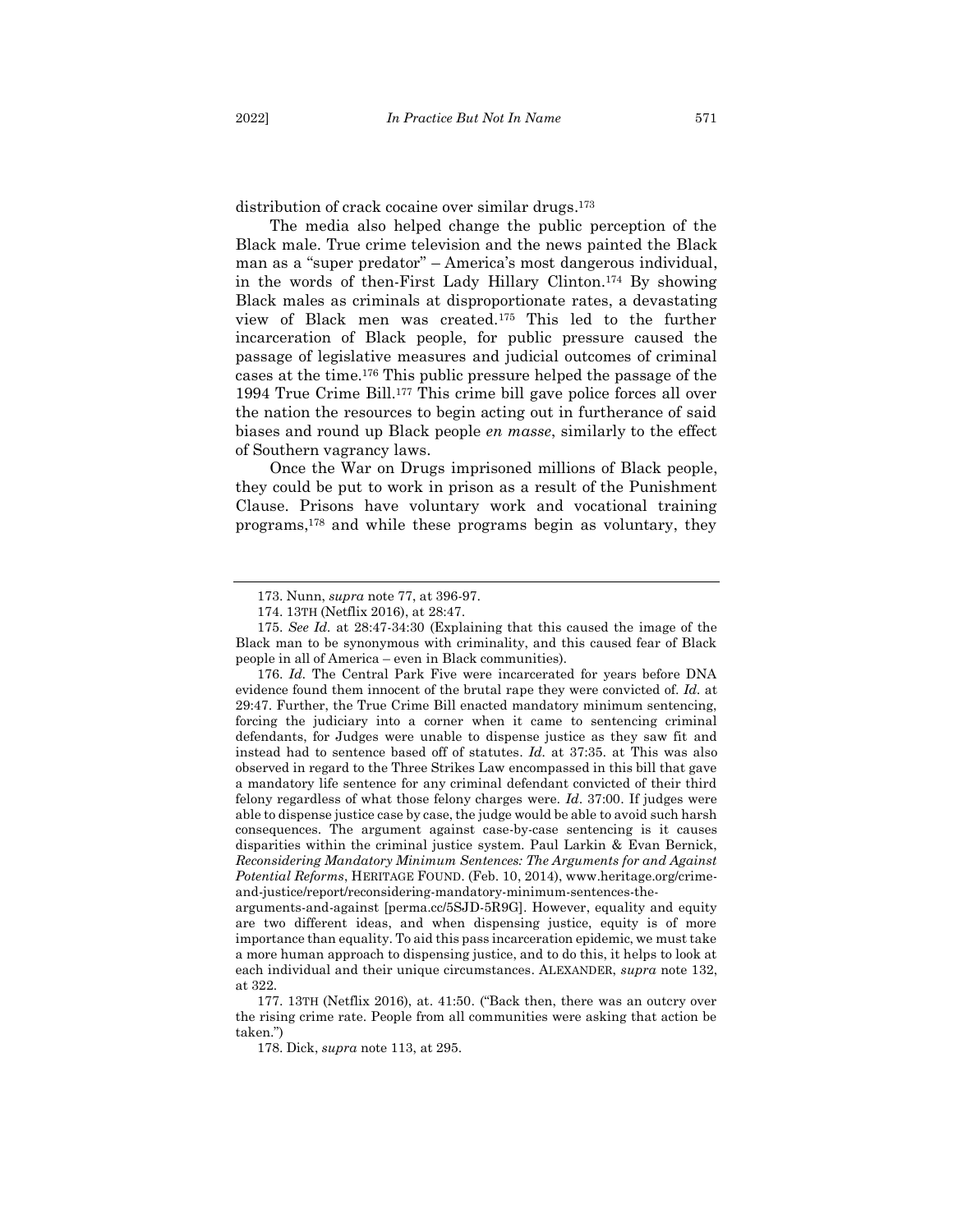soon become a means of coercion.<sup>179</sup> Inmates can fall ill, yet if they try to take a day off, they are still forced to work under the threat of solitary confinement. <sup>180</sup> There are even recorded instances of prisoners being held at gun-point, and forced to continue working.<sup>181</sup>

In for-profit prisons, this reality is much worse. Since for-profit prisons are gravely understaffed, inmates either have to work or not eat, have no clean clothes and linens, and endure unsanitary premises.<sup>182</sup> This understaffing also causes a lack of adequate protection, resulting in large amounts of violence in for-profit prisons. <sup>183</sup> The Punishment Clause has allowed for these injustices to occur today, for as long as individuals are incarcerated, they can be forced to do this type of work against their will.

The Thirteenth Amendment has also failed to keep illegal indentured servitude from occurring within our country's borders.<sup>184</sup> At ICE detention centers, detainees who have not been duly convicted of any crime are forced to work against their will.<sup>185</sup> Similar to the for-profit prisons, these detainees are forced to cook

Also in this article, Goodwin shared a story of women inmates being forced to fight wildfires. *Id.* at 899. They were being paid \$2 an hour for their lifethreatening work. *Id.*

180. Rafieyan & Garcia, *supra* note 2.

181. Kevin Rashid Johnson, *Prison Labor is Modern Slavery, I've Been Sent to Solitary for Speaking Out*, GUARDIAN (Aug. 23, 2018), www.theguardian.com/commentisfree/2018/aug/23/prisoner-speak-out-

american-slave-labor-strike [perma.cc/4YYS-P57T]. 182. Appleman II, *supra* note 99, at 588.

183. *Id.* at 587 (Stating that

The few officers provided by these private prison companies are trained to step back and not get involved. CCA advises its prison guard trainees to not break up an inmate fight, or even call for backup. Instead, guards are instructed to ask the prisoners to stop fighting, and if they refuse, to just walk away ... On the segregated solitary confinement wards, CCA guards routinely fail to check on the prisoners every thirty minutes, as they are required to do, creating an unsafe environment for at-risk inmates. Guard towers surrounding the CCA correctional facilities are frequently unmanned, permitting inmate escapes.).

184. Phillips, *supra* note 9. 185. *Id.*

<sup>179.</sup> Goodwin, *supra* note 16, at 900-05. (Stating that

In some prisons and jails, inmates receive no pay or literally only pennies per hour for their labor, engendering analogies to slavery adapted to life behind bars. In Alabama, prisoners earn no pay for what are referred to as 'non-industry jobs,' although for work programs facilitated by the state for private industries (making couches, barbecue grills, and other items), a prisoner can earn \$0.25 to \$0.75 per hour. The same is true in Arkansas, Florida, and Georgia. In other states that pay for 'nonindustry' jobs, the wages are hardly better; in Arizona, pay can be as little as \$0.15 per hour or up to \$0.20 in Louisiana - with some exceptions for private industry jobs, which might fetch \$1.00 per hour.).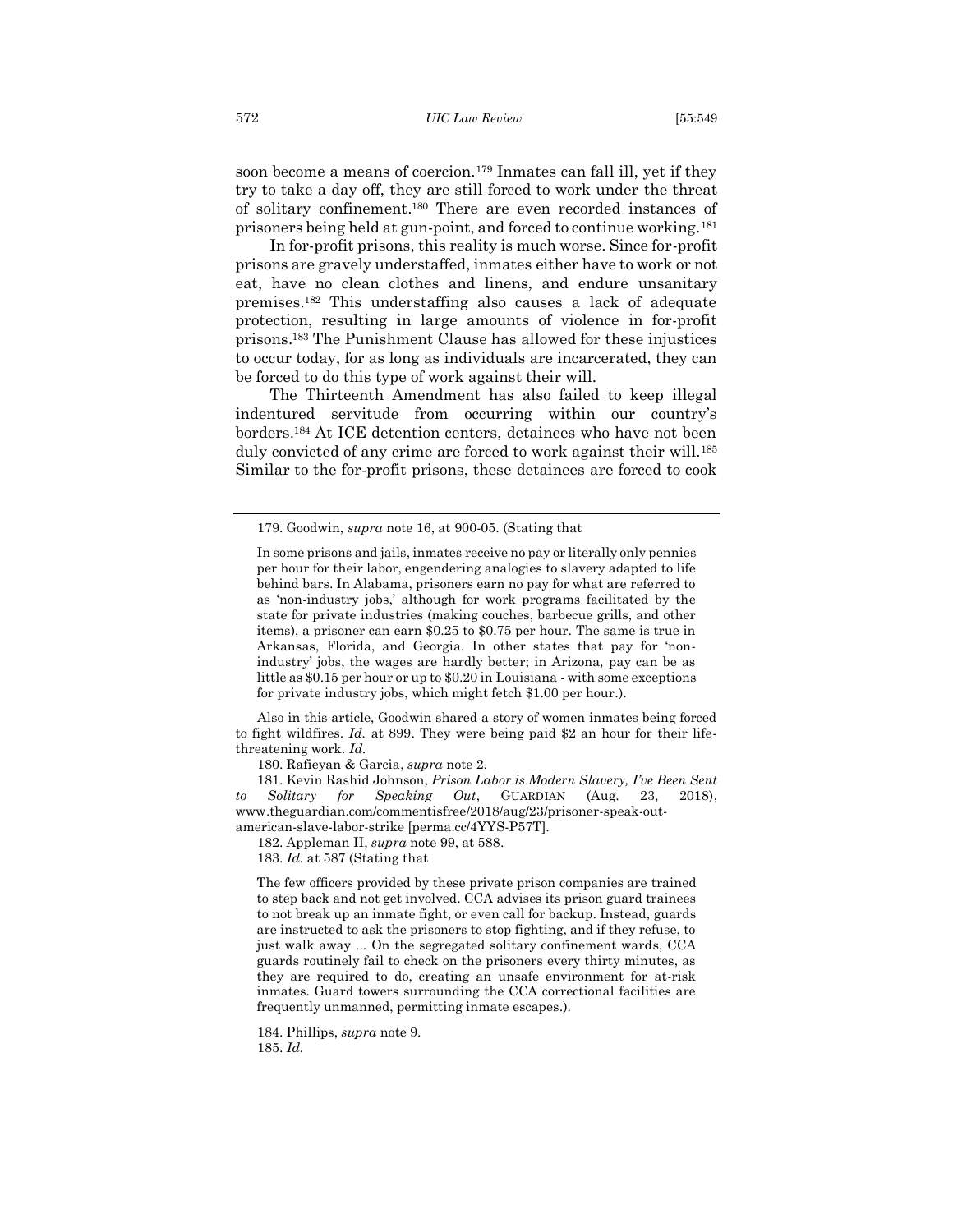and clean for themselves.<sup>186</sup> The threat of punishment further cements this labor as indentured servitude in violation of the Thirteenth Amendment. 187

The War on Drugs and its legislative progeny effectively incarcerated millions of Black people in the United States.<sup>188</sup> Once this mass incarceration was underway, these inmates were able to be forced into servitude. Roughly a century and a half has passed since the ratification of the Thirteenth Amendment, and still to this day, its goal of ending indentured servitude has proved a futile venture. Black people in the year 2020 are still being incarcerated *en masse* and sent to correctional facilities where they are forced to work.

A counter to this argument is that work in prisons is done through work rehabilitation programs.<sup>189</sup> Work rehabilitation programs operate under the guise of preparing incarcerated individuals to reenter society.190 The rhetoric surrounding the practice is that labor is not meant to punish or be forced upon incarcerated people, but instead used as a tool to help keep behavior in check while in prison and reduce recidivism rates post release.<sup>191</sup> This work starts out voluntarily with individuals opting into these programs and actively seeking employment within the correctional facility.<sup>192</sup> Additionally, this work does not have to be grueling, such as sewing.<sup>193</sup>

191. Gerald G. Gaes et al., *Adult Correctional Treatment*, 26 CRIME & JUST. 361, 398 (1999) (stating that these "programs can improve inmates' institutional behavior, reduce recidivism, and promote involvement in pro social activities after release"); Lan Cao, *Made in the USA: Race, Trade, and Prison Labor*, 43 N.Y.U. REV. L. & SOC. CHANGE 1, 4-5 (2019) ("Working in prisons is assumed to cure idleness, teach specific skills, and provide the incarcerated person with a work ethic. The experience of working is considered a redemptive end in itself, regardless of the working conditions or whether they are paid a fair wage.").

192. Rafieyan & Garcia, *supra* note 2.

193. Chandra Bozelko, *Op-Ed: Think Prison Labor is a Form of Slavery? Think Again*, L.A. TIMES (Oct. 20, 2017), www.latimes.com/opinion/op-ed/la-oebozelko-prison-labor-20171020-story.html [perma.cc/EL4W-DUKJ]. The author argues that prison work is not modern slavery. *Id.* Less than half of the prison population – roughly 800-900,000 out of 2.3 million – works. *Id.* Many jobs inmates work are menial as well. *Id.* She also states that when she was in prison and worked, she was being a productive member of society. *Id.* Bozelko mentioned that when a private company hires out work, they are required to

<sup>186.</sup> *Id.*

<sup>187.</sup> *Id.*

<sup>188.</sup> *See* 13TH (Netflix 2016) (Showing that the War on Drugs was pioneered to target Black communities and the legislation that stemmed from it had a direct effect upon Black communities).

<sup>189.</sup> Dick, *supra* note 113, at 295.

<sup>190.</sup> *Id.*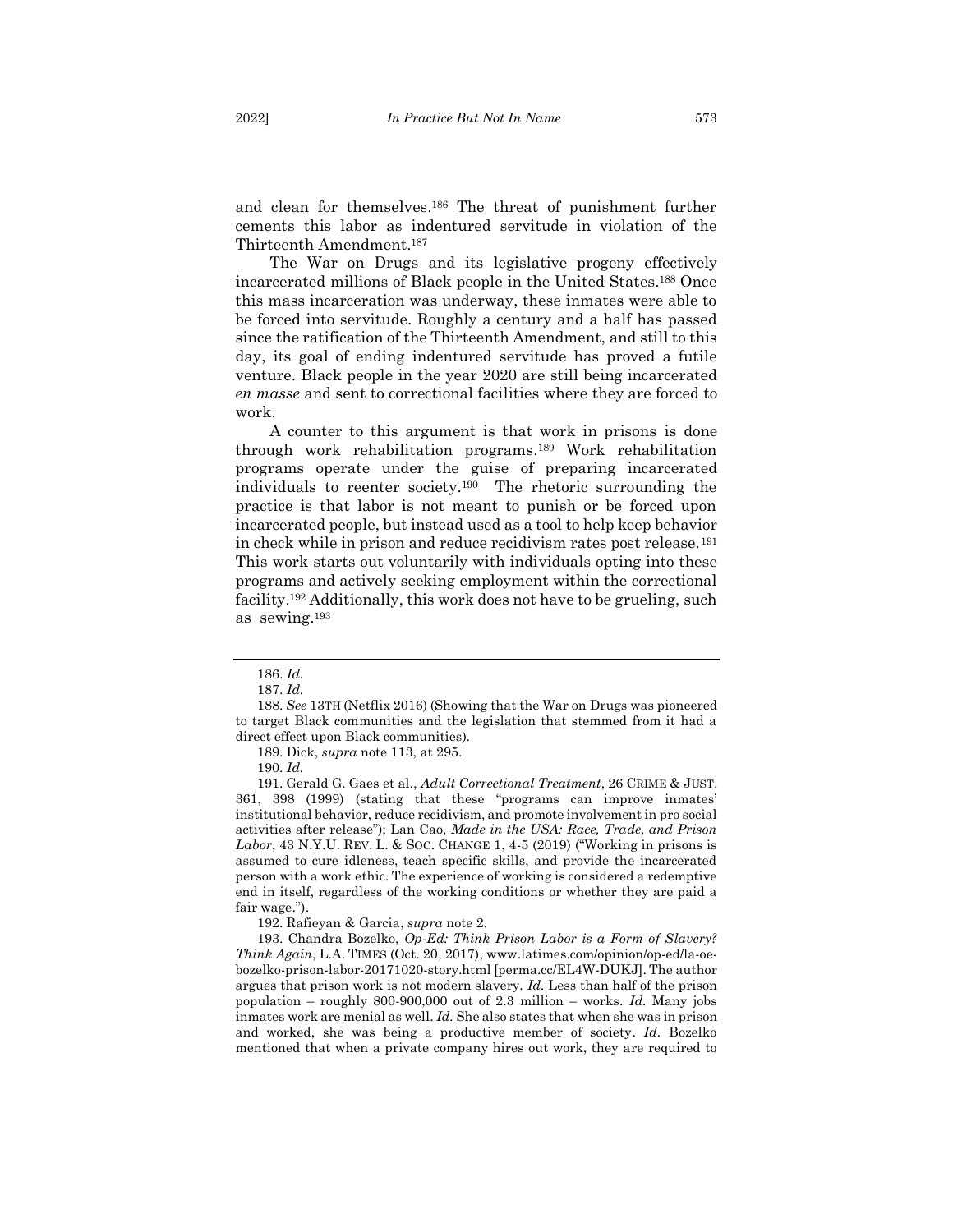#### 574 *UIC Law Review* [55:549

However, while the work may be voluntary at its inception, it soon becomes forced.<sup>194</sup> When the work is performed under such circumstances, its initial voluntariness becomes moot and the labor becomes forced. This is what the Thirteenth Amendment was trying to protect against. <sup>195</sup> While the rhetoric surrounding these rehabilitation programs sounds virtuous, in practice it is a guise to mask the cycle used to entrap Black Americans into forced labor.<sup>196</sup>

This work includes tasks that are not grueling or inhumane such as sewing.<sup>197</sup> However, it cannot be argued that this work is not taxing. No one should have to do even menial tasks under coercion and threats.<sup>198</sup> Even though prison labor looks different than slavery, it still holds the same ideals.

# <span id="page-26-0"></span>*D. Why Race Relations in America Have Not Improved Since 1895*

It is a common rhetoric that race relations in America have come far from the days of slavery and that Black people do not face discrimination today.<sup>199</sup> If this is true, the Thirteenth Amendment accomplished what it set out to do.<sup>200</sup> There are differences between slavery and the mass incarceration that we see today. Incarcerated individuals are not bought nor are they treated as property. They are considered citizens, and they can vote. A Black man has held the highest office within our country and was even elected for two terms. Facially, it appears as though race relations in our country have done a one-hundred-and-eighty degree turn from the days of

pay minimum wage, and the reason the inmates see little to none of those wages is because the state garnishes them. *Id.* She argues that if there is one to blame, it is not corporate America, but the justice system in our country. *Id.* However, this is precisely why the Thirteenth Amendment has proved futile in protecting against modern slavery, for the criminal justice system gives way to the legalized commodification of prisoners. Simply because the work is menial or less than half of the prison population works does not change the fact this work becomes forced, and it is the product of the criminal justice system in America.

<sup>194.</sup>Rafieyan & Garcia, *supra* note 2.

<sup>195.</sup> Pope, *supra* note 23, at 1471-73.

<sup>196.</sup> Cao, *supra* note 191, at 29-30.

<sup>197.</sup> Bozelko, *supra* note 193.

<sup>198.</sup> Johnson, *supra* note 181.

<sup>199</sup> Juliana Manasce Horowitz et al., *Views of Racial Inequality*, PEW RSCH. CTR. (Apr. 9, 2019), www.pewresearch.org/social-trends/2019/04/09/views-ofracial-inequality/ [perma.cc/LSF8-M4XC]. Thirty-seven percent of adults in America today believe that slavery has "not much" or "no impact at all" on Black people today in America. *Id.* While this may not necessarily prove the point that race relations are better today than they were prior to 1865, it does, however, provide evidence that people believe that the Thirteenth Amendment must have accomplished both of its goals in eliminating forced labor and leveling out the playing field socially for whites and nonwhites. *Id.*

<sup>200.</sup> Pope, *supra* note 23, at 1472.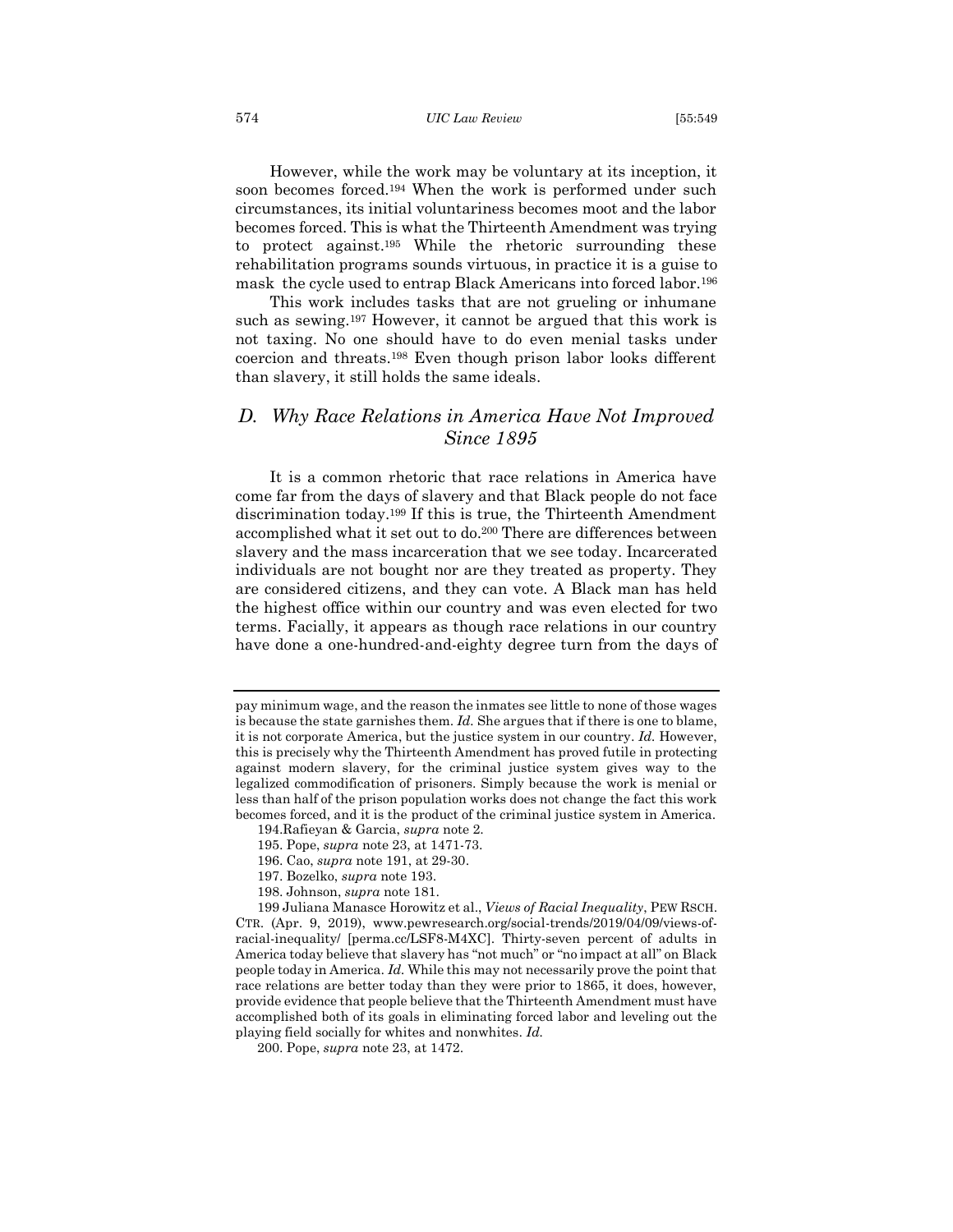slavery.

However, this is false rhetoric. While Black and brown people cannot be incarcerated *en masse* for the color of their skin today, the criminal justice system in our country is inherently designed to disenfranchise people of color. It is by this design that the Thirteenth Amendment has continued to prove futile in its goals of putting an end to forced labor and elevating the social status of nonwhites.<sup>201</sup>

The first way this is shown is Black individuals have no way to prove discrimination within the criminal justice system.<sup>202</sup> In *McCleskey v. Kemp*, the Supreme Court held that in order to prove a claim of racially based discrimination in sentencing, the defendant has to prove the statutory scheme was implemented with the intentional effect of discrimination.<sup>203</sup> This is a near-impossible task, for it would require an express admission of racially discriminatory intent and these admissions are rare.<sup>204</sup> Additionally, defendants are unable to request from the prosecution charging patterns and motives.<sup>205</sup> This decision allows for discriminatory laws to continue and effectively bars any judicial remedy.<sup>206</sup> By effectively barring any way for Black defendants to prove discrimination, the Supreme Court maintained the status quo of Black people not being able to have their day in court. Decisions like *McClesky* reaffirm the argument that the Thirteenth Amendment has proved futile, for courts can easily incarcerate Black defendants who will then be subject to forced labor.

Law enforcement in our country is also designed to target Black and brown individuals. This is evidenced by techniques police officers engage in to "fight crime" such as "stop and frisk" policies allowed by the Supreme Court in *Terry*. <sup>207</sup> These techniques are overwhelmingly used on people of color.<sup>208</sup> In seventy-one out of seventy-six precincts under NYPD jurisdiction, Black and brown people accounted for over fifty percent of these stops. <sup>209</sup> In thirtysix of these precincts, they accounted for over ninety percent. <sup>210</sup>

<sup>201.</sup> *Id.*

<sup>202.</sup> ALEXANDER, *supra* note 132, at 139.

<sup>203.</sup> *McClesky*, 481 U.S. at 298.

<sup>204.</sup> ALEXANDER, *supra* note 132, at 139.

<sup>205.</sup> *Id.* Long-standing evidentiary rules have barred defendants from seeking such discovery. *Id.* Similar rules also bar jury deliberations from being public, even when the jury has allowed said deliberations to be publicly accessible. *Id.*

<sup>206.</sup> ALEXANDER, *supra* note 132, at 139.

<sup>207.</sup> *Terry*, 392 U.S. at 10.

<sup>208.</sup> *Analysis Finds Racial Disparities*, *supra* note 130.

<sup>209.</sup> *Id*.

<sup>210.</sup> *Id*.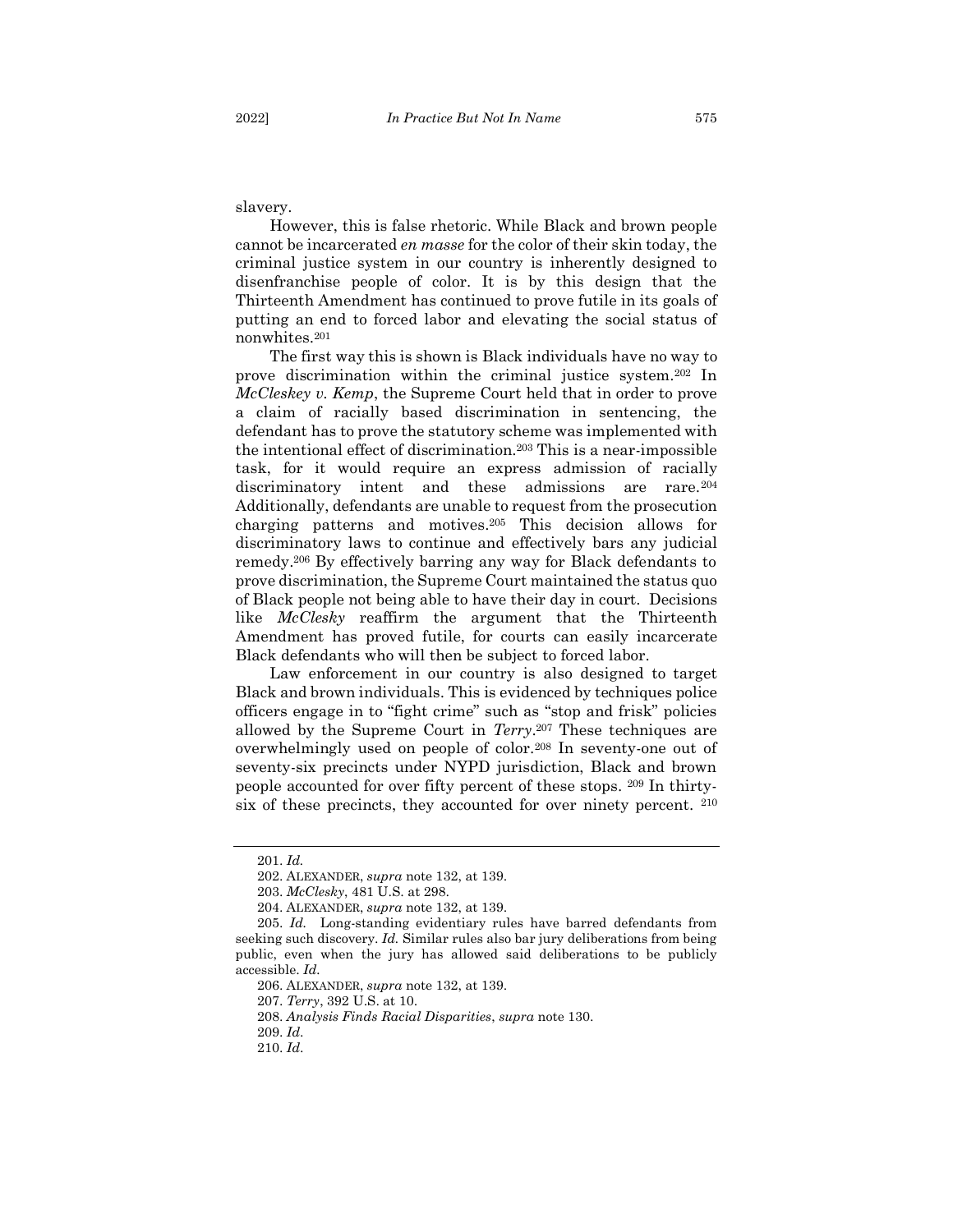Even in the ten precincts with the lower Black and brown population, they still account for over seventy percent of these "stop and frisk" measures.<sup>211</sup> This is largely due to the implicit racial bias that people, including police officers, harbor when it comes to considering who is a criminal.<sup>212</sup> The majority of people in America believe Blackness is synonymous with criminality, resulting in the disproportionate policing of Black individuals.<sup>213</sup> While techniques used to round up *en masse* people of color looks different than those used at the beginning of reconstruction, the purpose is still the same: the incarceration of Black and brown Americans. <sup>214</sup> This proves that race relations in America have truly not changed, for the mass incarcerations of millions of Black people based on implicit bias continue to happen today although the methods are different. Therefore, the Thirteenth Amendment has proved futile in its purpose of curbing forced labor upon Black people, illuminating the point America has not truly come as far as many like to believe this country has.<sup>215</sup>

Those in favor of "stop and frisk" policies say that such practices do not harm race relations, for police officers do not stop people solely because they are Black.<sup>216</sup> However, as a sociological study has found, these biases are implicit.<sup>217</sup> While an officer may not say they are stopping someone because of their race, our current society has been conditioned to see Black people as inherently criminal.<sup>218</sup>

Children are subject to such discrimination within the criminal justice system too.<sup>219</sup> Black students are punished at the same rates as white students, yet they encompass a third less of the population. <sup>220</sup> Additionally, the behaviors Black students are punished for are highly subjective, allowing for implicit bias to play

213. *Id.* at 246.

217. ALEXANDER, *supra* note 132, at 133.

218. *Id.* at 246. ("Whiteness mitigates crime whereas blackness defines the criminal."). "In the era of mass incarceration, what it means to be criminal in our collective consciousness has become conflated with it means to be black." *Id.*  "To be a black man is to be thought of as a criminal." *Id.*

219. Pope, *supra* note 23, at 1472.

220. Redfield, *supra* note 134.

<sup>211.</sup> *Id*.

<sup>212.</sup> ALEXANDER, *supra* note 132, at 133-34 ("Decades of cognitive bias research demonstrates that both unconscious and conscious biases lead to discriminatory actions, even when an individual does not want to discriminate.").

<sup>214.</sup> Ric Simmons, *Terry in the Age of Automated Police Officers*, 50 SETON HALL L. REV. 909, n. 164 (2020).

<sup>215.</sup> Pope, *supra* note 23, at 1472.

<sup>216.</sup> Pomper, *supra* note 131. This officer described his experience using such techniques, and he states that never has he stopped anyone because of their race. *Id.* He mentions that are many criteria used to determine reasonableness such as time of day, location, clothing, sketchy behavior, and if they are known to local law enforcement to be a habitual problem maker. *Id.*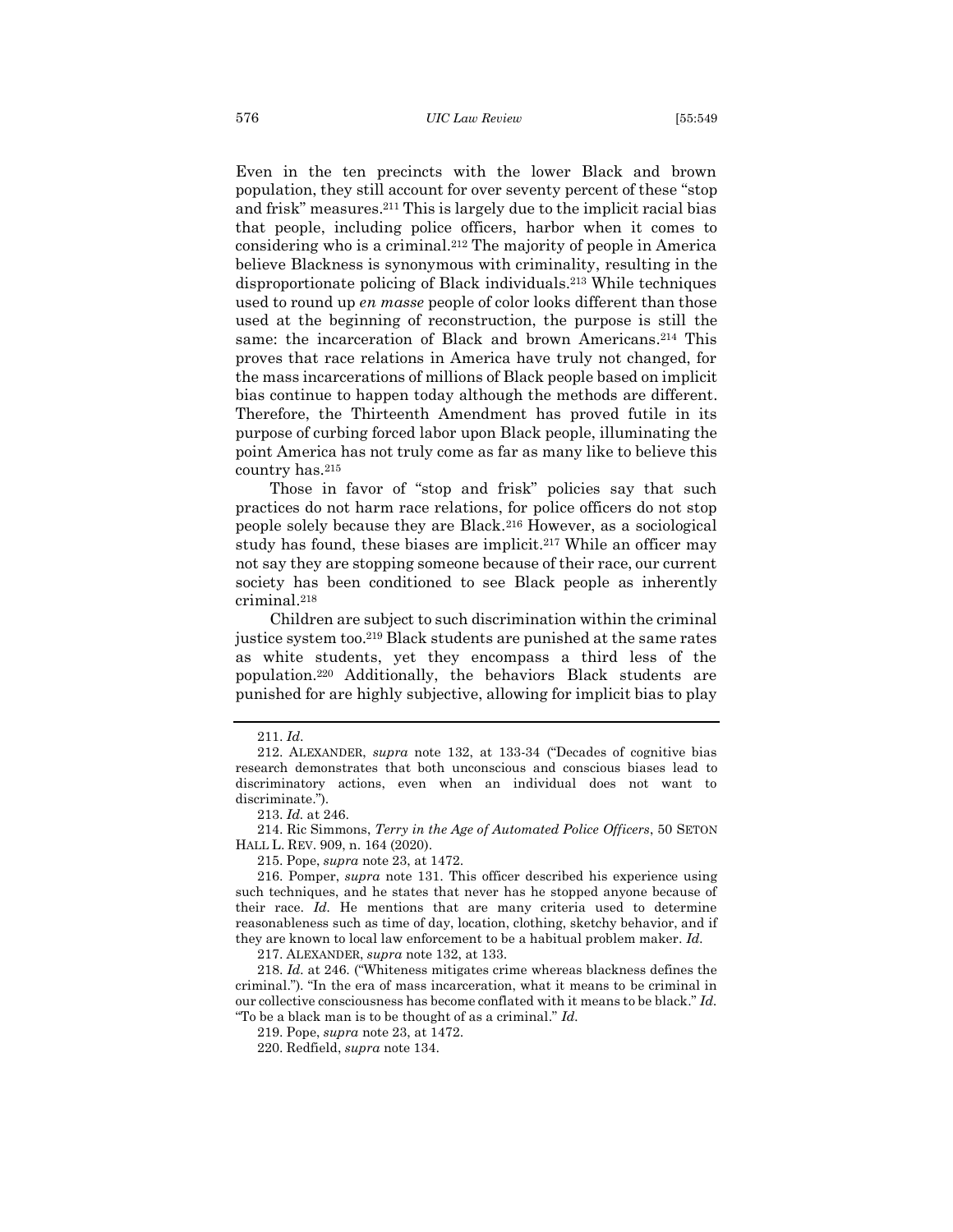students who are punished for primarily objective behaviors.<sup>222</sup> Such disparities are even evidenced in preschool before children have fully developed a sense of right and wrong, let alone understand the concept of race.<sup>223</sup> If race relations in this country have improved, such stark disparities would not be evidenced in our school system today. These disparities are also cause for Black students developing lives behind bars.<sup>224</sup> Statistically, the more time they spend out of the classroom the higher chance of developing a criminal background.<sup>225</sup> These disparities show that whites and nonwhites have yet to be put on an equal playing field.<sup>226</sup>

Finally, while the Thirteenth Amendment has allowed Black people to vote in our country today, this vote is suppressed.<sup>227</sup> The right to vote is likely taken away from felons in nine of fifty states.<sup>228</sup> In only two states, Maine and Vermont, and D.C. does one with a felony record have the uninhibited right to vote.<sup>229</sup> Because the criminal justice system is set up in a way to ensure Black people are incarcerated in large numbers, laws inhibiting a felon's right to vote directly disenfranchises Black voters.<sup>230</sup> This prevents the Black citizenry from exercising their fundamental right to vote new politicians into office that could implement more nondiscrimination policies.<sup>231</sup> The criminal justice system was intentionally made to

224. *Id.* at 58.

225. *Id.*

226. Pope, *supra* note 23, at 1472.

227*.* ALEXANDER, *supra* note 132 at 198-201.

228. *State Voting Law Laws & Policies for People with Felony Convictions*, PROCON.ORG (last updated Apr. 6, 2022), www.felonvoting.procon.org/statefelon-voting-laws/ [perma.cc/RK72-VHWV].

229. ALEXANDER, *supra* note 132, at 198-201.

230. *Id*.

231. *See id.* A convicted felon shared her frustrations with not being able to vote. *Id.* "I've lost all voice or control over my government." *Id.* at 201. This individual is upset that she is unable to vote in referendums that impact her child and their education. *Id.* She is also angry about the fact that she no longer has a say in where her tax money goes. *Id.* Another convicted felon shared his story of frustration, especially after serving in military during the Vietnam War. *Id.* at 199. He shared that "[he] put his life on the line for this country. To [him], not voting is not right; it led to a lot of frustration, a lot of anger." *Id.* 

<sup>221.</sup> *Id.* at 27.

<sup>222.</sup> *Id.*

<sup>223.</sup> *Id.* at 17-8. A Black four-year old had a tantrum as most preschool-age children do. *Id.* at 12. A sheriff's deputy was called to handle the situation. *Id*. The deputy brought the boy to the sheriff's station in handcuffs before his mother could get to the school for her son. *Id.* When she arrived at the station, the handcuffs had been replaced with shackles. *Id.* This is not an isolated incident, for this child and "far too many more of our young people will indeed be carted off like a criminal." *Id.*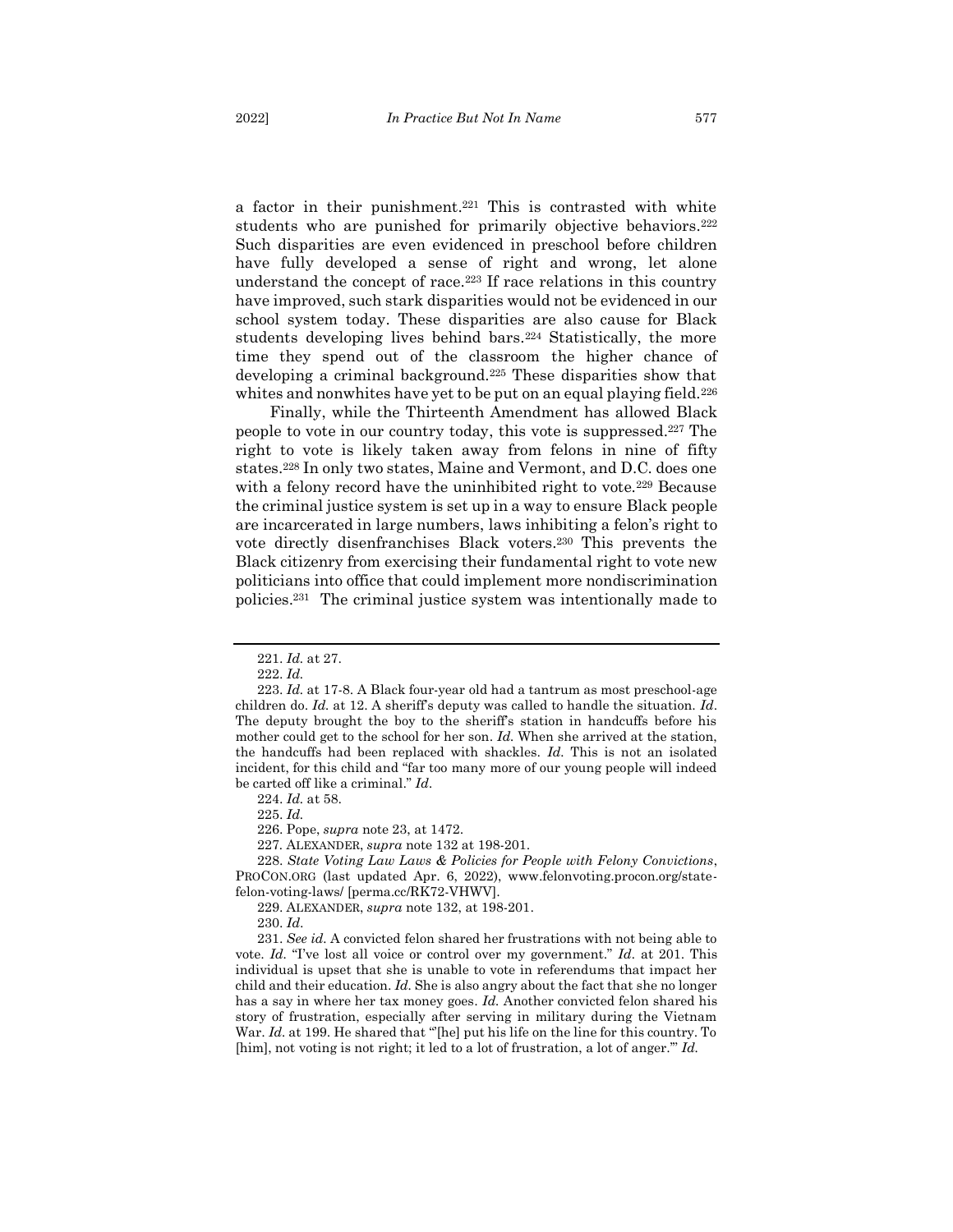suppress the Black vote.<sup>232</sup> This intentionality proves that race relations have not improved in America and the Thirteenth Amendment did not accomplish its goal.

## <span id="page-30-0"></span>IV. PROPOSAL

To put an end to the cyclical forced labor of Black individuals and the unequal social plane of whites and nonwhites, the Thirteenth Amendment's Punishment Clause must be eradicated.<sup>233</sup> This proposal will also explain other measures to cement this erasure, such as defunding major police forces across the nation and reforming statutory laws and the common law.

# <span id="page-30-1"></span>*A. Removal of the Thirteenth Amendment's Punishment Clause*

The first step toward ending the legal commodification of Black labor is to do away with the Thirteenth Amendment's Punishment Clause.<sup>234</sup> By removing the Punishment Clause, the Thirteenth Amendment's true purpose of eradicating the practice of slavery and indentured servitude could be better fulfilled. It will get rid of the legal loophole that has existed for centuries and perpetuated the vicious cycle of black individuals being forced into servitude.

Amending the Constitution may be seen as a drastic measure by opponents who believe race relations in our country have been cured with things like the passage of the Thirteenth Amendment, or more modernly, the election of former President Barak Obama. 235 However, this is a tangible measure that can be enacted with little to no change in the lives of average white Americans and create momentous change for Black Americans that are fighting to end issues such as police brutality and disproportionate levels of wrongful incarceration.

Amending the Constitution can be done in one of two ways – either by two-thirds of both houses of Congress proposing a Constitutional amendment or if two-thirds of the states call a

<sup>232.</sup> Monika Taliaferro*, Defund To Refund The Vote: Dismantling The Criminal Justice System's Impact On Voting*, 13 ELON L. REV. 193, 194 (2020).

<sup>233.</sup> U.S. CONST. amend XIII.

<sup>234.</sup> *Id.* ("... except as a punishment for crime whereof the party shall have been duly convicted. . .").

<sup>235.</sup> Alex M. Johnson, Jr., *What the Tea Party Movement Means for Contemporary Race Relations: A Historical and Contextual Analysis*, 7 GEO. J. L. & MOD. CRITICAL RACE PERSP. 201, 202-03 (discusses the idea that with the election of former President Barak Obama, many believed that race relations were improving in our country; however, the "use of racial exceptionalism to exalt racial equality masks the hegemony of whites in race relations that produces the subordination of persons of color.").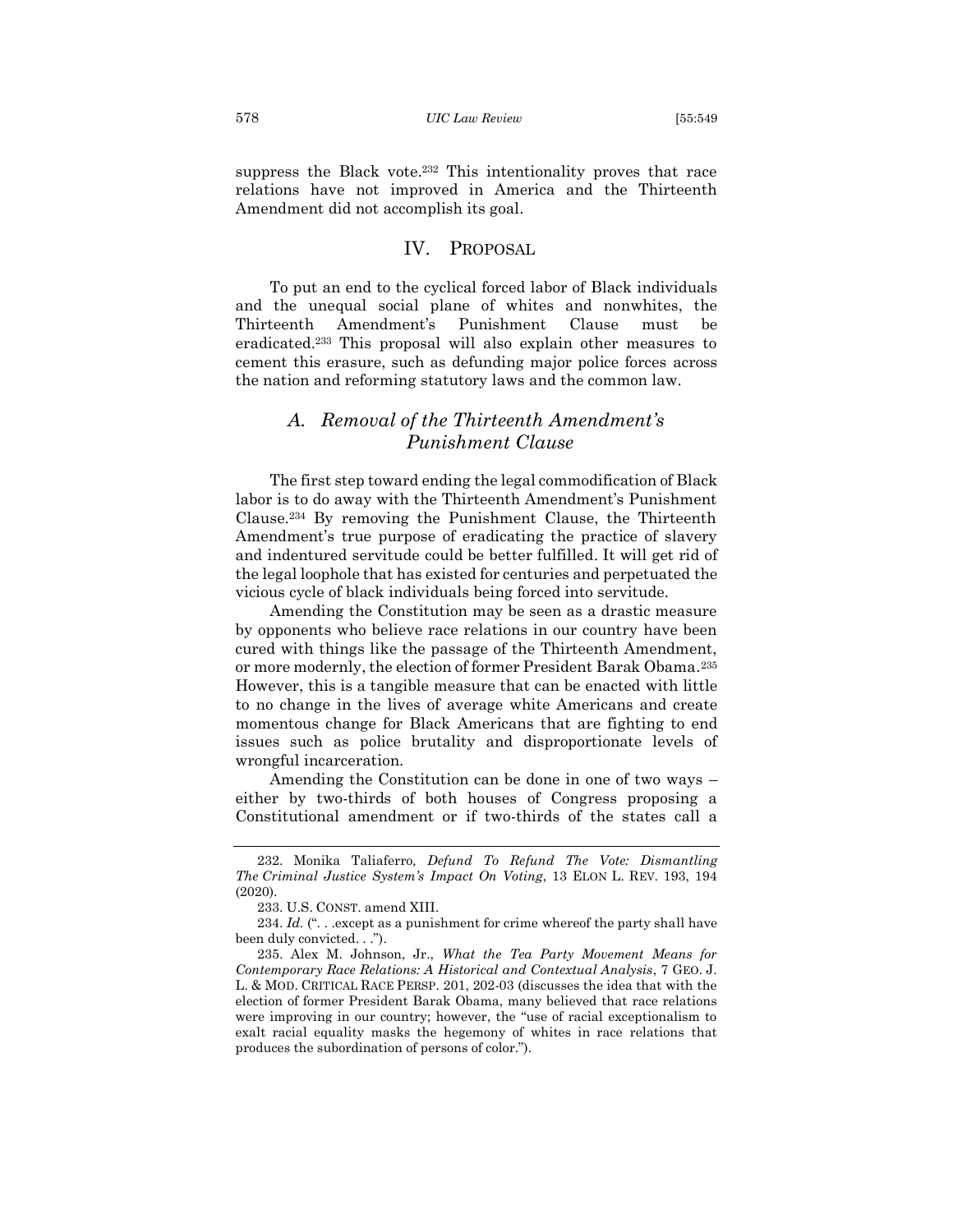Constitutional convention.<sup>236</sup> Lay people may not be familiar with the specific text of the Constitution and may not be as well versed with the Punishment Clause.<sup>237</sup> By bringing to light this loophole for legalized slavery, there may be enough momentum to bring a Constitutional convention or enough pressure to bring this idea to elected officials' attention.

## <span id="page-31-0"></span>*B. Defunding Police Forces Across the Nation*

While commodification of Black people would be illegal following the removal of the Punishment Clause, other measures are necessary to help ensure the practice is eradicated completely. The first measure to help aid this process is for American cities to defund their police forces. This calls for the restructuring of city budgets to invest more money in programs targeting the root causes of crime and divesting money from police forces.<sup>238</sup>

In the 2020 fiscal year, the ten largest U.S. cities have on average fourteen percent of their annual budget dedicated to police forces.<sup>239</sup> This ranges from six percent of the city's total budget as seen in New York to eighteen percent in San Antonio.<sup>240</sup> These expenditures come out to over six billion dollars in New York.<sup>241</sup> Beginning in the summer of 2020, a mass movement sparked throughout our nation's cities to divest funds from these massive budgets for the police and invest them in other areas of the community from education to mental health, homelessness, and more.<sup>242</sup>

238. Christy E. Lopez, *Defund the Police? Here's What That Really Means.*, WASH. POST (June 7, 2020), www.washingtonpost.com/opinions/2020/06/07/ defund-police-heres-what-that-really-means/ [perma.cc/X52X-CCT9].

239. McPhillips, *supra* note 118.

240*. Id.*

241. Ella Koeze & Denise Lu, *The N.Y.P.D. Spends \$6 Billion a Year. Proposals to Defund It Want to Cut \$1 Billion*, N.Y. TIMES (June 20, 2020), www.nytimes.com/interactive/2020/06/20/nyregion/defund-police-nypdbudget.html [perma.cc/G3EX-3YSX].

242. *Defunding The Police: What Would It Mean For The U.S.?*, NPR (June 11, 2020), www.npr.org/2020/06/11/875311086/defunding-the-police-whatwould-it-mean-for-the-u-s [perma.cc/7V6B-QNDF].

<sup>236.</sup> U.S. CONST. art. X.

<sup>237.</sup> Chris Cillizza, *Americans Know Literally Nothing About the Constitution*, CNN (Sept. 13, 2017), www.cnn.com/2017/09/13/politics/pollconstitution/index.html [perma.cc/B6W4-XQBG]. The research poll used in this article shares that thirty-seven percent of Americans cannot name a single protection afforded by the First Amendment. *Id.* If thirty-seven percent of citizens cannot answer such a simple question, it is doubtful many know the nuances of the Thirteenth Amendment and that slavery is a legal punishment for those who have been duly convicted.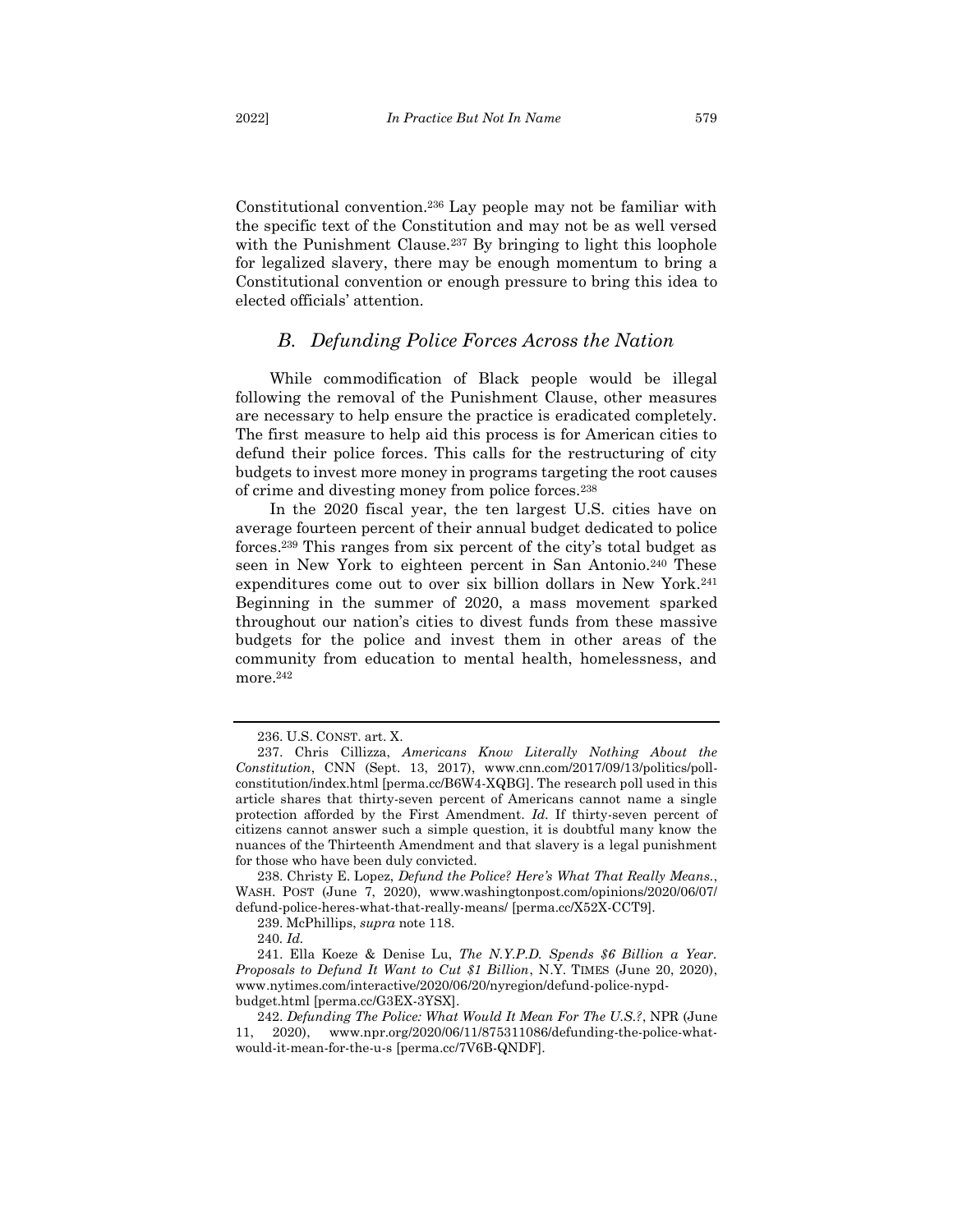Currently in most cities, police deal with homelessness.<sup>243</sup> Homelessness is seen almost as a crime instead of an issue caused by a plethora of other factors – most beyond one's own control.<sup>244</sup> Reapportioning part of the police budget to fight homelessness helps to tackle a root cause of criminality rather than using the money for after-the-fact policing. Appropriating money to fight homelessness would result in fewer arrests for homelessness and poverty crimes, therefore directly correlating to lower incarceration rates.<sup>246</sup> By investing money into helping individuals obtain jobs and housing, resources are provided to help people succeed. This reduces rates of recidivism and therefore incarceration rates overall. 247

With poverty rates disproportionately affecting Black communities, arrests based on poverty crimes and homelessness disproportionately impacts Black citizens and further lead to the mass incarceration and forced servitude of Black people. <sup>248</sup> Since Black communities feel the effects of poverty at higher rates, providing these resources logically will help combat the mass incarceration currently plaguing Black communities.

Similarly, mental health and substance abuse calls make up a sizable portion of emergency department services – one in eight

245. *Id.* at 1152-53 (Stating that

In 2019, the National Law Center on Homelessness and Poverty conducted a survey of 187 cities to illustrate the prevalence of laws criminalizing homelessness. Such laws come in various forms: [thirtyseven] percent of cities surveyed ban camping, [twenty-one] percent ban sleeping in public, [fifty-five] percent ban sitting and lying down in public, [thirty-five] percent ban loitering, loafing, and vagrancy, and [thirty-eight] percent ban begging citywide. And these are not stagnant trends. The existence of city-wide bans in every category previously listed has increased since 2006: City-wide bans on camping increased by [ninety-two] percent, sleeping by [fifty] percent, sitting and lying down by [seventy-eight] percent, loitering, loafing, and vagrancy by 103 percent, and begging by 103 percent.).

246. *See* Monica C. Bell et. al., *Investing in Alternatives: Three Logics of Criminal System Replacement*, 11 U.C. IRVINE L. REV. 1291, 1313 (2021) (explaining the idea that allocating funds to help fight homelessness and poverty reduces recidivism rates, therefore lowering incarceration rates overall).

247. *Id.*

248. Christopher Wildeman, *Parental Incarceration, Child Homelessness, and the Invisible Consequences of Mass Imprisonment*, AM. ACADEMY OF POL. & SOC. SCI. (Nov. 18, 2013), www.journals.sagepub.com/doi/abs/ 10.1177/0002716213502921 [perma.cc/VTL9-S96P] ("The prison boom has increased the black-white gap in child homelessness by about [sixty-five] percent.").

<sup>243.</sup> Joy H. Kim, *The Case Against Criminalizing Homelessness: Functional Barriers to Shelters and Homeless Individuals' Lack of Choice*, 95 N.Y.U. L. REV. 1150, 1154 (2020).

<sup>244.</sup> *Id.* at 1178-84.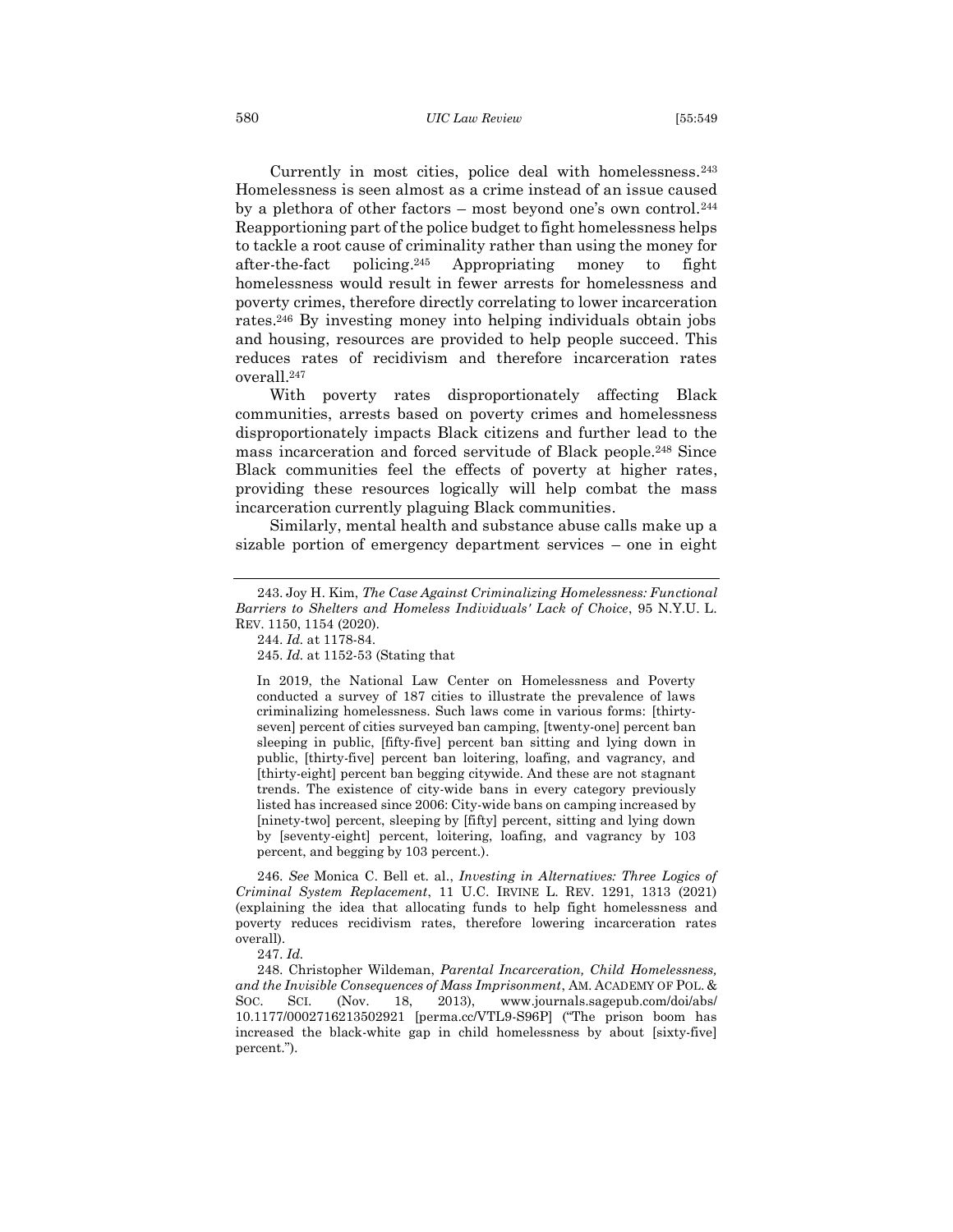visits.<sup>249</sup> These responders include armed police who, when improperly trained, mishandle mental health crises and misinterpret them as violent outbursts. <sup>250</sup> This can lead to the misuse of force instead of de-escalation techniques that are more appropriate for mental health crises. <sup>251</sup> By divesting police funds to mental health services and substance abuse programs, this root cause of criminality can be better addressed.

By addressing root causes such as homelessness, substance abuse, mental health emergency response, and tangential issues, police can be used strictly for responding to dangerous and violent crime. Those divested funds could be reapportioned to social worker first response teams, housing, substance abuse aid, and other programs proven to reduce recidivism and therefore lower incarceration rates.<sup>252</sup>

While this movement received pushback from Americans, major cities defunded their police forces for a time. In the summer of 2020, Austin, Texas cut its police budget by one third and promised to allocate that money to violence protection, abortion services, and food access.<sup>253</sup> Other cities such as New York and Los Angeles cut their police budgets down mere weeks after protests began, quickly responding to their citizens' requests. 254

Today in 2022, jurisdictions are leaning away from defunding the police and requesting larger budgets for law enforcement.<sup>255</sup> Even if training is the goal for refunding, training has high costs and low payoffs.<sup>256</sup> It also has low rates of combating racial

252. Bell, *supra* note 246, at 1313.

<sup>249.</sup> *Mental Health By the Numbers*, NAT'L ALL. ON MENTAL ILLNESS (Feb. 2022), www.nami.org/mhstats [perma.cc/BPC6-7MFF] (This is estimated to be roughly 12 million calls a year.).

<sup>250.</sup> Taleed El-Sabawi & Jennifer J. Carroll, *A Model For Defunding: An Evidence-Based Statute For Behavioral Health Crisis Response*, 94 TEMP. L. REV. 1, 3 (2021).

<sup>251.</sup> Alexis D. Campbell, *Failure on the Front Line: How the Americans With Disabilities Act Should Be Interpreted to Better Protect Persons in Mental Health Crisis From Fatal Police Shootings*, 51 COLUM. HUM. RTS. L. REV. 313, 322-26 (2019). Officers are not always training properly on the symptoms and actions of those suffering a mental health crisis, and because some of this behavior can be erratic coupled with the fact these individuals are sometimes unable to comply with orders, officers become fearful. *Id.* Since they are taught to defend themselves when they have a reasonable fear for their safety, this leads to sometimes "fatal consequences." *Id.*

<sup>253.</sup> Jemima McEvoy, *At Least 13 Cities Are Defunding Their Police Departments*, FORBES (Aug. 13, 2020), www.forbes.com/sites/jemimamcevoy/ 2020/08/13/at-least-13-cities-are-defunding-their-police-

departments/?sh=d4c886a29e3f [perma.cc/6TBF-D6FC].

<sup>254.</sup> *Id.*

<sup>255.</sup> Starr, *supra* note 125.

<sup>256.</sup> Anthony O'Rourke et al., *Disbanding Police Agencies*, 121 COLUM. L.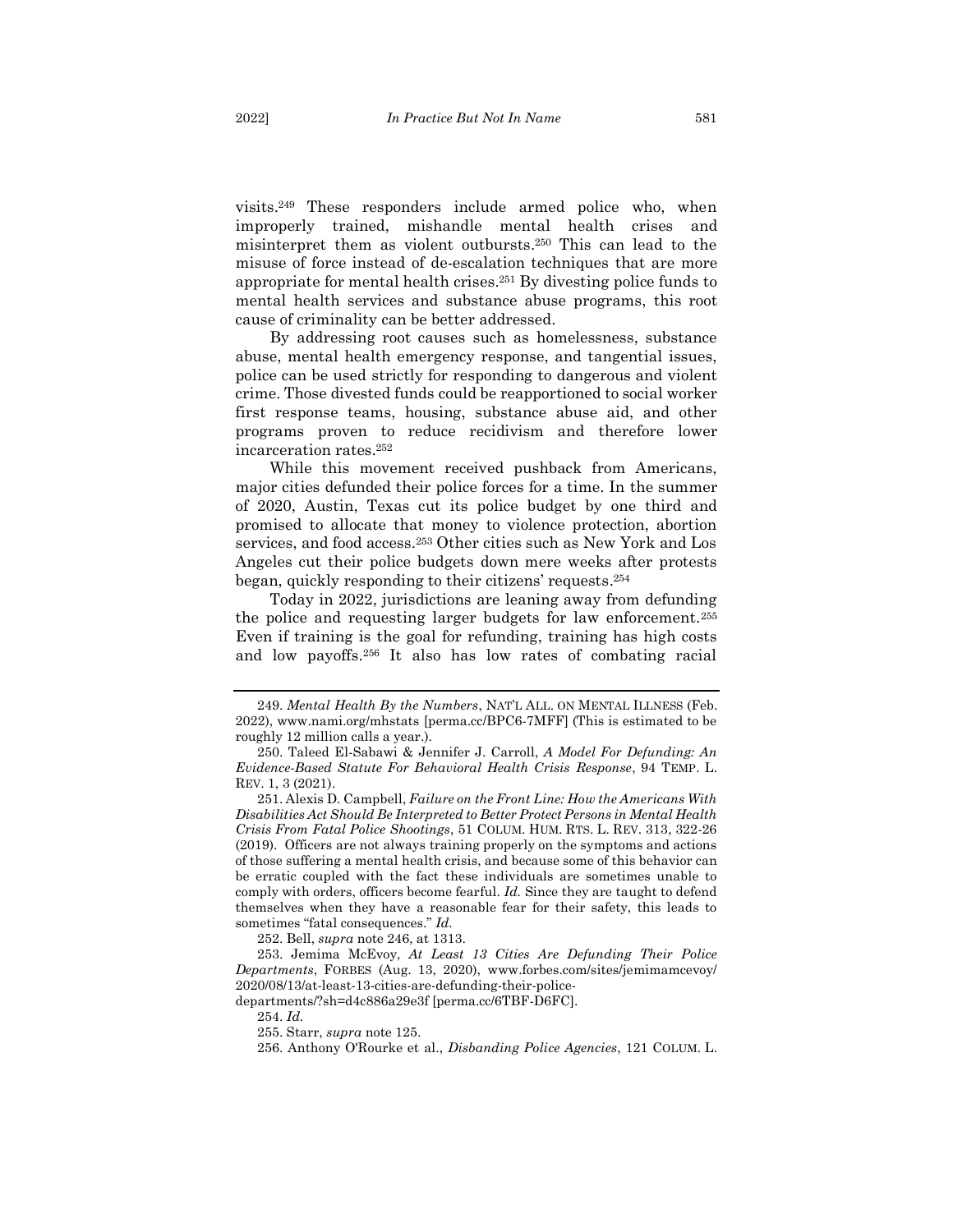violence.<sup>257</sup> The best way to go is to divert funds to programs proven to reduce incarceration rates – not training.<sup>258</sup>

# <span id="page-34-0"></span>*C. Statutory and Common Law Criminal Justice Reform*

What society deems as crimes today are social constructs; as a collective society, we have decided which actions are socially undesirable and worthy of punishment. By taking a critical look at what society deems as a harm, we can begin making an effective change.

While marijuana is still a schedule one drug per federal law, many states have begun to legalize it and regulate its sale and usage among citizens.<sup>259</sup> So far, the results of this social experiment have largely been positive. In November of 2020, Oregon decriminalized even more drugs such as cocaine, heroin, and other federal schedule substances as well.<sup>260</sup> This legislation also allocated tax revenue from marijuana sales to rehabilitation centers and other ways to help fight addiction.<sup>261</sup> Instances such as these show that society is not wed to age old perceptions of societal harms. They grow and change, just as our nation does with time. By taking a critical look at what is still deemed as punishable harms, society could decriminalize many actions related to and stemming from homelessness, drug usage, and addiction.

Today, the Oregon law has seen positive effects across the state.<sup>262</sup> Over sixteen thousand people have been helped with their addiction and this legislation has inspired states like Vermont to take similar measures.<sup>263</sup> This proves that not only are we not wed to ways of the past, but changes from age-old ideals can be positive.

Specifically, one area of statutory reform that directly correlates to the incarceration of Black people is the disparity in

REV. 1327, 1353-55 (2021).

<sup>257.</sup> *Id.*

<sup>258.</sup> *Id.*; *see* Bell, *supra* note 246, at 1313 (Stating that helping homelessness reduces recidivism rates).

<sup>259.</sup> Earl L. Carter and Earl Blumenauer, *If Marijuana Remains a Schedule I Substance, We Can Never Do the Research Everyone Knows We Need*, NBC NEWS (Apr. 19, 2019), www.nbcnews.com/think/opinion/if-marijuana-remainsschedule-i-substance-we-can-never-do-ncna997231 [perma.cc/FTM2-5G8T].

<sup>260.</sup> Thomas Fuller, *Oregon Decriminalizes Small Amounts of Heroin and Cocaine; Four States Legalize Marijuana*, N.Y. TIMES (Nov. 4, 2020), www.nytimes.com/2020/11/04/us/ballot-measures-propositions-2020.html [perma.cc/694V-7JJJ].

<sup>261.</sup> Chloe Nordquist, *Here's how Oregon's drug decriminalization measure is going one year later*, ABC DENVER 7 (Feb. 18, 2022), www.thedenverchannel.com/news/national/heres-how-oregons-drug-

decriminalization-measure-is-going-one-year-later [perma.cc/27TM-AK2V]. 262. *Id*.

<sup>263.</sup> *Id.*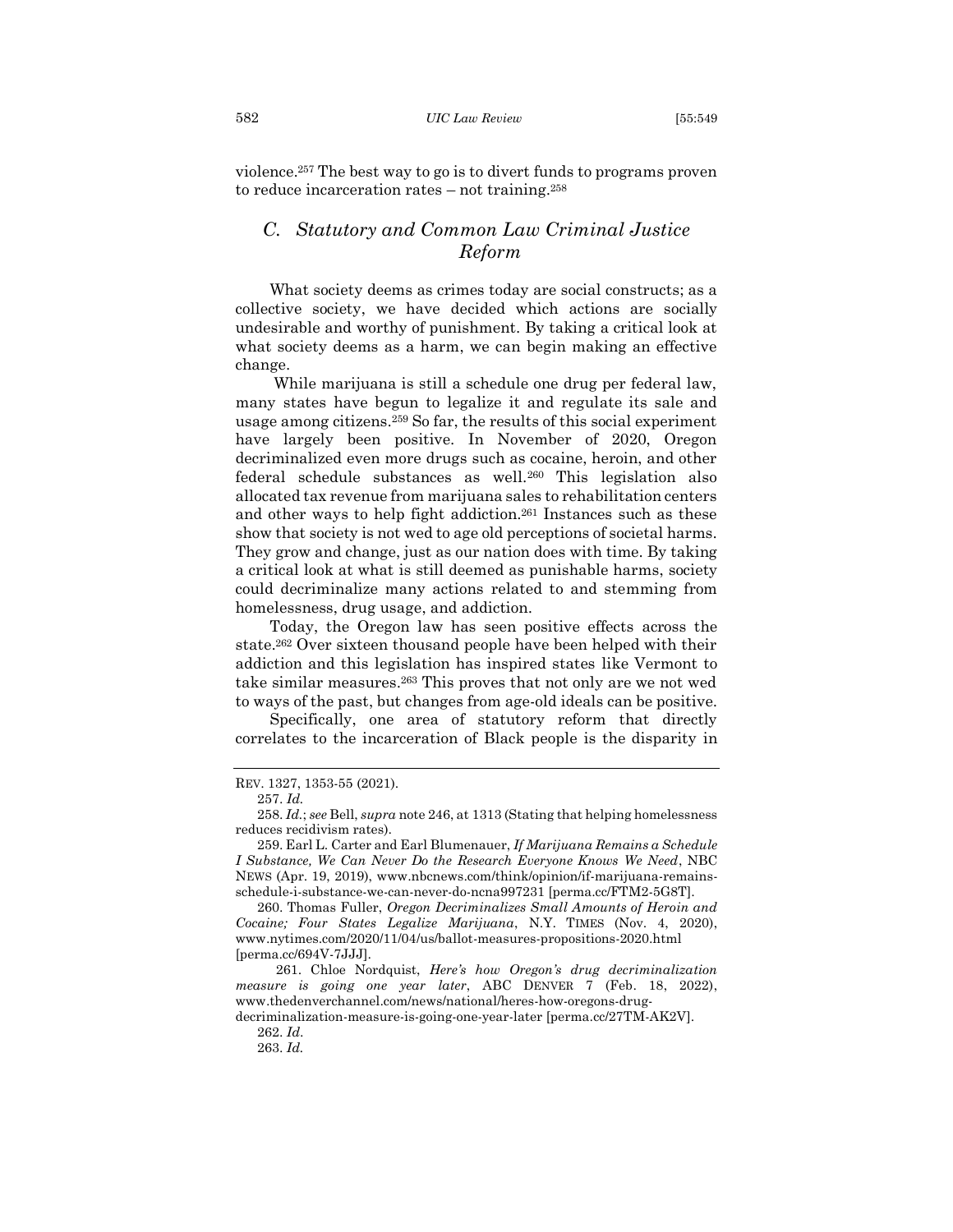sentencing that exists between crack cocaine offenses and powder cocaine offenses. <sup>264</sup> The punishment for trafficking fifty grams or more of crack cocaine is a minimum ten year sentence, whereas the same sentence is imposed for trafficking five thousand grams or more of powder cocaine.<sup>265</sup> Crack cocaine is largely associated with Black individuals, for they make up eighty-two percent of crack cocaine related arrests.<sup>266</sup> The differences in sentencing are futile in protecting the community since both drugs are almost chemically identical, and crack cocaine is no more dangerous or addictive than in its powder form.<sup>267</sup> To begin to eradicate these biases cemented by these statutory disparities, we must remove the stark differences in punishment for what is chemically the same drug.

Further, statutory reform must be made to curb the negative effects the 1994 True Crime Bill inflicted upon communities of color. It was this bill that gave rise to the massive police forces that we see today, thus directly correlating to the mass incarceration of black people.<sup>268</sup> Fixing minimum sentencing laws and allowing judges to assess a defendant's crimes on a case-by-case basis would allow for more fairness in our legal system.<sup>269</sup> The discontinuance of the bill's "three strikes law" is essential because it allows for life sentences after three convictions of certain felonies, regardless of the root cause of the conviction. <sup>270</sup> Repealing this law and implementing laws that allow for more flexibility will lead to fairer treatment for people of color.

Additionally, there needs to be a ban on all for-profit prisons and detention centers. This process has already begun, for one of President Biden's first acts in office was an executive order ending all contracts with for-profit prisons.<sup>271</sup> These prisons are the product of free labor from inmates. There is an economic incentive to fill beds, which creates a perverse incentive to find ways to convict innocent individuals and impose harsher sentences on those duly

<sup>264. 13</sup>TH (Netflix 2016), at 24:10 ("These sort of disparities under Reagan quickly exploded into the era of mass incarceration.").

<sup>265.</sup> *Crack vs. Powder Cocaine: a Gulf in Penalties,* U.S. NEWS (Oct. 1, 2007), www.usnews.com/news/national/articles/2007/10/01/crack-vs-powder-cocainea-gulf-in-penalties.

<sup>266.</sup> *Id.*

<sup>267.</sup> *Differences Between Crack and Cocaine (& Myths)*, OXFORD TREATMENT CTR. (Aug. 27, 2019), www.oxfordtreatment.com/substanceabuse/cocaine/crack-vs-cocaine/ [perma.cc/W53Y-MTE3].

<sup>268.</sup> *Id.*

<sup>269.</sup> *Id.*

<sup>270.</sup> *Id.*

<sup>271.</sup> Morgan Simon, *What Does Biden's "Ban" On Private Prisons Really Mean*?, FORBES (Jan. 27, 2021), www.forbes.com/sites/morgansimon /2021/01/27/what-does-bidens-ban-on-private-prisons-reallymean/?sh=7d96357173cb [perma.cc/K3RT-EMPN].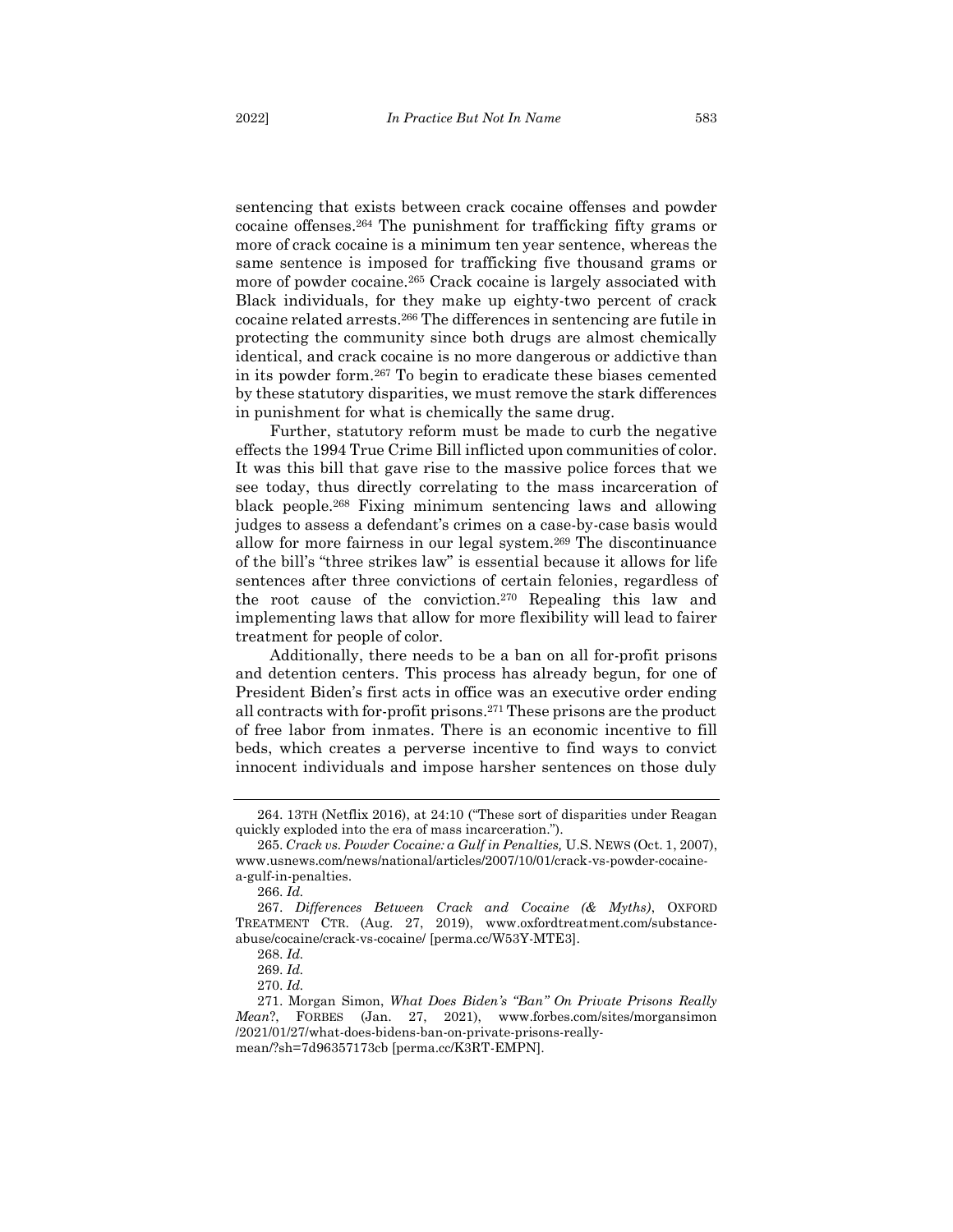convicted.<sup>272</sup> States that have contracts with large corporations like GeoGroup and CoreCivic perpetuate an unfair justice system that works against people of color and furthers the mass incarceration of Black people in America.<sup>273</sup> Together, these proposed measures would result in better addressing multiple root causes of crime, a reevaluation of what we as a collective society deem as socially harmful, and fairer sentencing for convicted offenders. The result would be a more just system of incarceration where a sizable number of inmates across our country are not forced to work against their will.

Passing these statutory measures would bring the Thirteenth Amendment closer to its original intent. In order to pass these measures, we must ask our elected public officials to propose and pass such legislation. We must call and email our representatives, partake in meetings, rallies, and townhalls when our representatives are in town, and be active in government. If we the people do not make our voices heard, no change can be made.

## <span id="page-36-0"></span>V. CONCLUSION

The Thirteenth Amendment has been futile in protecting Black people from modern day slavery and indentured servitude. Throughout our nation's history, inhumane treatment has persisted and cleverly adapted to challenges posed by the legislature, judiciary, executive, and the public. When one form of slavery or indentured servitude is shunned or outlawed, its subsequent evil was not far behind. It began with vagrancy laws following four million enslaved people becoming freed individuals with the ratification of the Thirteenth Amendment. Convict leasing grew alongside vagrancy laws and sooner after debt peonage. Decades later, the War on Drugs began, and this paved the way for the present-day mass incarceration of Black people in our nation.

The rhetoric that our country is the "land of the free" is a falsehood for a significant portion of the population. Still today, Black people are forced into labor despite the passage of the Thirteenth Amendment centuries ago. It has failed to protect Black Americans from the slavery and indentured servitude it purports as unconstitutional.

This failure of the Thirteenth Amendment stems from centuries old prejudices and biases backed by nothing but bigotry

<sup>272.</sup> *See* 13TH (Netflix 2016) at 58:00 and 01:01:25 (Stating that ALEC worked together with CCA in order to implement policies that helped fill beds in the facilities regardless of crime being committed as well as creating legislation that made it easier to fill ICE facilities owned by CCA by making it legal for law enforcement to stop anyone they believed looked like an immigrant.).

<sup>273.</sup> *Id.* at 58:0 and 01:06:11.